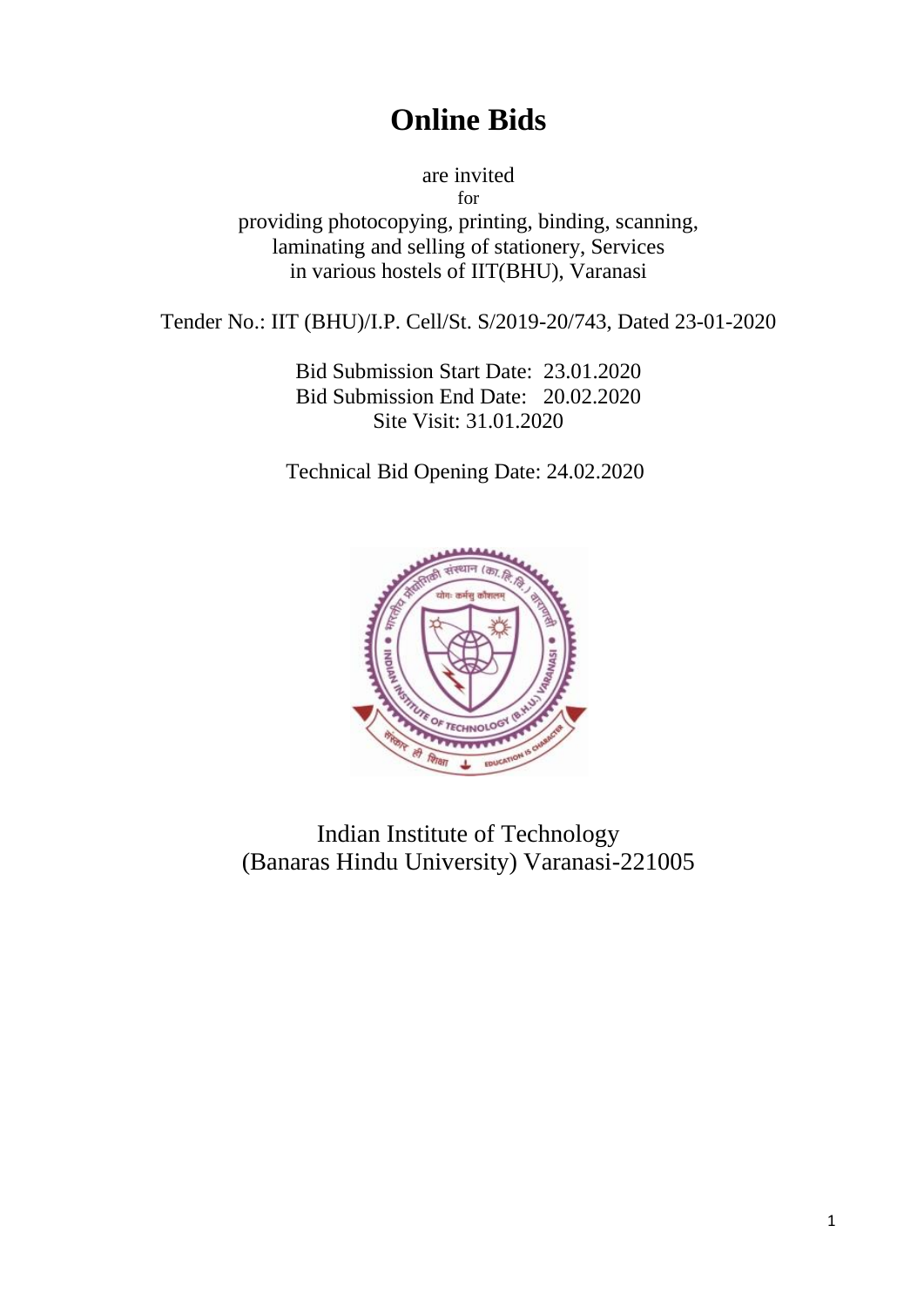# **CONTENTS OF TENDER DOCUMENT**

| <b>Section</b> | <b>Description</b>                        | Page No. |
|----------------|-------------------------------------------|----------|
| $\mathbf I$    | Notice Inviting E-Tender                  | $3 - 5$  |
| $\mathbf{I}$   | Instruction for online bid submission     | $6 - 8$  |
| Ш              | Instructions to bidders                   | $9 - 13$ |
| IV             | Introduction                              | 14       |
| V              | Definitions                               | 15       |
| VI             | Scope of services to be rendered          | 16       |
| VII            | Minimum Essential Requirement for bidding |          |
| <b>VIII</b>    | Proforma for Technical and Financial Bid  | 18-20    |
| IX             | <b>Evaluation Scheme</b>                  |          |
| X              | <b>General Condition of Contract</b>      |          |
| XI             | Service Level Agreement                   |          |
| Annexure I     | Approved rates and list                   |          |
| Annexure II    | Format of Bank Guarantee Form             |          |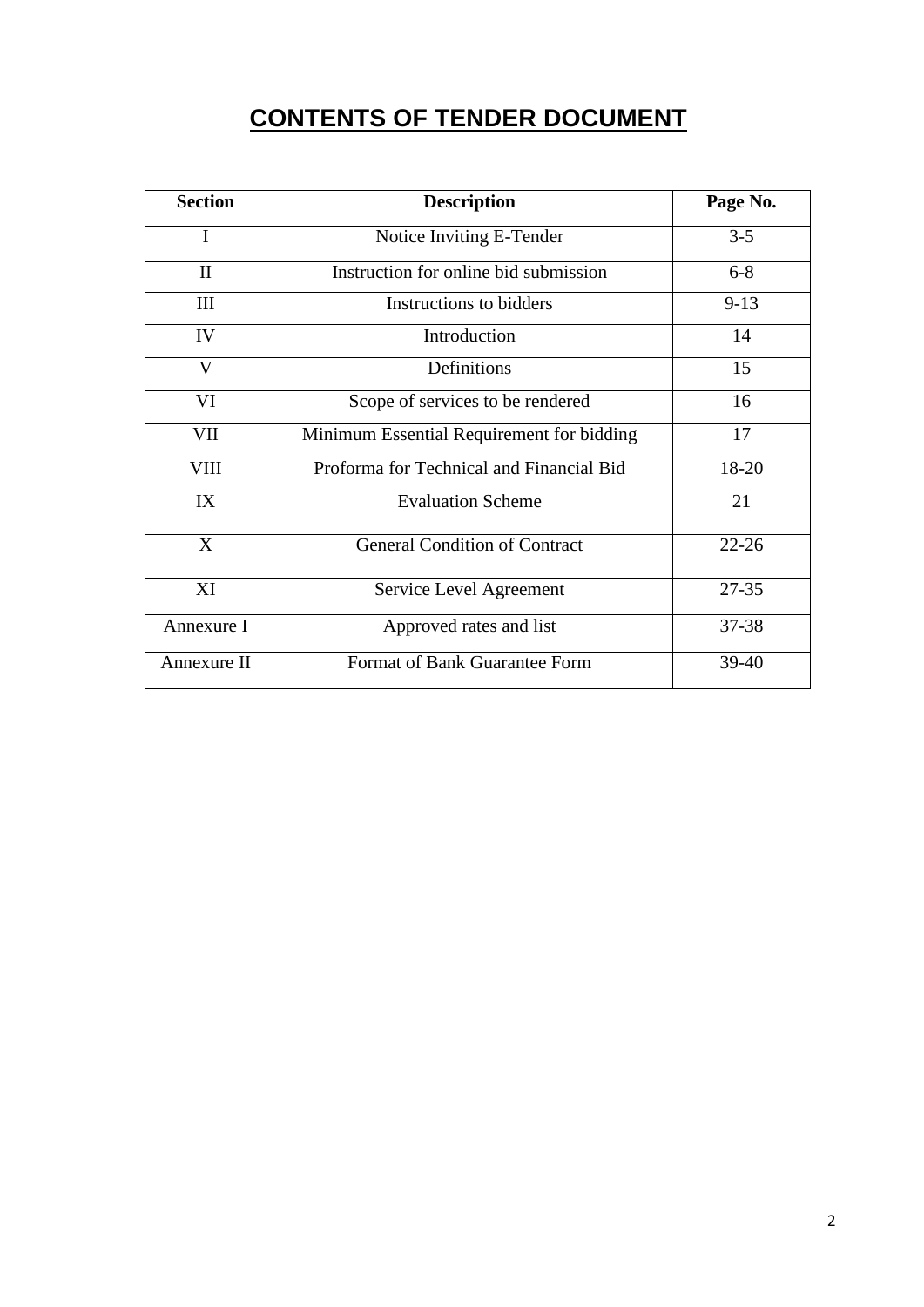# **Section I**

# **Notice Inviting E-Tender**

# **for providing photocopying, printing, binding, scanning, laminating and selling of stationery, Services**

- 1. IIT (BHU) invites E-TENDER in TWO BID SYSTEM from eligible and financially sound Bidders for providing photocopying, printing, binding, scanning, laminating and selling of stationery, Services in various hostels of the Institute.
- 2. Tender Documents may be downloaded from CPPP http://eprocure.gov.in/ eprocure/app or IIT (BHU) website https://www.iitbhu.ac.in/tenders.
- 3. Bidders are advised to go through instructions provided at "Instructions for online Bid Submission". Bidders are requested to follow the instructions carefully as per the tender document and the instructions given in the above said website. The bidder should go through the tender documents/instructions carefully before submitting/uploading the bids.
- 4. No manual bids will be accepted. All bids (both Technical and Financial) should be submitted on the E- procurement portal on http://eprocure.gov.in/eprocure/app on or before the last date as mentioned in critical data sheet. Further, all communications should be addressed to the Registrar, Indian Institute of Technology (Banaras Hindu University), Varanasi – 221005, U.P.
- 5. The Institute shall not be responsible for any delay in submission of on line Bids. The Institute reserves the right to accept or reject any bid, cancel the tender without assigning any reason thereof. Institute's decision in this regard shall be treated as final. No correspondence in this regard will be entertained.
- 6. Further, the Earnest Money shall be forfeited, if it is found at any stage that information/particulars given by bidder are false.
- 7. Tender Processing Fee of Rs.1180=00 (inclusive of GST and Non-refundable) for this Tender is to be paid by RTGS/NEFT before the Bid Opening Date and time. EMD of Rs. 1,00,000=00 (Rs. One Lakh Only) is also to be paid by RTGS/NEFT before the Bid Opening Date and time.

Tender fees and EMD can be paid through RTGS/NEFT as per the following details: Name of Account - Registrar, IIT (BHU)

Name of the Bank - State Bank of India, IITBHU, Varanasi

Account No. - 32778803937 IFSC Code - SBIN0011445

The proof of payment must be uploaded with Technical Bid otherwise bid may be summarily rejected and no communication will be entertained in this regard.

# **Note: Both the transactions are to be done separately.**

However, exemption(s)/relaxation(s) from the condition of payment of Tender Processing Fees and EMD, if any, as per govt norms, against uploading of relevant valid supporting document(s) in .pdf format will be provided as notified by Govt of India from time to time.

- 8. The interested bidders can inspect the premises of hostels between 10:00AM to 5:00PM on 31.01.2020. The cost of such visit shall be borne by the Bidder. They may contact the Chairman, Council of Warden IIT (BHU) during office hours (10:00AM to 5:00PM) on any working day for ascertaining the job requirements and for getting any other additional information/clarification required by them.
- 9. Conditional bids shall not be considered and will be rejected summarily.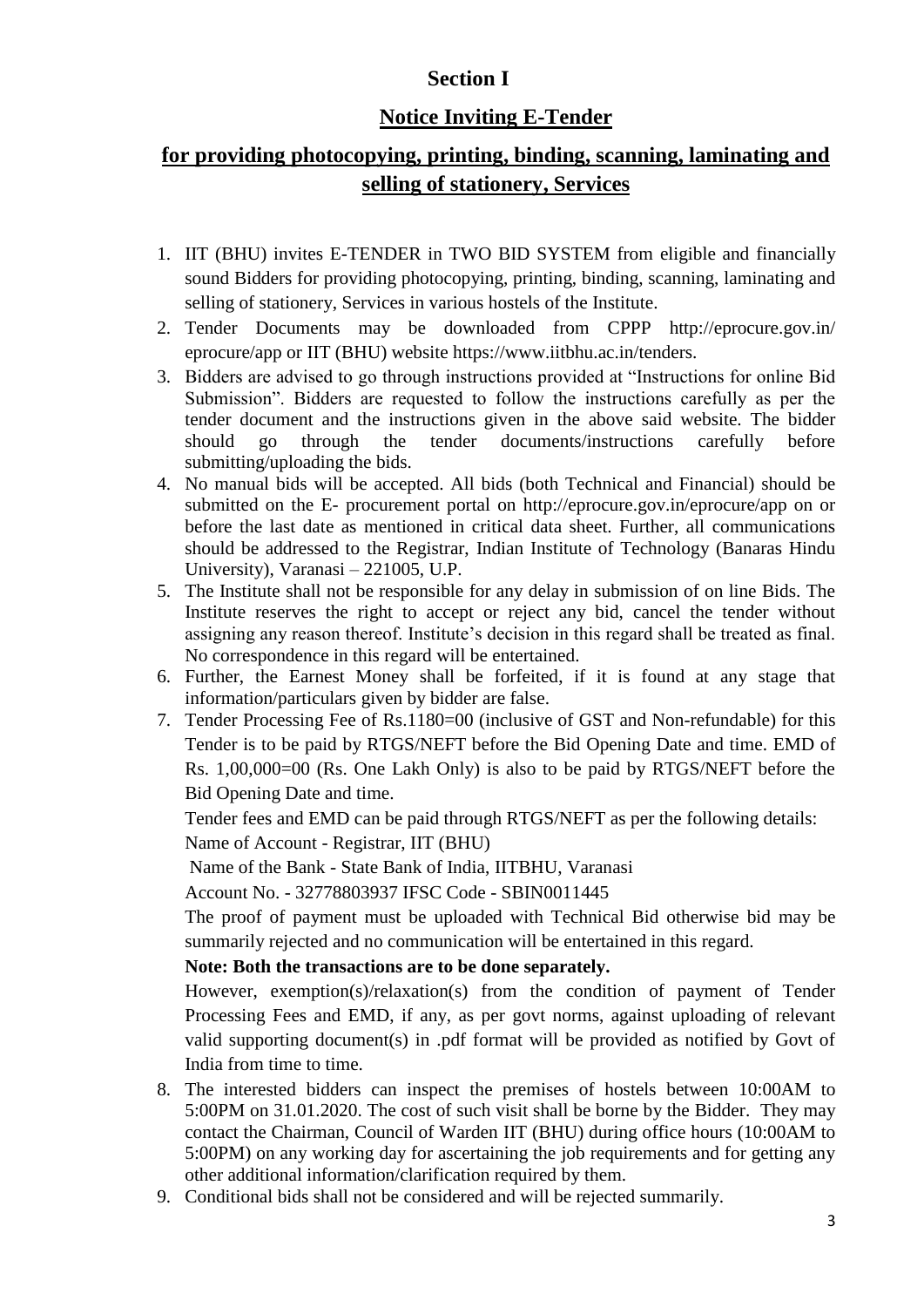- 10. Financial Bids of only those bidders will be opened who qualify after technical bids evaluation by a Committee constituted for the purpose by the Institute. No bidder will be allowed to withdraw its bids after technical bids have been opened. If any bidder intends to withdraw after opening of technical bids, its EMD will be forfeited.
- 11. The Institute reserves the right to reject any or all the bids submitted by the bidders at any time or relax/withdraw/add any of the terms and conditions contained in the Tender Documents without assigning any reason thereof.
- 12. Any subsequent Updates, Addendums, Corrigendums etc, if any, will be published only on the website http://eprocure.gov.in/eprocure/app and www.iitbhu.ac.in. All bidders are required to regularly check the websites for any updates.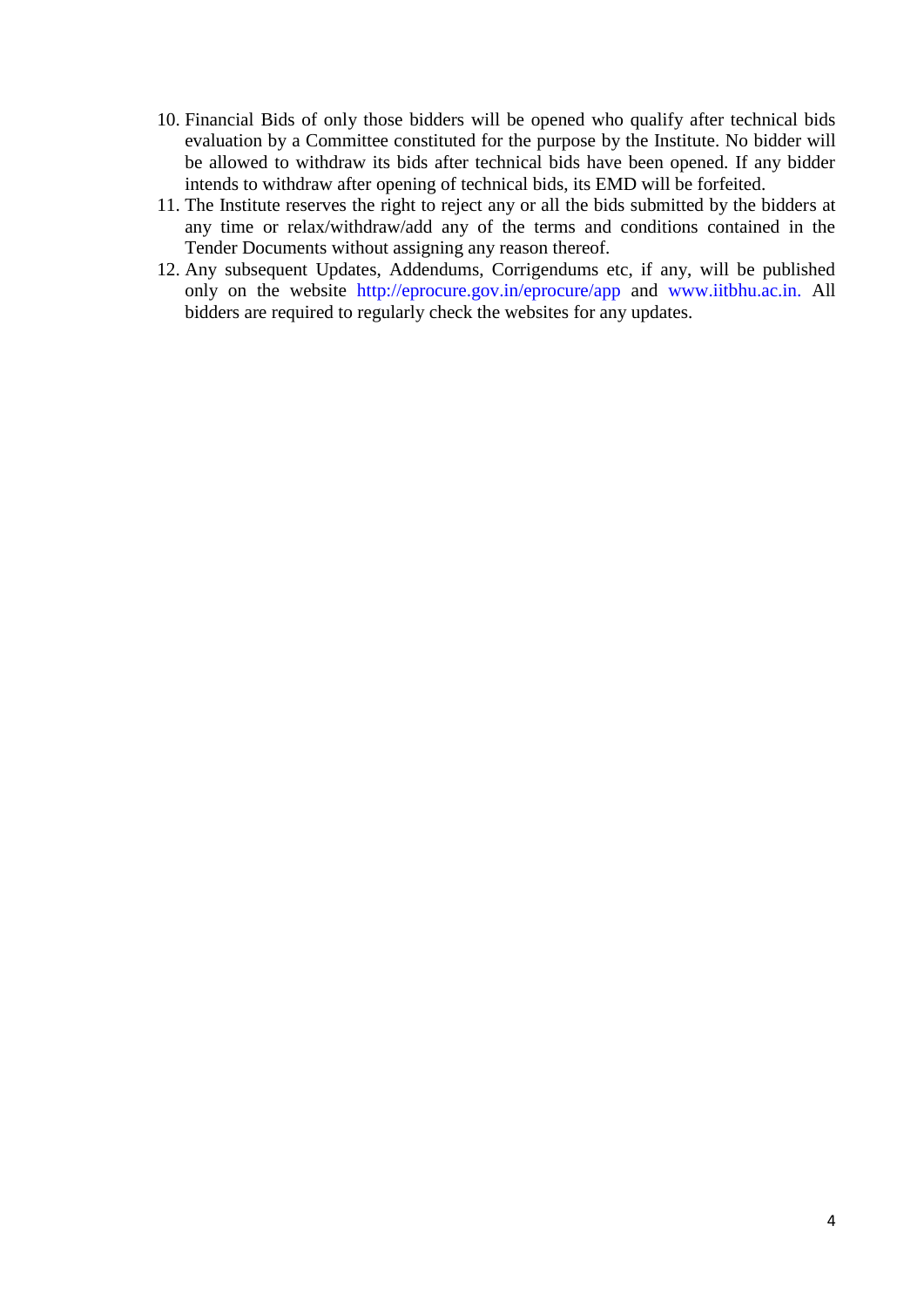# **CRITICAL DATA SHEET**

| Date of Issue/Publication of E-Tender<br>Notice                                                                                   | 23-01-2020 (16:00 Hrs)                                                                                                                                                                                                                          |  |  |
|-----------------------------------------------------------------------------------------------------------------------------------|-------------------------------------------------------------------------------------------------------------------------------------------------------------------------------------------------------------------------------------------------|--|--|
| <b>Bid Document Download Start Date</b>                                                                                           | 23-01-2020 (16:00 Hrs)                                                                                                                                                                                                                          |  |  |
| <b>Site Visit</b>                                                                                                                 | 31-01-2020<br>(During Office Hour i.e. From 10:00 Hrs to<br>17:00 Hrs)                                                                                                                                                                          |  |  |
| Last Date and Time for submitting e-mail<br>queries regarding technical specifications<br>and other conditions of tender document | 03-02-2020 (17:00 Hrs)<br>(Kindly note that all queries are to be sent on<br>registrar@iitbhu.ac.in.)                                                                                                                                           |  |  |
| Pre-Bid Meeting                                                                                                                   | 04.02.2020 at 15:00 Hrs                                                                                                                                                                                                                         |  |  |
| <b>Bid Document Download End Date</b>                                                                                             | 20-02-2020 (16:00 Hrs)                                                                                                                                                                                                                          |  |  |
| Last Date and Time for Uploading of<br><b>Bids</b>                                                                                | 20-02-2020 (16:00 Hrs)                                                                                                                                                                                                                          |  |  |
| <b>Technical Bid Opening Date</b>                                                                                                 | 24-02-2020 (16:30 Hrs)                                                                                                                                                                                                                          |  |  |
| Tentative area to be provided for<br>providing the service                                                                        | 1012 square feet (tentative)                                                                                                                                                                                                                    |  |  |
| Base Rate of Monthly Licence Fee                                                                                                  | Rs. 20 per square feet + GST<br>Total Rs. 20240=00 per month (Rs.20 per sq.<br>ft. $X$ 1012 sq. ft.) + GST                                                                                                                                      |  |  |
| <b>Tender Processing Fees (Non</b><br>Refundable)                                                                                 | Rs. 1180=00 (inclusive of GST)                                                                                                                                                                                                                  |  |  |
| <b>Earnest Money Deposit</b>                                                                                                      | Rs. $1,00,000=00$                                                                                                                                                                                                                               |  |  |
| <b>Address For Communication</b>                                                                                                  | The Registrar, Indian Institute of Technology<br>(Banaras Hindu University), Varanasi - 221005,<br>U.P.<br>Email: registrar@iitbhu.ac.in                                                                                                        |  |  |
| <b>Contract Duration</b>                                                                                                          | Initially for one year (Further extendable for<br>two more years (of one year each) on<br>satisfactory performance to be reviewed and<br>assessed at the end of every year by the<br>authorised officials and/or Committee of the<br>Institute) |  |  |

**Sd/- Registrar Indian Institute of Technology (Banaras Hindu University), Varanasi – 221005 E-mail: registrar@iitbhu.ac.in**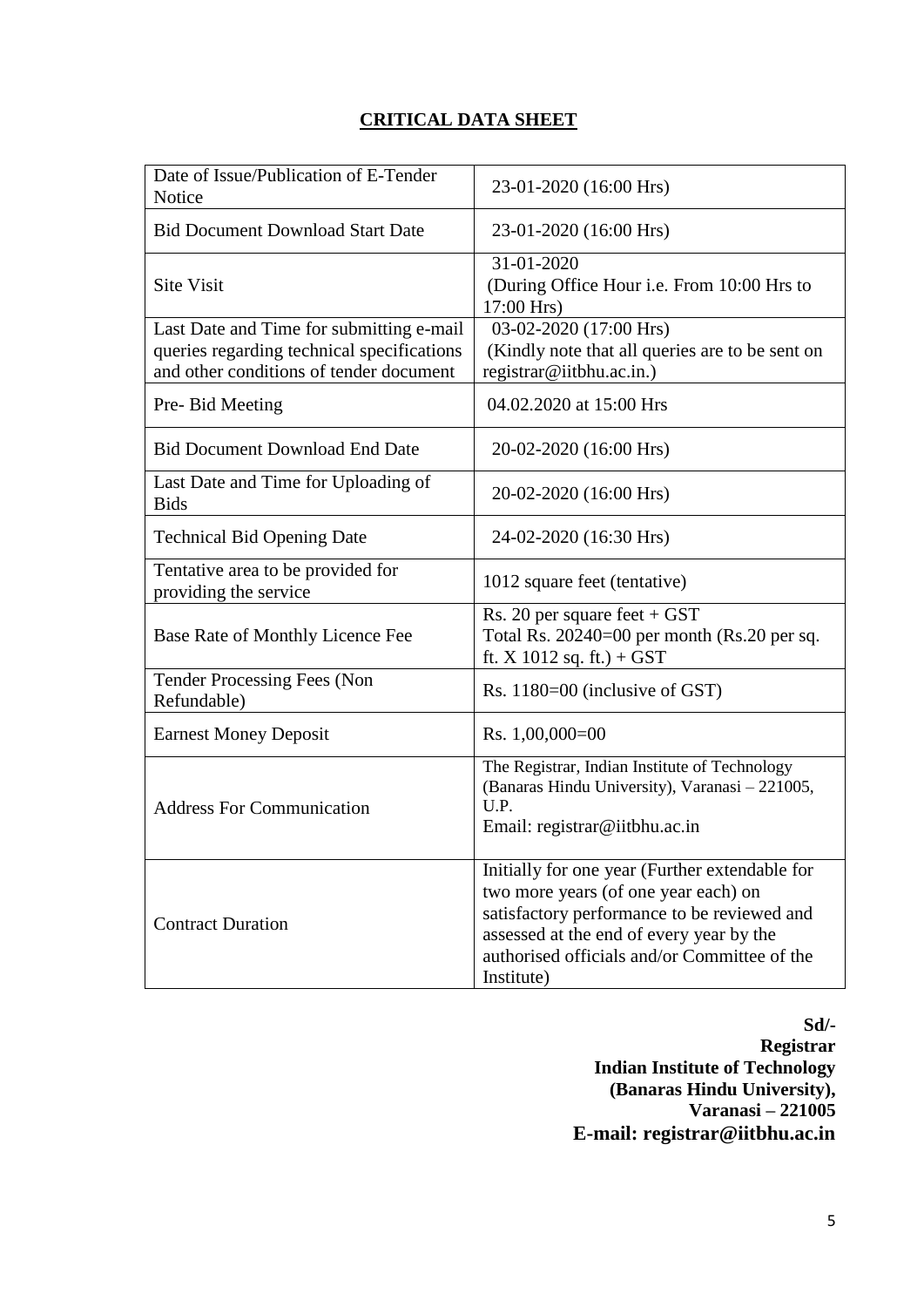# **Section II**

# **INSTRUCTION FOR ONLINE BID SUBMISSION**

As per the directives of Department of Expenditure, this tender document has been published on the Central Public Procurement Portal [\(URL:http://eprocure.gov.in/eprocure/app\).](http://eprocure.gov.in/eprocure/app) The bidders are required to submit soft copies of their bids electronically on the CPP Portal, using valid Digital Signature Certificates. The instructions given below are meant only to assist the bidders in registering on the CPP Portal, prepare their bids in accordance with the requirements and submitting their bids online on the CPP Portal. More information for submission of online bids on the CPP Portal may be obtained at http:eprocure.gov.in/eprocure/ app.

### **1. Registration**

- 1.1 Bidders are required to enroll on the e-Procurement module of the Central Public Procurement Portal (URL: [http://eprocure.gov.in/eprocure/app\)](http://eprocure.gov.in/eprocure/app) by clicking on the link "Click here to Enroll". Enrolment on the CPP Portal is free of charge.
- 1.2 As part of the enrolment process, the bidders will be required to choose a unique username and assign a password for their accounts.
- 1.3 Bidders are advised to register their valid email address and mobile numbers as part of the registration process. These would be used for any communication from the CPP Portal.
- 1.4 Upon enrolment, the bidders will be required to register their valid Digital Signature Certificate (Class II or Class III Certificates with signing key usage) issued by any Certifying Authority recognized by CCA India (e.g. Sify / TCS / n-Code / e-Mudhra etc.), with their profile.
- 1.5 Only one valid DSC should be registered by a bidder. Please note that the bidders are responsible to ensure that they do not lend their DSCs to others which may lead to misuse.
- 1.6 Bidder then logs in to the site through the secured log-in by entering their user ID / password and the password of the DSC / e-Token.

### **2. Searching for Tender Documents**

- 2.1 There are various search options built in the CPP Portal, to facilitate bidders to search active tenders by several parameters. These parameters could include Tender ID, organization name, location, date, value, etc. There is also an option of advanced search for tenders, wherein the bidders may combine a number of search parameters such as organization name, form of contract, location, date, other keywords etc. to search for a tender published on the CPP Portal.
- 2.2 Once the bidders have selected the tenders they are interested in, they may download the required documents / tender schedules. These tenders can be moved to the respective "My Tender" folder. This would enable the CPP Portal to intimate the bidders through SMS / e-mail in case there is any corrigendum issued to the tender document.
- 2.3 The bidder should make a note of the unique Tender ID assigned to each tender, in case they want to obtain any clarification / help from the Helpdesk.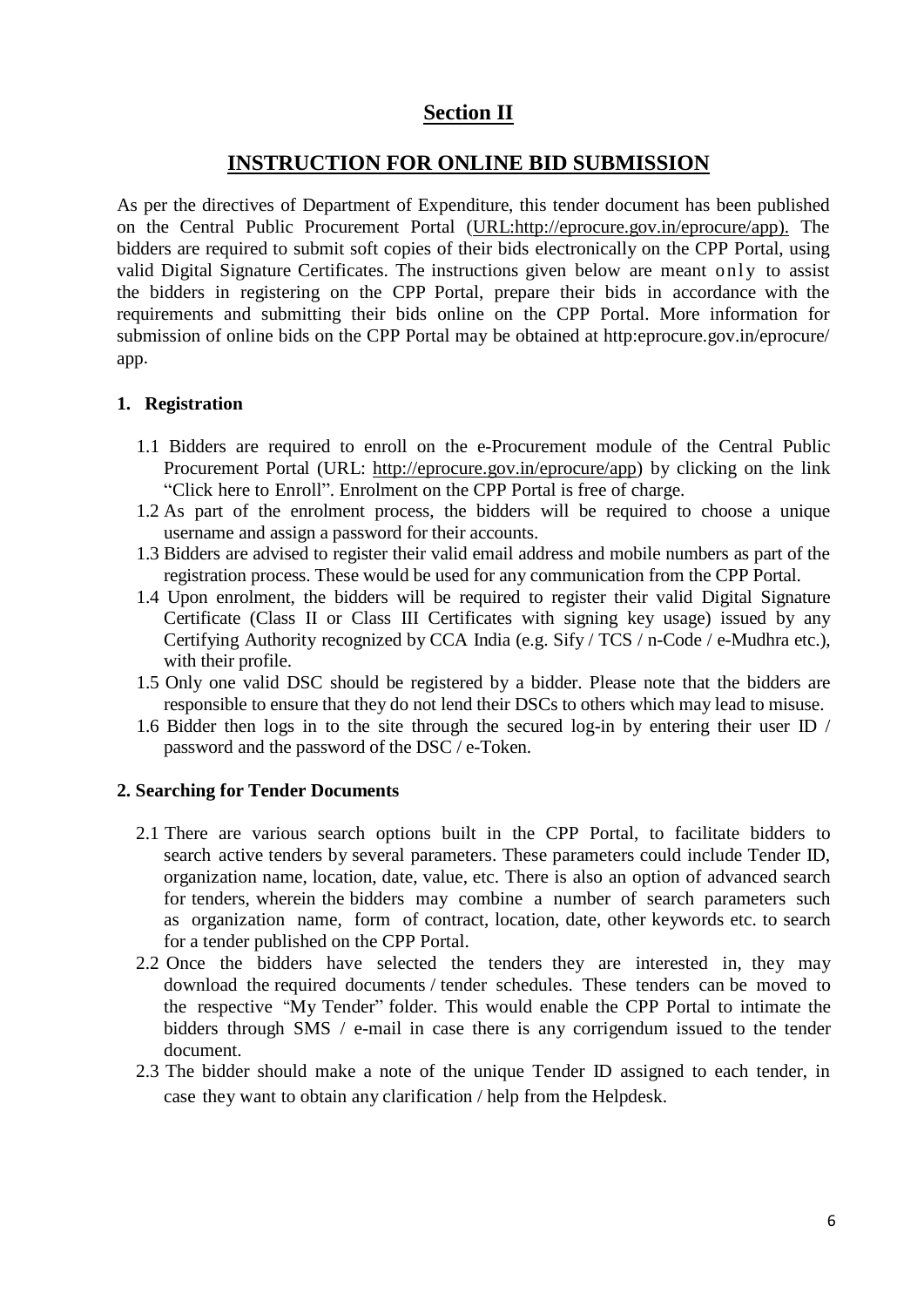# **3. Preparation of Bids**

- 3.1 Bidder should take into account any corrigendum published, if any in respect of the tender document before submitting their bids.
- 3.2 Bidder, in advance, should get ready the bid documents to be submitted as indicated in the tender document / schedule as PDF / XLS / RAR / DWF formats. Bid documents may be scanned with 100 dpi with black and white option.
- 3.3 To avoid the time and effort required in uploading the same set of standard documents which are required to be submitted as a part of every bid, a provision of uploading such standard documents (e.g. PAN card copy, annual reports, auditor certificates etc.) has been provided to the bidders. Bidders can use "My Space" area available to them to upload such documents. These documents may be directly submitted from the "My Space" area while submitting a bid, and need not be uploaded again and again. This will lead to a reduction in the time required for bid submission process.

# **Documents Comprising the Bid**

The **Two Bid System**, i.e. "Techno – Commercial Bid" and "Price Bid" to be prepared by the Bidder shall comprise the following:

# **A) Techno – Commercial Bid (Un priced Bid): [Upload online scanned copies in PDF format]**

i) Scanned copy of proof of submission of Tender Processing Fee and EMD.

ii) Scanned copy of Technical Bid proforma

iii) Scanned copy of Pan Card, GST registration & National Electronic Fund Transfer Form (NEFT).

iv) Scanned copy of documents mentioned in Eligibility Criteria

v) Scanned copy of other relevant documents as per the tender document.

Only required documents as per this tender document have to be uploaded on CPPP in Technical bids. Technical bids containing price bid will not be entertained and shall be out rightly rejected and no communication shall be entertained in this regard.

# **B) Price Bid: [Upload online in prescribed PDF format as well as .xls format as per Bidding Document]**

Price Bid duly filled up with all the details have to be uploaded. It is the responsibility of Bidder to go through the Bidding Document to ensure furnishing of all information.

# **Note: All documents must be uploaded in PDF format also.**

**In case of any discrepancy and/or mismatch in .xls format and .pdf format, information and/or figures provided in the uploaded documents in .pdf format shall be treated as final and decision will be taken accordingly.**

### **4. Submission of Bids**

4.1 Bidder should log into the site well in advance for bid submission so that he/she upload the bid in time i.e. on or before the bid submission time. Bidder will be responsible for any delay due to other issues.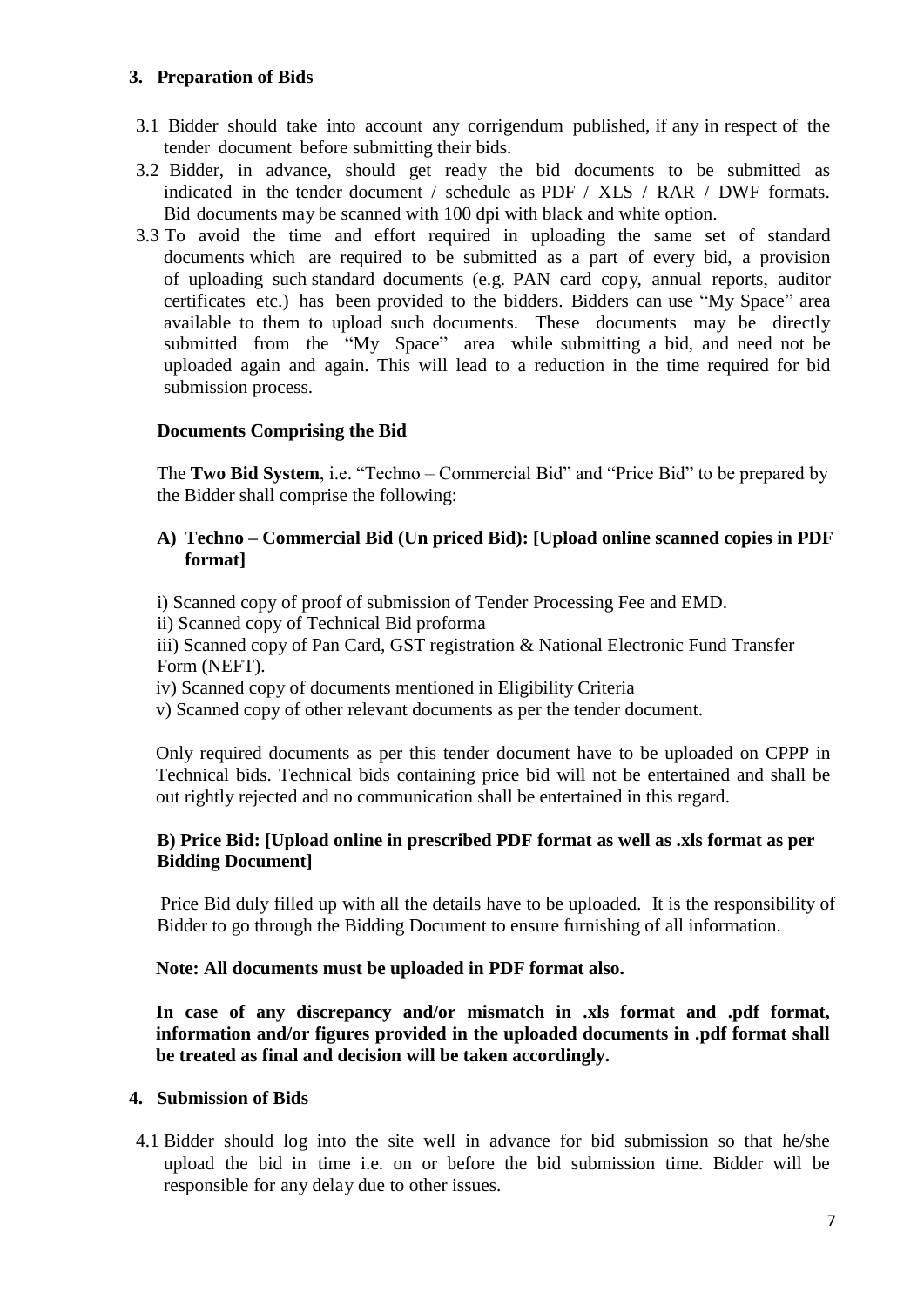- 4.2 The bidder has to digitally sign and upload the required bid documents one by one as indicated in the tender document.
- 4.3 Bidders are requested to note that they should necessarily submit their financial bids in the format provided and no other format is acceptable. Once the details have been completed, the bidder should submit it online. If the format of financial bid is found to be modified by the bidder, the bid will be rejected.
- 4.4 The server time (which is displayed on the bidders" dashboard) will be considered as the standard time for referencing the deadlines for submission of the bids by the bidders, opening of bids etc. The bidders should follow this time during bid submission.
- 4.5 All the documents being submitted by the bidders would be encrypted using PKI encryption techniques to ensure the secrecy of the data. The data entered cannot be viewed by unauthorized persons until the time of bid opening. The confidentiality of the bids is maintained using the secured Socket Layer 128 bit encryption technology. Data storage encryption of sensitive fields is done.
- 4.6 The uploaded tender documents become readable only after the tender opening by the authorized bid openers.
- 4.7 Upon the successful and timely submission of bids, the portal will give a successful bid submission message  $\&$  a bid summary will be displayed with the bid no. And the date & time of submission of the bid with all other relevant details.
- 4.8 Kindly submit scanned PDF of all relevant documents.

# **5. Assistance to Bidders**

- 5.1 Any queries relating to the tender document and the terms and conditions contained therein should be addressed to the Tender Inviting Authority for a tender or the relevant contact person indicated in the tender.
- 5.2 Any queries relating to the process of online bid submission or queries relating to CPP Portal in general may be directed to the 24x7 CPP Portal Helpdesk. The contact number for the helpdesk is 0120-4200462, 0120-4001002, 0120-4001005, 0120- 6277787.

# **6. General Instructions to the Bidders**

- 6.1 The tenders will be received online through portal http://eprocure.gov.in/eprocure/ app. In the Technical Bids, the bidders are required to upload all the documents in **pdf format**.
- 6.2 Possession of a Valid Class II/III Digital Signature Certificate (DSC) in the form of smart card/e-token in the company"s name is a prerequisite for registration and participating in the bid submission activities through https://eprocure.gov.in/eprocure/app. Digital Signature Certificates can be obtained from the authorized certifying agencies, details of which are available in the web site https://eprocure.gov.in/eprocure/app under the link "Information about DSC".
- 6.3 Bidders are advised to follow the instructions provided in the "Instructions to the Bidder for the e-submission of the bids" online through the Central Public Procurement Portal for e Procurement [at https://eprocure.gov.in/eprocure/app.](https://eprocure.gov.in/eprocure/app)
- 6.4 Bidder who has downloaded the tender from the Central Public Procurement Portal (CPPP) website https://eprocure.gov.in/eprocure/app and www.iitbhu.ac.in. **shall not tamper/modify the tender form including downloaded price bid template in any manner**. In case if the same is found to be tempered/ modified in any manner, tender will be completely rejected and Bid Security (EMD) would be forfeited.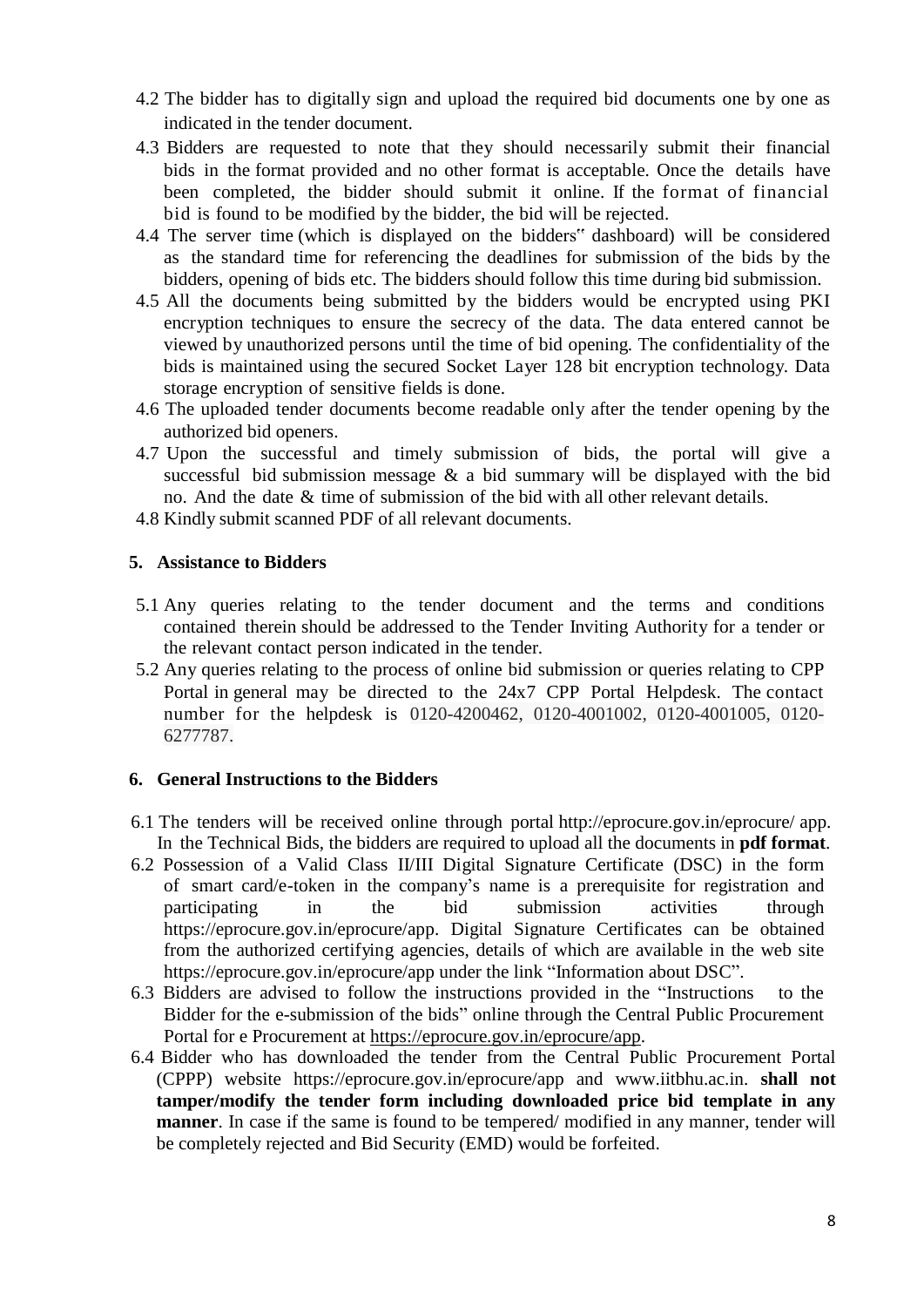# **Instructions to Bidders**

# **1. Scope of Service to be rendered**

Scope of service to be rendered is provided in Section VI of this document.

# **2. Cost of Bidding**

The Bidder shall bear all costs associated with the preparation and submission of its bid, and the Institute will in no case be responsible or liable for these costs, regardless of the conduct or outcome of the bidding process.

# **3. Tender Processing Fee**

The tender processing fee (Rs. 1180/-) (non-refundable) has to be submitted through RTGS/NEFT online (Scanned copy of proof of payment in .pdf format to be uploaded online) towards tender processing fee failing which the bid will be rejected.

# **4. Earnest Money Deposit (E.M.D.)**

The Earnest money Deposit (EMD) of Rs. 1,00,000=00 (Rupees One Lakh only) has to be submitted through RTGS/NEFT online (Scanned copy of proof of payment in .pdf format to be uploaded online) towards EMD failing which the bid will be rejected. Earnest Money will be refunded to unsuccessful bidders after finalization of the contract.

Please note that Exemption(s)/relaxation(s) from deposition of Tender Processing Fee as well as Earnest Money Deposit, if any, as per govt norms, against uploading of relevant valid supporting document(s) in .pdf format will be provided as notified by Govt of India from time to time.

# **5. Content of Bidding Documents**

**5.1** The services required, bidding procedures and contract terms are prescribed in the bidding documents.

In addition to Invitation of Bids, the bidding documents shall include:

- (a) Instructions for Online Bid Submission
- (b) Instruction to Bidders (ITB);
- (c) Introduction
- (d) Definitions
- (e) Scope of service to be rendered
- (f) Minimum Essential Requirement for bidding
- (g) Proforma for Technical & Financial Bid
- (h) Evaluation Scheme
- (i) General Conditions of Contract (GCC);
- (j) Service Level Agreement
- **5.2** The Bidder is expected to examine all instructions, forms, terms, and specifications in the bidding documents. Failure to furnish all information required by the bidding documents or submission of a bid not responsive to the bidding documents in every respect will be at the Bidder's risk and may result in rejection of its bid.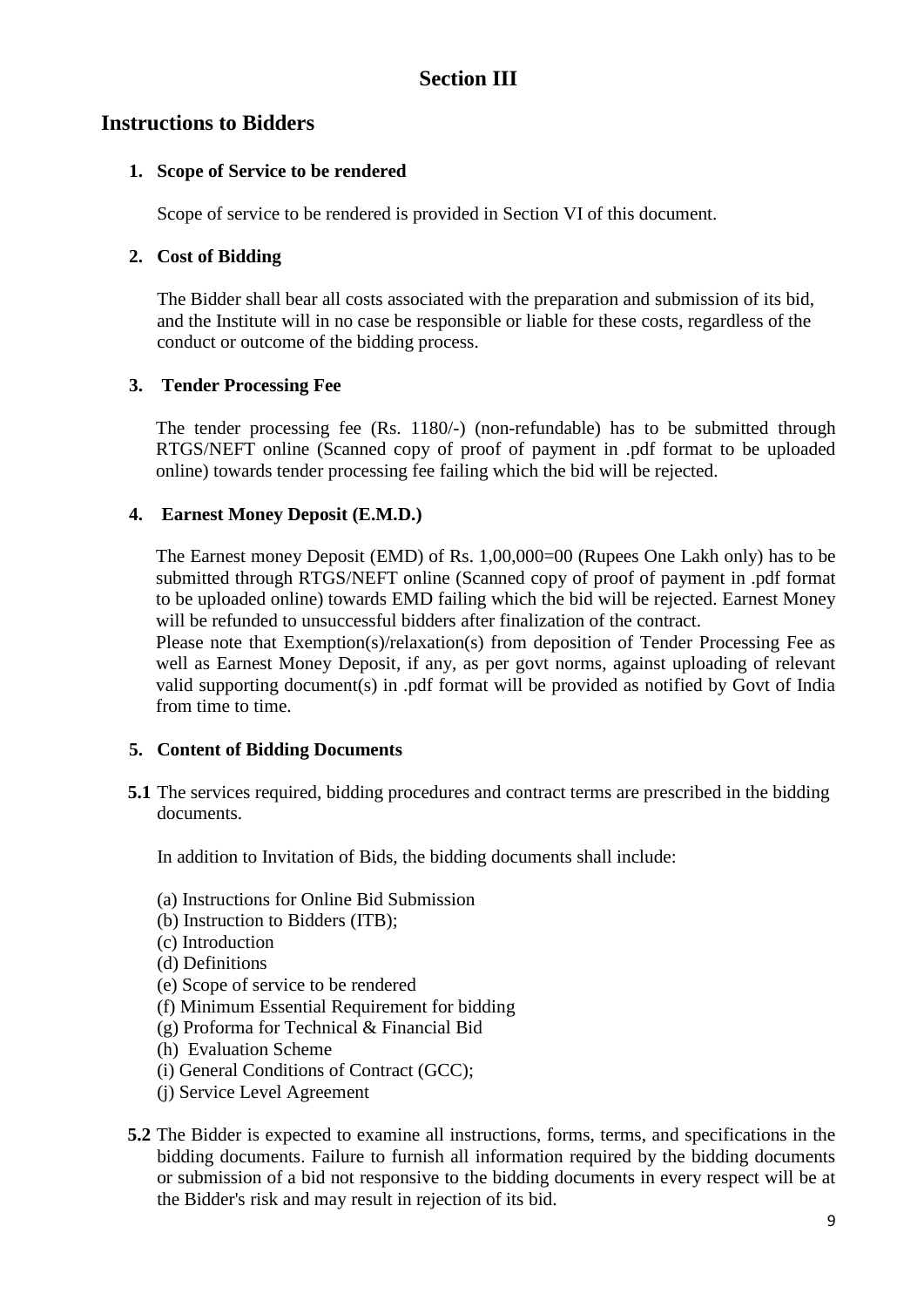### **6. Amendment of Bidding Documents**

- **6.1** At any time prior to the deadline for submission of bids, the Institute may, for any reason, whether at its own initiative or in response to a clarification requested by a prospective bidder, modify the bidding documents by amendment.
- **6.2** In order to allow prospective bidders reasonable time within which to take the amendment into account in preparing their bids, if any, the Institute, at its discretion, may extend the deadline for the submission of bids.

# **7. Language of Bid**

The bid prepared by the Bidder, as well as all correspondence and documents relating to the bid shall be written in English language.

# **8. Documents Comprising the Bid**

# **8.1 Techno commercial un-priced bid and priced Bids:**

The bids are to be uploaded in two parts i.e. Techno commercial un-priced bid and priced Bids.

**(a)** Techno commercial un-priced bid shall be submitted through CPP Portal. If the proof of Tender Processing Fee & EMD is not uploaded along with the technical bid, such bid will not be considered, if required.

# **(b)** Priced bid.

### **8.2 Techno commercial un-priced bid:**

Proforma for techno commercial un-priced bid is given at Section VIII

# **8.3 Price Bid**

The price bid shall comprise the price component indicating the prices for each and every item and a scanned copy of completely filled BoQ is also to be uploaded under cover 2.

- **(a)** The prices quoted must be net per unit as shown in the Section VIII.
- **(b)** The prices once accepted by the Institute shall remain valid till the successful execution of the contract and accepted or **12 months** from the date of acceptance of tender whichever is later.

# **Note: All documents must be uploaded in PDF format also.**

**In case of any discrepancy and/or mismatch in .xls format and .pdf format, information and/or figures provided in the uploaded documents in .pdf format shall be treated as final and decision will be taken accordingly.**

### **9. Bid Currencies**

Prices shall be quoted in Indian Rupees only.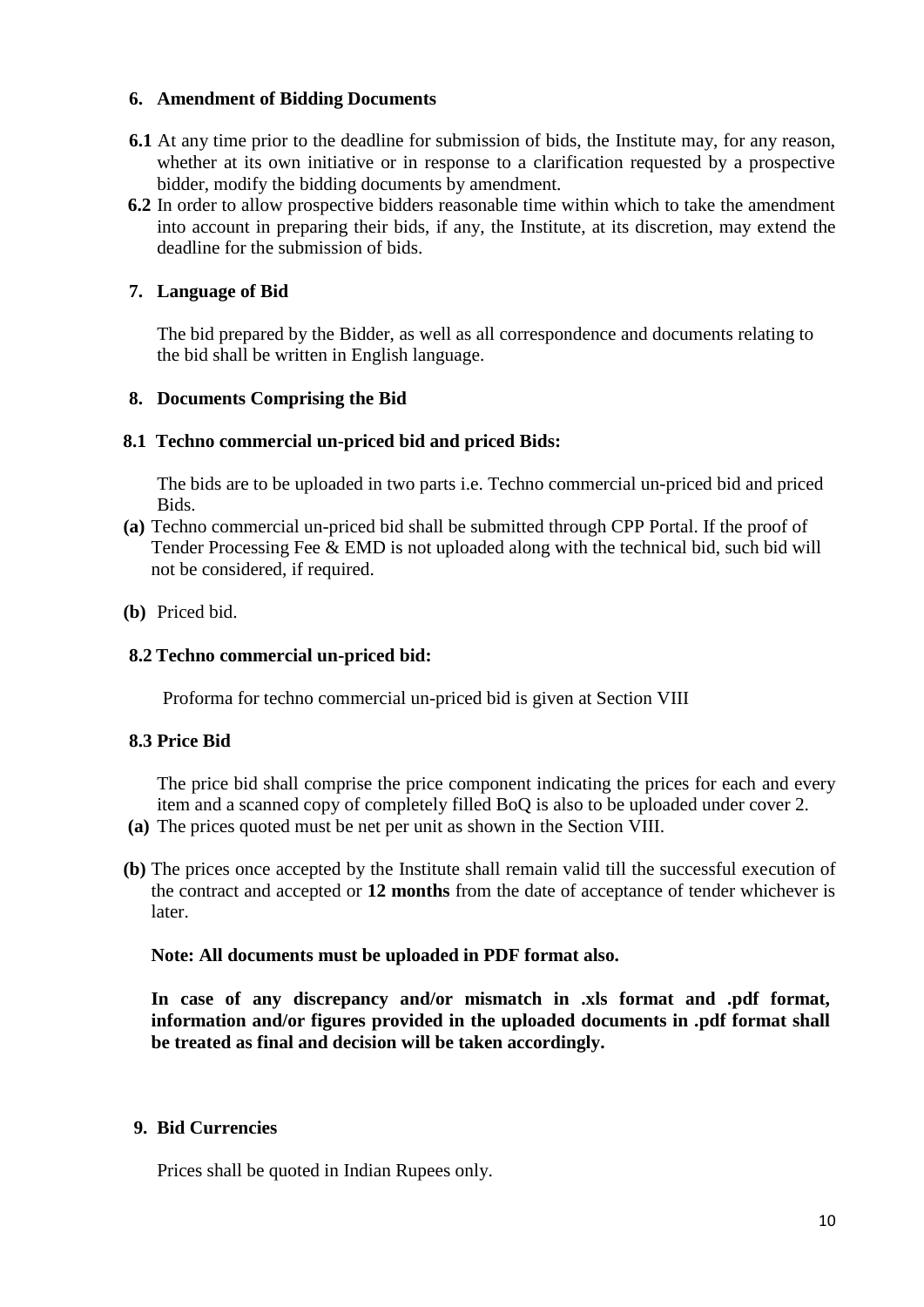### **10. Period of Validity of Bids**

- **10.1** Bids shall remain valid for **180** days after the date of financial bid opening prescribed by the Institute. A bid valid for a shorter period shall be rejected as non-responsive.
- **10.2** In exceptional circumstances, the Institute may solicit the Bidder's consent to an extension of the period of validity. The request and the responses thereto shall be made in writing. A Bidder may refuse the request. A Bidder granting the request will not be required nor permitted to modify the bid.
- **10.3** Financial Bid evaluation will be based on the bid prices without taking into consideration the above modifications.
- **11.** The tender has to be submitted ONLINE before the due date. The offers received after the due date and time will not be considered. **No manual bids will be considered**.

### **12. Deadline for Submission of Bids**

- **12.1** Bids must be received ONLINE not later than the time and date specified in the Invitation for Bids.
- **12.2** The Institute may, at its discretion, extend this deadline for submission of bids.

### **13. Late/Delayed Bids**

The offers received after the due date and time will not be considered.

### **14. Modifications and Withdrawal of Bids**

- **14.1** The Bidder may modify or withdraw its bid after the ONLINE bid's submission, as per the provision of CPP Portal.
- **14.2** No bid may be modified subsequent to the deadline for submission of bids. No documents will be accepted in support of essential pre-bid criteria after the last date of submission of bids.
- **14.3** No bid may be withdrawn in the interval between the deadline for submission of bids and the expiry of the period of bid validity specified by the Bidder on the bid form. Withdrawal of a bid during this interval may result in the Bidder's forfeiture of its EMD.

# **15. Opening of Techno commercial un-priced Bids**

All techno commercial un-priced bids (Cover 1) will be opened in the first instance.

### **16. Clarification of Bids**

- **16.1**During evaluation of the bids, the Institute may, at its discretion, ask the Bidder for clarification of its bid. The request for clarification and the response shall be in writing and no change in price or substance of the bid shall be sought, offered or permitted.
- **16.2** No Bidder shall contact the Institute authority on any matter relating to its bid from the time of the bid opening to the time the contract is awarded. If the Bidder wishes to bring additional information to the notice of the Institute, it should be done in writing.
- 16.3 Any effort by a Bidder to influence the Institute's authority in its decisions on bid evaluation, bid comparison or contract award decisions may result in rejection of the Bidder"s bid.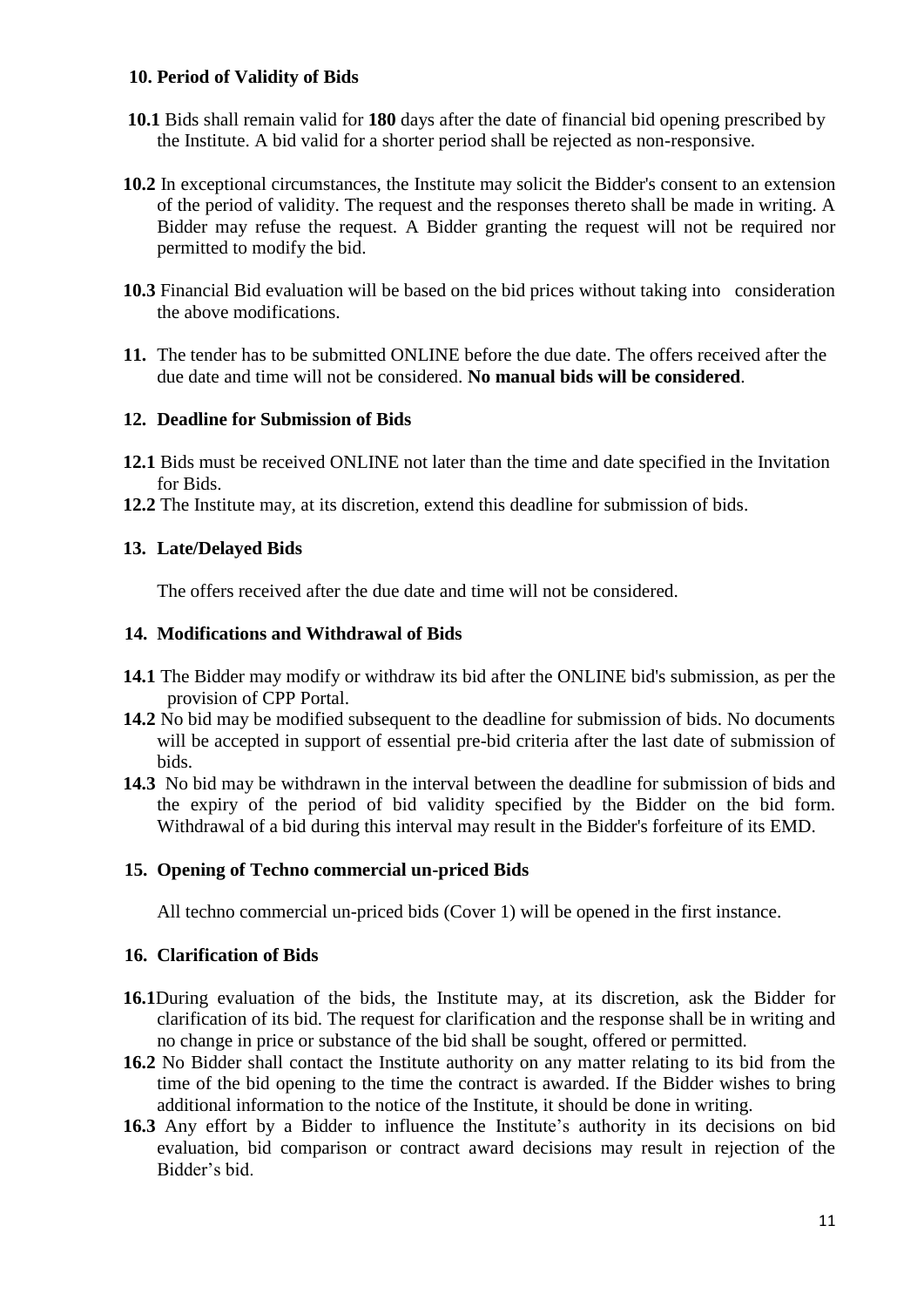### **17. Evaluation of Techno commercial un-priced Bid**

- **17.1** Prior to the detailed technical evaluation, the authority of the Institute will determine the substantial responsiveness of each bid. A substantially responsive bid is one, which conforms to all the terms and conditions of the Bidding Documents without material deviations and meets all the essential criteria. If any bidder does not meet the essential criteria as laid down in this bid document, then his bid will be summarily rejected. No documents will be accepted in support of essential criteria after the last date of submission of bids.
- **17.2** The bidders short-listed by the Institute based on meeting the essential criteria and detailed evaluation regarding satisfying the technical criteria laid down in this tender document may be called for detailed discussions with a team selected for the purpose, at a specified date, time and venue, if needed. The bidder will have to bear all the cost for this purpose. No payment shall be made by the Institute.

**Bidders may also be called for verification of the documents uploaded on CPPP from the originals, as per the decision of the Committee, if required. The bidders will have to bear all the cost for this purpose. No payment shall be made by the Institute.**

### **18. Opening of Priced Bids**

- **18.1** Priced Bids of only those bidders who meet the essential criteria and whose techno commercial un-priced bids have been found to be substantially responsive will be opened.
- **18.2** The priced Bids of the technically qualified bidders shall be opened in the presence of the tender committee.

### **19. Evaluation and Comparison of priced Bids**

 **19.1** Arithmetical errors will be rectified on the following basis:

If there is a discrepancy between words and figures, whichever is the higher of the two shall be taken as bid price.

If the Vendor does not accept the correction of errors, its bid will be rejected.

# **20. Institute's right to accept any bid and to reject any bid or all bids**

The Institute reserves the right to accept or reject any bid, and to annul the bidding process and reject all bids at any time prior to award of Contract, without thereby incurring any liability to the affected Bidder or bidders or any obligation to inform the affected Bidder or bidders of the grounds for the Institute's action.

# **21. Award Criteria**

The technical committee will evaluate the technical bids on various parameters as detailed in this document. Agencies meeting the bidder"s eligibility criteria and other criteria as per this tender document will be declared technically qualified. The evaluation of the committee is final and binding.

The financial bids of only those bidders who qualify in technical bid shall be opened. The bidder offering highest licence fee (Excluding Electricity charges) for providing photocopying, printing, binding, scanning, laminating and selling of stationery, services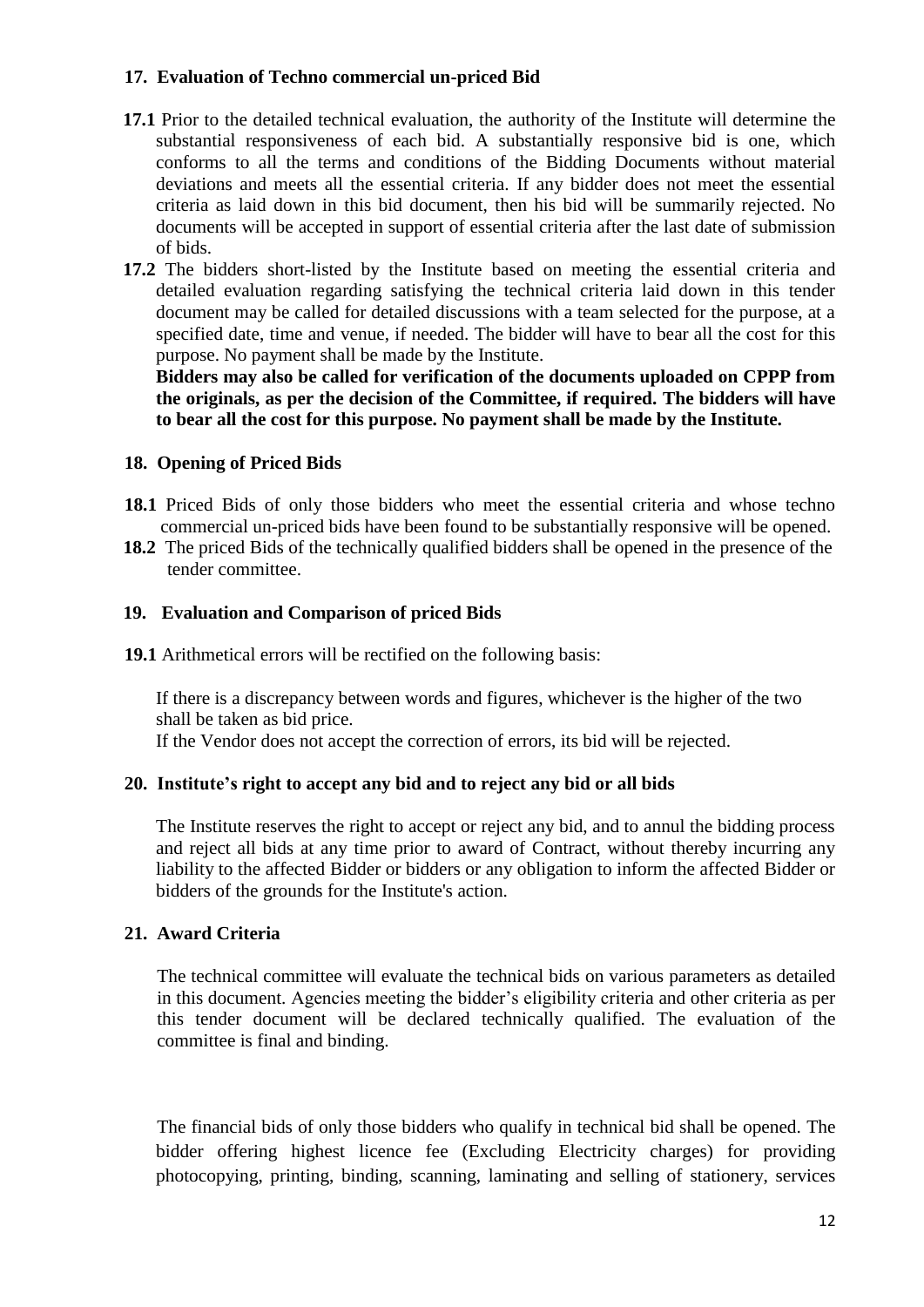shall be awarded the contract.

The bidder is required to provide the services at approved rates as detailed in the Annexure-I of this tender document.

The successful bidder will have to pay electricity charges as per metre reading on actual basis. The electricity charges shall however, be subject to revision/change from time to time which shall be payable by the successful bidder as aforesaid at the then prevailing rates.

# **22. Notification of Award**

Prior to the expiration of the period validity, the authority of the Institute will notify the successful Bidder in writing by e-mail, to be confirmed in writing by e-mail/speed post or hand delivered letter, that its bid has been declared qualified.

# **23. Fall clause**

.

- **23.1** The price charged for the stationeries supplied under the contract by the service provider shall in no event exceed the lowest price at which the service provider sells the stationeries of identical description to any other person during the period till performance of all contractual obligation placed during the currency of the contract is completed. If at any time during the period the service provider reduces the sale price of such stationeries or sells such stationeries to any other person including his dealers at a price lower than the price chargeable under the contract, he shall forthwith notify such reduction or sale to the Institute and the price payable under the contract for these items of stationeries supplied after the date of coming into force of such reduction or sale shall stand correspondingly reduced.
- **23.2** If it is discovered that the service provider has contravened the above conditions, then without prejudice to any other action which might be taken against him, it shall be lawful for the Institute to (a) revise the price at any stage so as to bring it in conformity with subclause above, or (b) to terminate the contract with recovery of loss.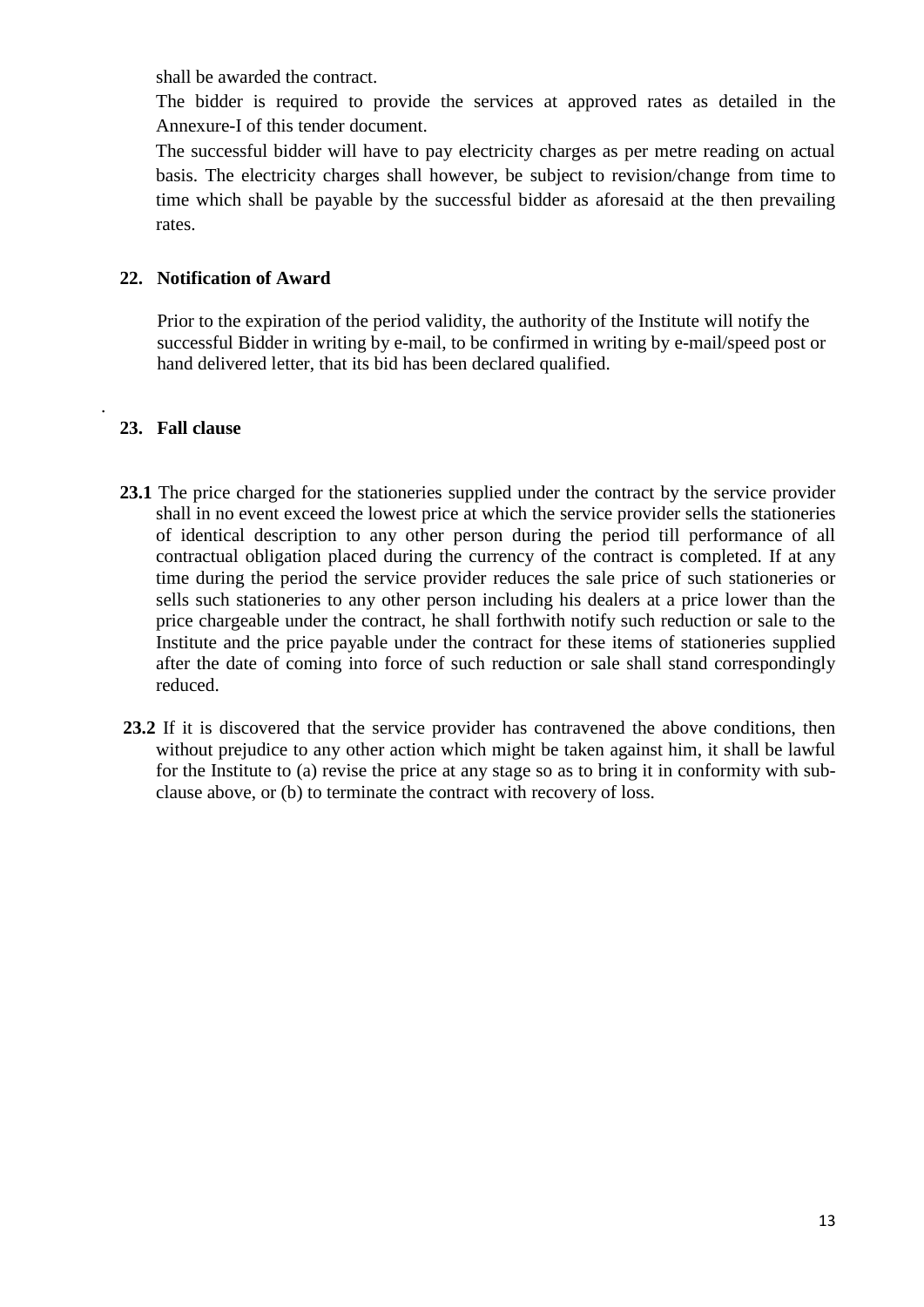# **Section IV**

# **Introduction**

Indian Institute of Technology (BHU), an Institute of National Eminence under the Ministry of Human Resource and Development, Government of India requires the services of a reputed, well established and financially sound Company/Firm/Agency for providing photocopying, printing, binding, scanning, laminating and selling of stationery, Services for its various hostels.

The details are as under:

Approximate Number of Students to whom services are to be provided: 6000

A total area of 1012 square feet is to be provided at 5 locations as detailed below:

| 1. Limbdi Hostel            | 324 square feet |
|-----------------------------|-----------------|
| 2. S.C. Dey Girls' Hostel   | 128 square feet |
| 3. IIT (BHU) Girls' Hostel  | 143 square feet |
| 4. Vishweshwaraiya Hostel - | 167 square feet |
| 5. Aryabhatta-II Hostel     | 250 sqaure feet |

The Institute reserves the right to revise and/or modify the allotted area based on the requirement at any time and the decision of the Institute shall be final and binding to successful bidder. Further, the successful bidder has to pay licence fee based on the revised/modified area on the basis of quoted rate in per square feet in accordance with this tender document.

The interested bidders can visit and inspect the site i.e. premises of the hostels, IIT (BHU) on 31.01.2020 between 10:00AM and 5:00PM.

They may contact the Chairman, Council of Wardens, IIT (BHU), Varanasi during office hours on any working day for ascertaining the job requirements and any other additional information/clarification required by them.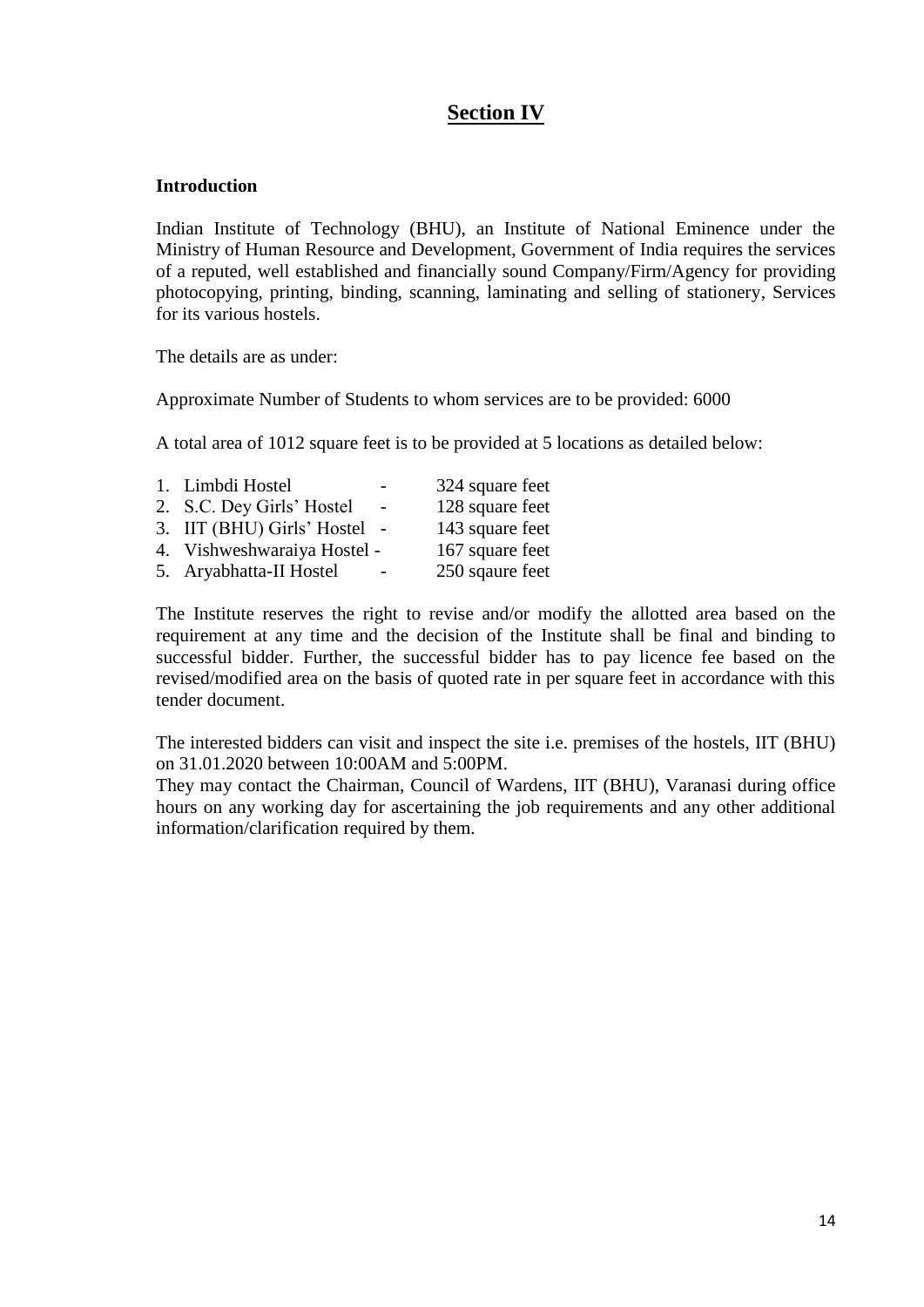# **Section V**

1. "Bid" (including the term 'tender', 'offer', 'quotation' or 'proposal' in certain contexts) means an offer to supply goods, services or execution of works made in accordance with the terms and conditions set out in a document inviting such offers;

2. "Bidder" (including the term 'tenderer', 'consultant' or 'Services Provider' in certain contexts) means any eligible firm or company or agency participating in a procurement process with a Procuring Entity;

3. "(Standard) Bid(ding) documents" (including the term "tender (enquiry) documents' or 'Request for Proposal Documents' – RfP documents in certain contexts) means a document issued by the Procuring Entity, including any amendment thereto, that sets out the terms and conditions of the given procurement and includes the invitation to bid;

4. "Bid security" (including the term "Earnest Money Deposit"(EMD), in certain contexts) means a security from a bidder securing obligations resulting from a prospective contract award with the intention to avoid: the withdrawal or modification of an offer within the validity of the bid, after the deadline for submission of such documents; failure to sign the contract or failure to provide the required security for the performance of the contract after an offer has been accepted; or failure to comply with any other condition precedent to signing the contract specified in the solicitation documents.;

5. "Competent authority" means the officer(s) who finally approves the decision.

6. "e-Procurement" means the use of information and communication technology (specially the internet) by the Procuring Entity in conducting its procurement processes with bidders for the acquisition of goods (supplies), works and services with the aim of open, non discriminatory and efficient procurement through transparent procedures;

7. "Notice inviting tenders" (including the term "Invitation to bid" or "request for proposals" in certain contexts) means a document and any amendment thereto published or notified by the Procuring Entity, which informs the potential bidders that it intends to procure goods, services and/or works.;

8. "Procurement Contract" (including the terms 'Purchase Order' or 'Supply Order' or Withdrawal Order' or 'Work Order' or 'Contract for other Services' under certain contexts), means a formal legal agreement in writing relating to the subject matter of procurement, entered into between the Procuring Entity and the supplier, Services Provider or Company/Firm/Agency on mutually acceptable terms and conditions and which are in compliance with all the relevant provisions of the laws of the country.

9. "Services" is defined as any subject matter of procurement other than goods or works, except those incidental or consequential to the services and includes physical, maintenance, professional, intellectual, training, consultancy and advisory Services or any other services classified or declared as such by a Procuring Entity but does not include appointment of an individual made under any law, rules, regulations or order issued in this behalf.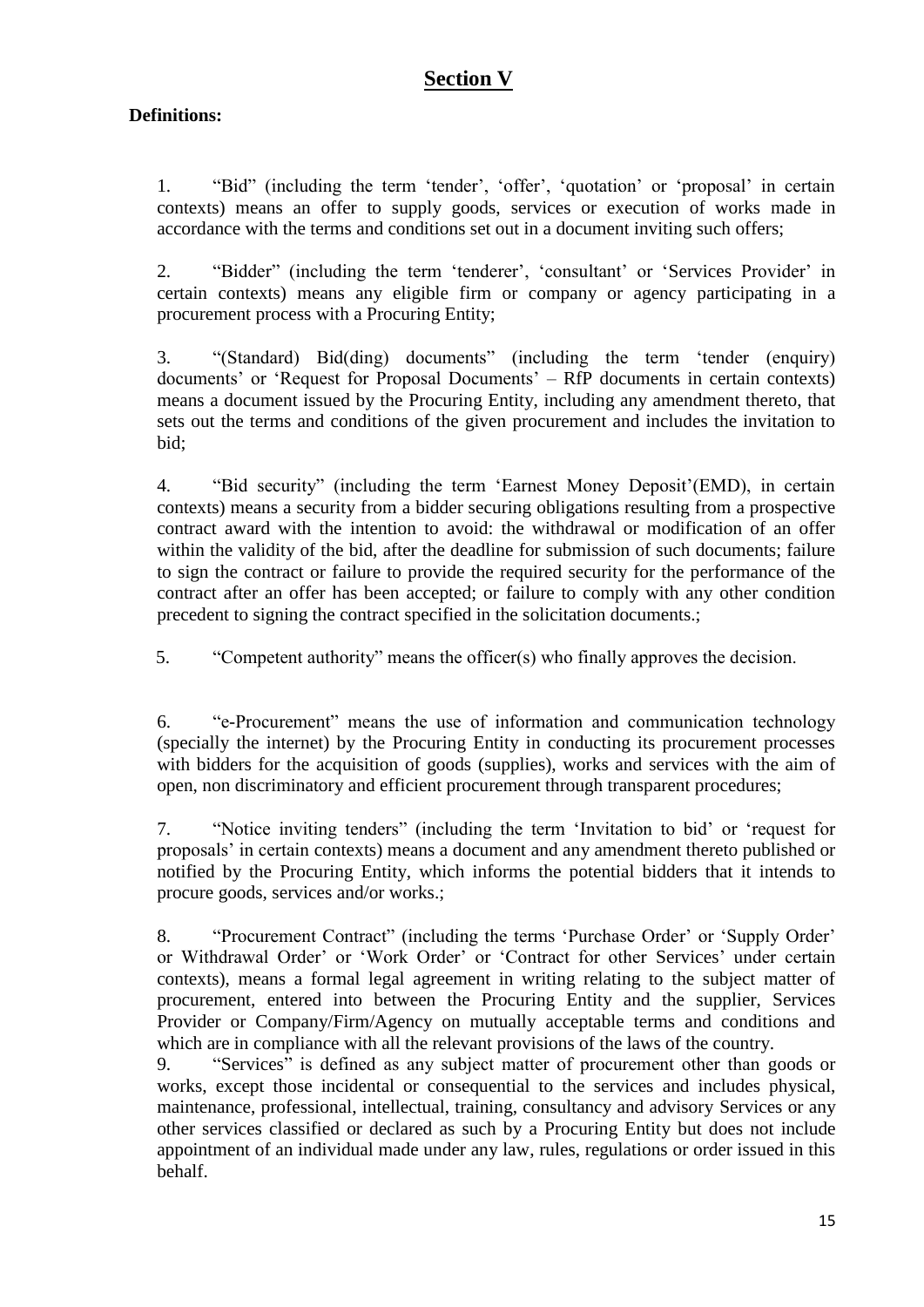# **Section VI**

# **Scope of service to be rendered at various hostels of the Institute**

- 1. To sell stationeries to students as per approved list of items by making own investment and stock as per requirement from time to time at **at least 10% discount on MRP or on competitive rate or on market rate whichever is lower**
- 2. To provide photocopying services at approved rate list
- 3. To provide binding services at approved rate list
- 4. To provide printing both colour as well as black and white services at approved rate list
- 5. To provide laminating services at approved rate list
- 6. To provide scanning services at approved rate list
- 7. To display rates of all items of stationery as per list and photocopy charges
- 8. To upgrade the service as per technological developments taking place in the area of computer and photocopying machines etc.
- 9. To provide access to the authority of the Institute for monitoring the quality, specification and rates at any point of time during the contract

**Note:** The Institute reserves the right to revise and/or modify approved rate list as well as approved stationery items list at any time and the decision of the Institute shall be final and binding to successful bidder.

Further, all services viz. photocopying, printing, binding, scanning, laminating and selling of stationery, services are to be provided mandatorily by a bidder at all five locations as provided in Section IV.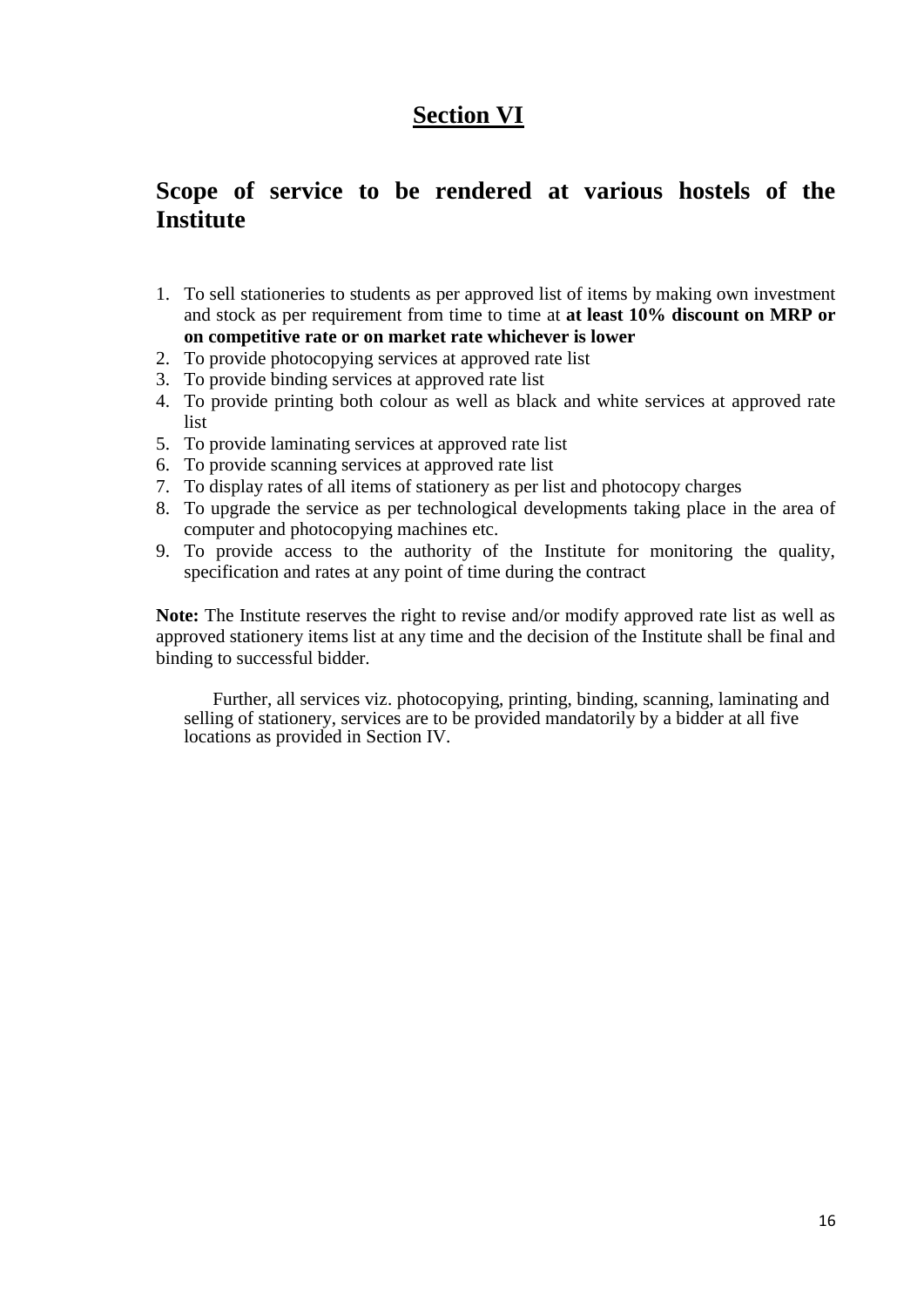# **Section VII**

### **Minimum Essential Requirement for bidding**

a) The bidder must have turnover of at least Rs. 20,00,000=00 (Rs. Twenty Lakh Only) per annum in the past three financial years preceding the tender (i.e. 2016-17, 2017-18 and 2018-19) for providing photocopying, printing, binding, scanning, laminating and selling of stationery, services only.

Bidder must upload a certificate in .pdf format from Chartered Accountant for the same.

- b) The bidder/ Company / Firm / Agency must be registered with the appropriate registration authority (ies) of the Uttar Pradesh State and Central Government, if any. Bidder must upload copy of such certificates in .pdf format for the same.
- c) The bidder /Company / Firm / Agency must have valid PAN and GST Number. Bidder must upload copy of such certificates in .pdf format for the same.
- d) Services Centre of the bidder/principal must be located in Varanasi, Uttar Pradesh to ensure timely uninterrupted services. Bidder must upload .pdf copy of relevant document in support with clearly mentioning the name of contact person as well as postal address, email and mobile number.
- e) The bidder /Company / Firm / Agency must have its own Bank Account.
- f) The bidder /Company / Firm / Agency must submit an affidavit stating that the agency has not been blacklisted by Central Government/ State Government/ any PSU in last three years. The bidder must upload the certificate in .pdf format for the same.
- g) The bidder must upload a certificate that all the terms and conditions as mentioned in this tender document are acceptable to it.
- h) The bidder must upload statutory license obtained, if any, for providing photocopying, printing, binding, scanning, laminating and selling of stationery, services.

Exemption to comply with any of the above criteria must be duly supported by the relevant Government orders/ other Government documents.

Non compliance with any of the above conditions by the Services Provider will amount to non-eligibility for the services for which tender has been floated and its tender will be rejected being non responsive.

Exemption(s)/relaxation(s), if any, as per Govt. norms, against uploading of relevant valid supporting document(s) in .pdf format will be provided as notified by Govt. of India from time to time.

Further, all services viz. photocopying, printing, binding, scanning, laminating and selling of stationery, services are to be provided mandatorily by the successful bidder. In case, the successful bidder fails to provide any one of the services as mentioned above, the agreement will be terminated and performance security shall be forfeited. No communication will be entertained in this regard.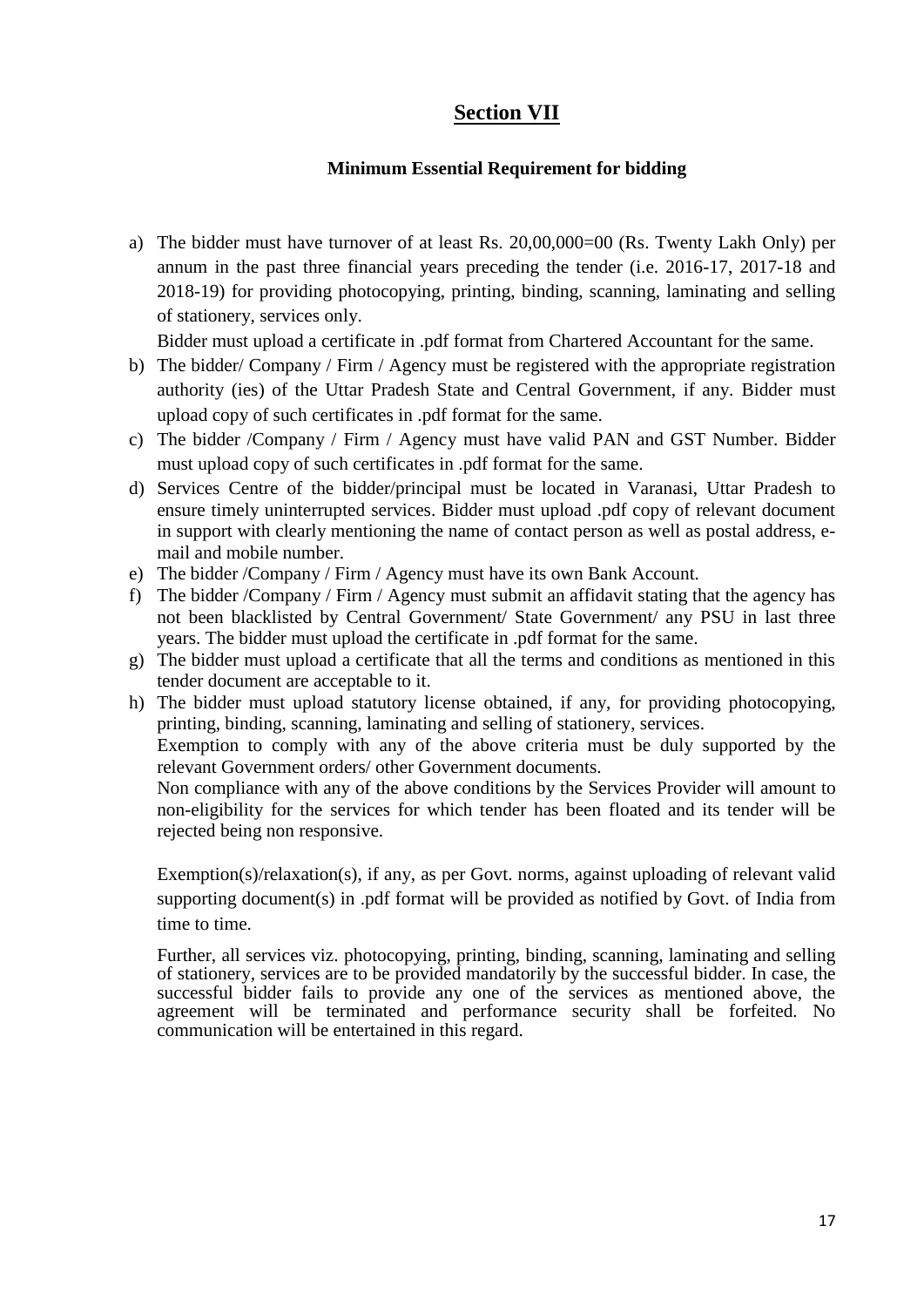# **Section VIII**

# **Proforma for Technical Bid**

**(For providing photocopying, printing, binding, scanning, laminating and selling of stationery, services in various hostels of IIT(BHU), Varanasi) (Upload duly signed scanned copies of all documents in PDF format on online portal of CPPP)**

| S.No. | <b>Description</b>                                         | <b>Details</b> | Page No. |
|-------|------------------------------------------------------------|----------------|----------|
| 1.    | Name of Tendering Company/Firm/Agency (upload              |                |          |
|       | Certificate of Registration)                               |                |          |
| 2.    | Name of Director/Proprietor of Company/Firm/Agency         |                |          |
| 3.    | Full Address of Registered Office with                     |                |          |
|       | Mobile No.<br>(i)                                          |                |          |
|       | (ii)<br>Fax                                                |                |          |
|       | E-mail<br>(iii)                                            |                |          |
| 4.    | Full Address of office of services centre with             |                |          |
|       | Mobile No.<br>(i)                                          |                |          |
|       | (ii)<br>Fax                                                |                |          |
|       | E-mail<br>(iii)                                            |                |          |
| 5.    | Banker of Company/Firm/Agency with full Address (upload    |                |          |
|       | certified copy of Bank Statement)                          |                |          |
| 6.    | PAN (upload self attested copy)                            |                |          |
| 7.    | GST No. (upload self attested copy)                        |                |          |
| 8.    | E.P.F. Registration No. (upload self attested copy)        |                |          |
| 9.    | E.S.I. Registration No. (upload self attested copy)        |                |          |
| 10.   | Annual turnover financial year wise for preceding three    |                |          |
|       | financial years (i.e. 2016-17, 2017-18 and 2018-19) for    |                |          |
|       | providing photocopying, printing, binding, scanning,       |                |          |
|       | laminating and selling of stationery, services (upload     |                |          |
|       | separate sheet duly certified by CA)                       |                |          |
| 12.   | Total number of employees in the Company/Firm/Agency       |                |          |
| 13.   | Affidavit stating that the Company/Firm/Agency has not     |                |          |
|       | been black listed by Centre/ State Government/ PSU in last |                |          |
|       | three years (Duly signed and attested)                     |                |          |
| 14.   | Declaration about non-involvement in fraud and corrupt     |                |          |
|       | practices (Duly signed and attested)                       |                |          |
| 15.   | <b>Details of Earnest Money Deposit</b>                    |                |          |
|       | Rs.<br>(i)                                                 |                |          |
|       | (ii)<br>Date                                               |                |          |
|       | (iii)<br>Amount                                            |                |          |
| 16.   | <b>Details of Tender Processing Fees</b><br>Rs.            |                |          |
|       | (i)<br>Date<br>(ii)                                        |                |          |
|       | Amount<br>(iii)                                            |                |          |
|       |                                                            |                |          |
| 17.   | Any other details (Please specify)                         |                |          |
|       |                                                            |                |          |
|       |                                                            |                |          |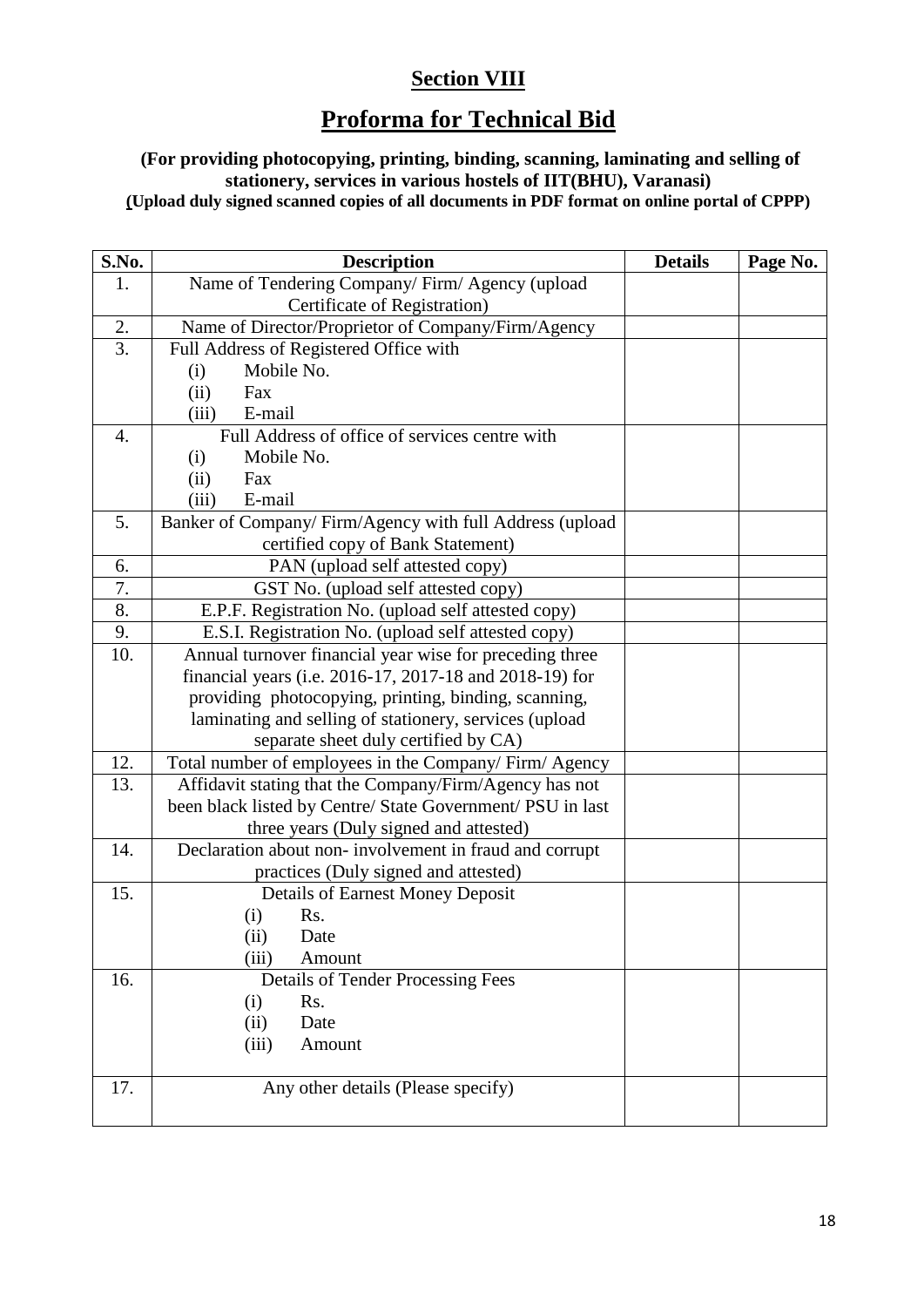# **Items available along with specifications/descriptions with the bidder for providing photocopying, printing, binding, scanning and laminating services:**

| S. No. | <b>Type of Machines</b> | <b>Specifications/Descriptions</b> |  |
|--------|-------------------------|------------------------------------|--|
|        |                         | (Like Duplex, Speed, DPI etc.)     |  |
| 1.     | Photocopy machines      |                                    |  |
| 2.     | Computers               |                                    |  |
| 3.     | <b>Laser Printers</b>   |                                    |  |
| 4.     | <b>Binding machines</b> |                                    |  |
| 5.     | Scanning machines       |                                    |  |
| 6.     | Laminating machines     |                                    |  |

# **Minimum Requirement:**

Facilities involving photocopy machines, computers, laser printers, binding machines, scanning machines and laminating machines must be having latest technology and must not be older than one year.

The successful bidder has to provide and upgrade the services from time to time as per technological developments and up gradation taking place in the area of computer, photocopying machines etc.

The Institute reserves the right to terminate the contract if the above requirement is not fulfilled.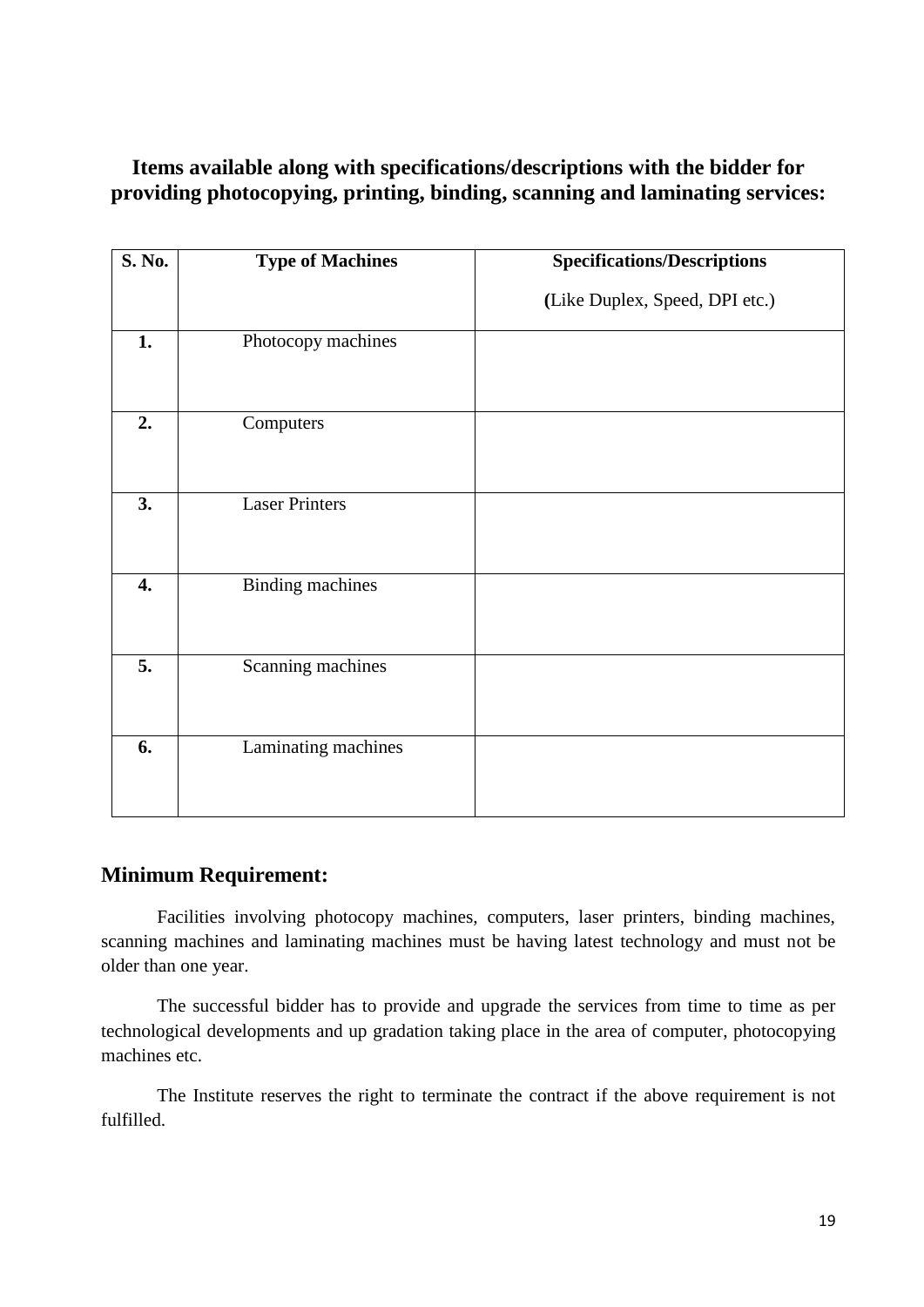# **Financial Bid**

| S. No. | <b>Description</b>                                                                                                                                                                                                       | <b>Price</b>                                                                                                                              |  |
|--------|--------------------------------------------------------------------------------------------------------------------------------------------------------------------------------------------------------------------------|-------------------------------------------------------------------------------------------------------------------------------------------|--|
| 1.     | Licence fee for using Institute's premises for<br>providing photocopying, printing, binding, scanning,<br>laminating and selling of stationery services<br>Base rate of monthly licence fee is Rs. 20=00 (Rs.            | Rs.<br>per<br>square feet per month $+$<br>GST @ 18% per month<br>And total price of                                                      |  |
|        | Twenty only) per square feet and total base rate<br>comes at Rs. 20240=00 (Rs. Twenty Thousand Two<br>Hundred and Forty only) considering total area to be<br>allotted for providing the services as 1012 square<br>feet | Rs.<br>per month + GST $@18\%$<br>per month considering total<br>area to be allotted for<br>providing the services as<br>1012 square feet |  |

### **Note:**

- 1. The bidder is required to provide the photocopying, printing, binding, scanning, laminating and selling of stationery services at approved rates and list as detailed in the Annexure-I as per the terms and conditions of this tender document.
- 2. The Institute reserves the right to revise and/or modify the allotted area based on the requirement at any time and the decision of the Institute shall be final and binding to successful bidder. Further, the successful bidder has to pay licence fee based on the revised/modified area on the basis of quoted rate in per square feet in accordance with this tender document.
- 3. The successful bidder will have to pay electricity charges as per metre reading on actual basis for providing the services. The electricity charges shall however, be subject to revision/change from time to time which shall be payable by the successful bidder as aforesaid at the then prevailing rates.
- 4. The bidder offering highest licence fee (**Excluding Electricity charges**) for providing photocopying, printing, binding, scanning, laminating and selling of stationery, services and fulfilling all the eligibility criteria as per the tender document shall be awarded the contract.
- 5. The rate of GST may increase/decrease as per the Government of India norms as amended from time to time.
- 6. Financial Bid(s) of Bidders and/or Bidder quoting price below base Rate of Rs. 20.00 per Sq. Ft. Per Month shall be out rightly rejected.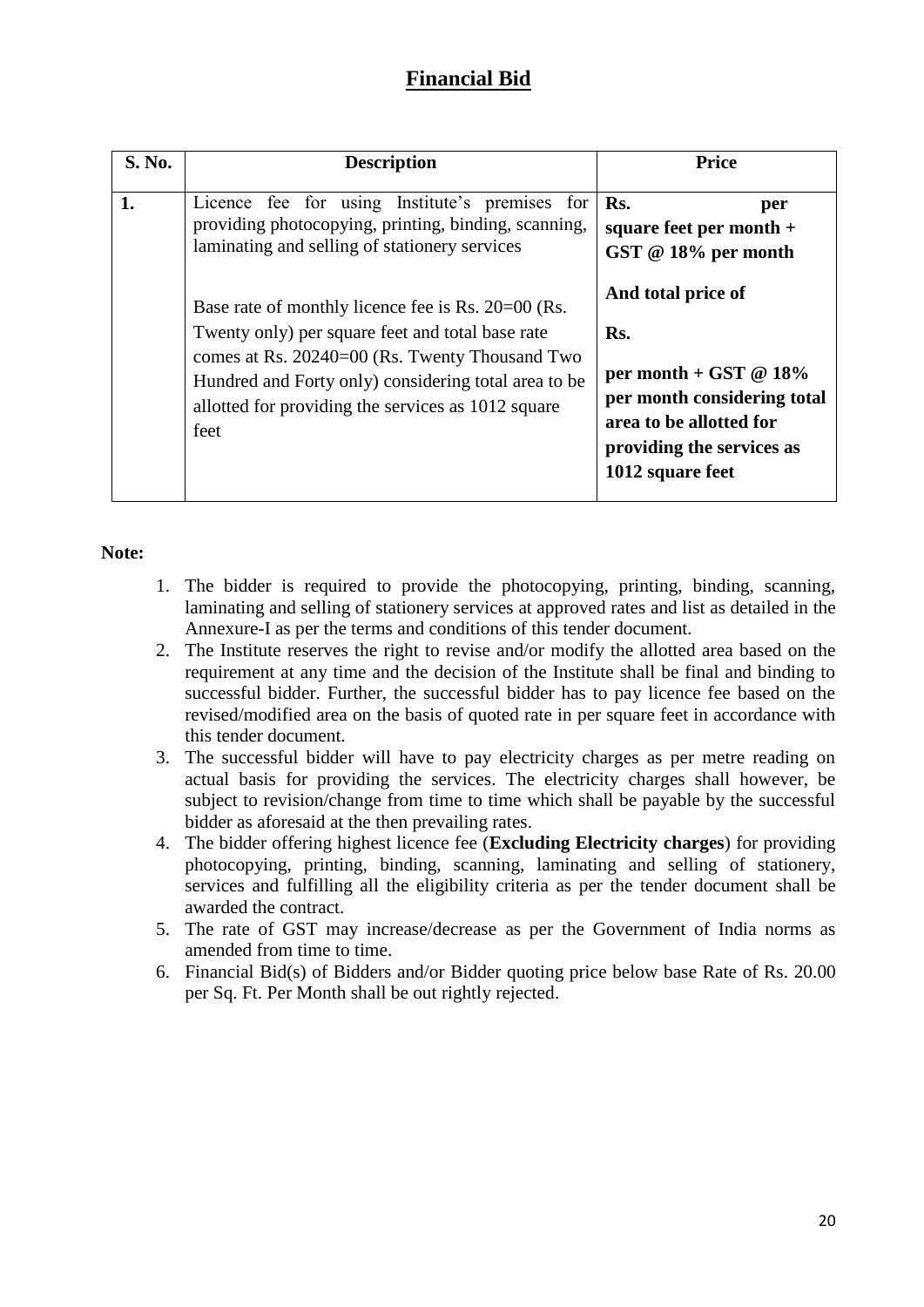# **Section IX**

### **Evaluation Scheme**

### **1. Technical Evaluation**

Evaluation of technical bids will be done on various parameters as detailed in this tender document. Agencies meeting the bidder"s eligibility criteria and other criteria as per the tender document will be declared technically qualified.

### **2. Financial Evaluation**

The bidder offering highest licence fee (**Excluding Electricity charges**) for providing photocopying, printing, binding, scanning, laminating and selling of stationery, services shall be awarded the contract.

The bidder is required to provide the services at approved rates and list as detailed in the Annexure-I of this tender document. All services viz. photocopying, printing, binding, scanning, laminating and selling of stationery, services are to be provided mandatorily by the successful bidder. In case, the successful bidder fails to provide any one of the services as mentioned above, the agreement will be terminated and performance security shall be forfeited. No communication will be entertained in this regard.

The successful bidder will have to pay electricity charges as per metre reading on actual basis. The electricity charges shall however, be subject to revision/change from time to time which shall be payable by the successful bidder as aforesaid at the then prevailing rates.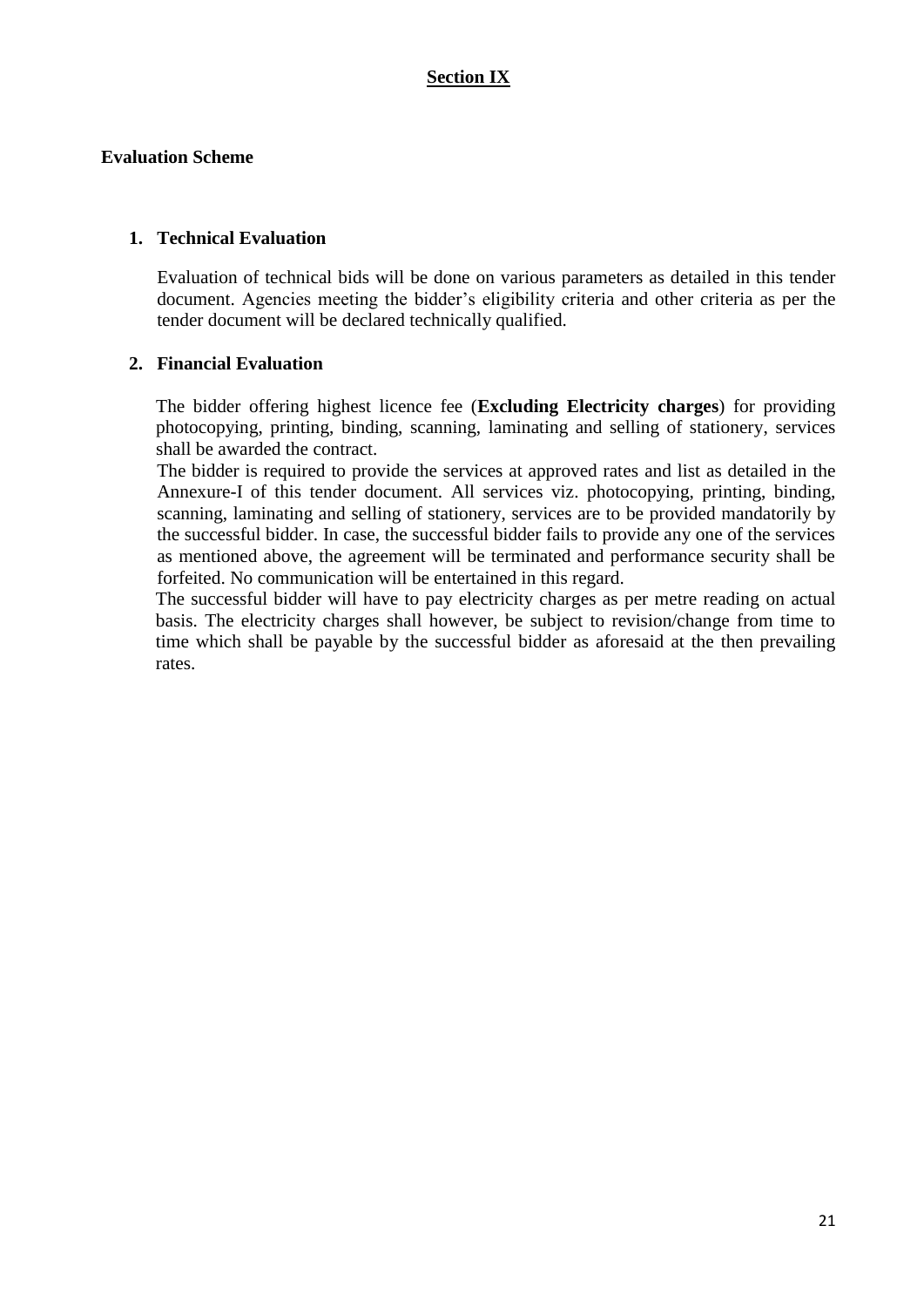#### **SECTION X**

### **GENERAL CONDITION OF CONTRACTS**

#### **1. General Conditions**

- **(i)** The contract does not bind the Institute to prevent use of other similar services.
- **(ii)** Un-interrupted quality services in terms of clarity and sharpness done by the service provider as well as courteous and prompt response is essence of this tender.
- **(iii)**The successful bidder has to bear all cost, by whatever nomenclature it is called, related to maintenance and operation of photocopy machines and other related machines to be installed in various hostels and sale of other stationery related items as per approved list. The successful bidder shall take prior permission of the appropriate authority of the Institute before putting and installing machines inside the premises of the Institute.
- **(iv)**Further, all arrangements (including cost for wood works temporary in nature) inside the allotted space of hostels will have to be borne by the successful bidder. Any change in shape, size and other construction activities and/or works of permanent nature inside and/or outside the allotted space is strictly prohibited. The Institute shall take necessary penal action, if the successful bidder violates this condition.
- **(v)** The agency shall take and provide all safety measures and will be responsible for all mishaps/mischief etc. and shall indemnify the Institute against any risk arising out of the same.
- **(vi)**The agency or its employees will not, at any time cause or permit to cause any nuisance at the premises licensed or do anything which shall cause disturbance to the Institute.
- **(vii)** The agency shall cater for a suitable power backup facility to ensure continuous uninterrupted service.
- **(viii)** Any complaint about the quality/reception of poor services lodged with Authorized person of the Institute will be rectified immediately within 04 hours of lodging of complaint.
- **(ix)**The quality and performance of service rendered has to be satisfactory and regular.
- **(x)** The bidder must have to follow all guidelines and/or norms of Uttar Pradesh Government, Central Government and statutory body (ies) as amended from time to time for providing photocopying, printing, binding, scanning, laminating and selling of stationery, Services during the period of contract.
- **(xi)**The bidder is required to obtain all local licenses for providing photocopying, printing, binding, scanning, laminating and selling of stationery, services as per the requirement of statutory law in force as amended from time to time.
- **(xii)** The service provider shall indemnify the Institute against any liability towards non compliance of any of the statutory obligations required to be fulfilled while operating such service in the premises of the Institute.
- **(xiii)** The service provider shall disburse wages to staff deployed for providing photocopying, printing, binding, scanning, laminating and selling of stationery, services as per the prevalent wage rate besides fulfilling all other obligations such as PF, ESI, EPF, Income Tax etc.
- **(xiv)** It is the responsibility of the service provider to ensure security of movable and immovable property of the Institute handed over against theft and/or damage.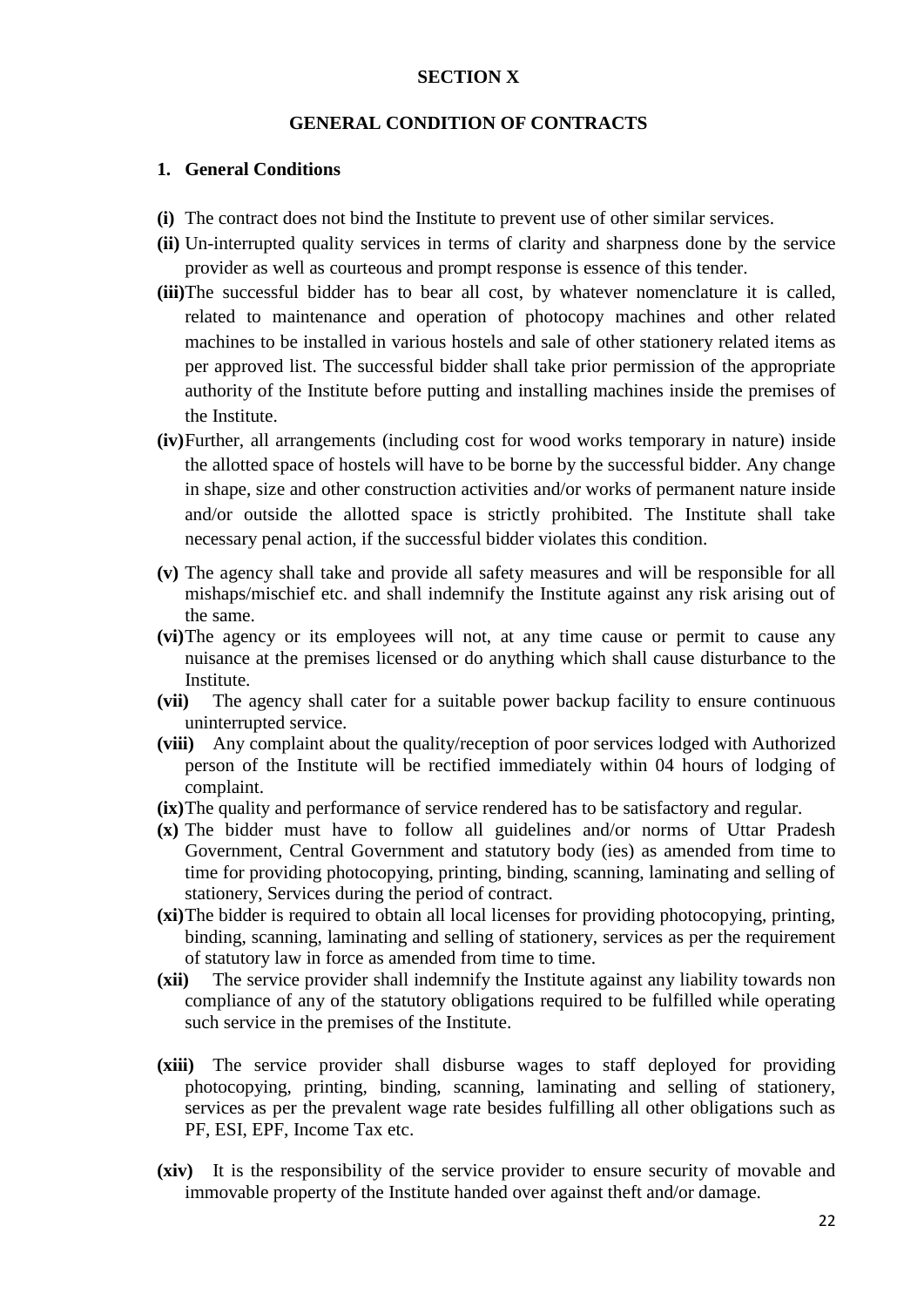- **(xv)** The timing for providing photocopying, printing, binding, scanning, laminating, and selling of stationery services in various hostels of the Institute will be from 08:00 Hrs to 21:00 Hrs
- **(xvi)** The Institute shall not take any responsibility for credit sales to students or any loss caused to the service provider due to pilferage or whatsoever.
- **(xvii)** The Institute shall reserve the right to change any terms and conditions for providing photocopying, printing, binding, scanning, laminating and selling of stationery, services as and when required.
- **(xviii)** In the event of delay in deposit of monthly licence fee, electricity charge and water charge in Institute's account, interest will be charged  $@ 2\%$  per month on unpaid amount.
- **(xix)** Subletting of the contract is strictly prohibited.
- **(xx)** The photocopying machines must have latest configuration and must not be older than one year.
- **(xxi)** The students will have the right to procure stationery items and use services of providing photocopying, printing, binding, scanning and laminating from open market also.
- **(xxii)** The Institute does not undertake any guarantee that all of the Students will be using the services of the service provider.
- **(xxiii)** For the consumers who are not willing to pay in cash, the successful bidder shall facilitate with a swipe payment machine and shall also provide in the outlet the UPI based payment system. The successful bidder shall further display its VPA (virtual payment address) or Q-Code on the display board to enable the consumers make the payments via UPI App (BHIM or equivalent).
- **(xxiv)** The successful bidder shall be absolutely liable for payment of GST to the respective department on items sold at the service point. The Institute shall have no liability, whatsoever, in this regard and shall be deemed to be immune and indemnified in all respects.
- **(xxv)** The successful bidder shall further be liable to pay to the Institute GST at the rate applicable from time to time on the Licence fee payable by it. GST shall be payable over and above the Licence Fee and the Office concerned shall for accounting purposes issue a Tax invoice/receipt with GSTIN to the service provider in confirmation thereof.
- **(xxvi)** The successful bidder shall also be liable to pay all other taxes, levies and other legal payables that may be applied by the Government, local authorities and other competent forums from time to time.
- **(xxvii)** The successful bidder shall not make any addition or alteration to the building or tamper with the fittings or electrical installations therein, nor make any unauthorized constructions or extension to the electricity or water supply lines, without the specific written permission of the Licensor in this behalf.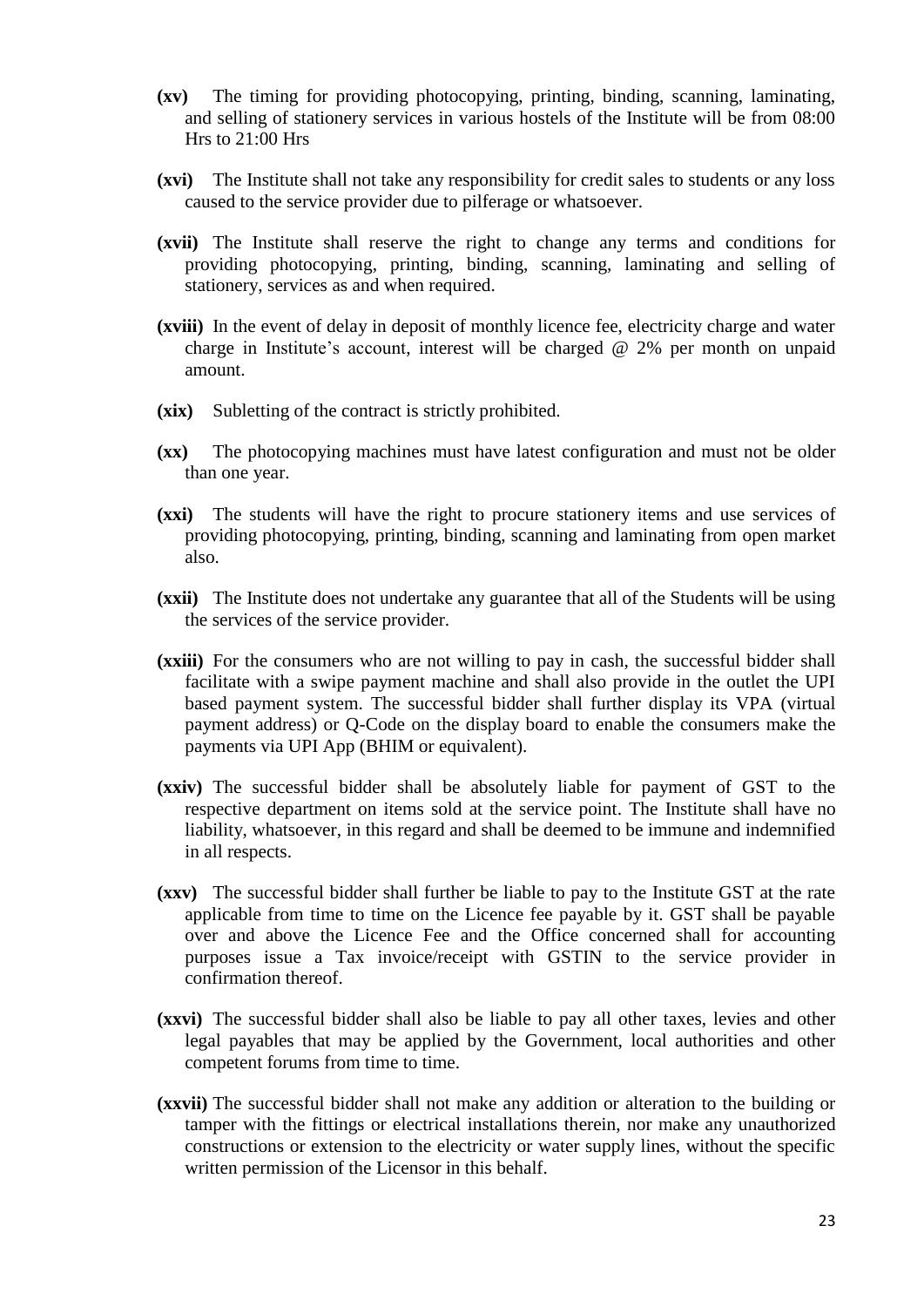- **(xxviii)**The Successful bidder is bound to maintain cleanliness conditions in and around the places at his own cost. No staff member of the Institute will be engaged for the purpose.
- **(xxix)** The garbage (Kachra) generated by the Services will be disposed of by the service provider out of the premises. No garbage should be disposed or spread outside the place by the students or the employees who could cause health hazard for the students.
- **(xxx)** After the expiry of the contract period or termination of the license, the service provider shall wind up its business and vacate the entire premises. In case he fails to vacate the premises the Institute reserves the right to remove his items at the service providers risk and cost.
- **(xxxi)** Any subsequent Updates, Addendums, Corrigendums etc, if any, will be published only on the website http://eprocure.gov.in/eprocure/app and www.iitbhu.ac.in. All bidders are required to regularly check the websites for any updates.
- **(xxxii)** In this tender, either the authorised agent/dealer/services provider on behalf of principal or principal itself can bid but both cannot bid simultaneously for providing the services. In case of authorised agent/dealer/services provider, authorisation certificate must be uploaded in .pdf format for the same.

Bid of Bidders violating this condition shall be summarily rejected and no correspondence shall be entertained in this regard.

- **(xxxiii)**The Institute at its discretion extend the deadline for submission of bids by amending the bidding document, in which case all rights and obligations and the bids of bidders previously subject to the original deadline will thereafter be subject to the deadline extended.
- **(xxxiv)**If the service provider, in the judgment of the IIT (BHU) engages/involves and/or is found to be engaged/involved in any illegal, malpractice, corrupt and/or fraudulent practices in competing for and/or in executing the Contract, the IIT (BHU) may, without prejudice to any other remedy for breach of contract, by written notice of default sent to the service provider, terminate the Contract in whole or part immediately. Necessary action will also be taken against the service provider as per law.

# **2. PENALTIES FOR VIOLATION OF RULES, TERMS AND CONDITIONS**

The Service provider will be fined in case of violation of the following terms and conditions:

A. The Penalties or Fine can be imposed in violation of rules, terms and conditions and with regard to the discrepancy found in the quality of items, cleanliness, personal hygiene of workers, changing of the employed staff without information to the Institute, charging rates of the items not approved by the Institute, etc.

B. The service provider will be given a warning in writing initially, thereafter a fine of Rs. 2000/-, if again found defaulter fine can be increased up to Rs. 5000/- and if again found defaulter the fine will be Rs. 10000/- and after all these impositions again any complaint comes it will lead to the termination of the contract and security deposited will be forfeited.

C. The fine/penalty amount will have to be remitted there and then without any delay.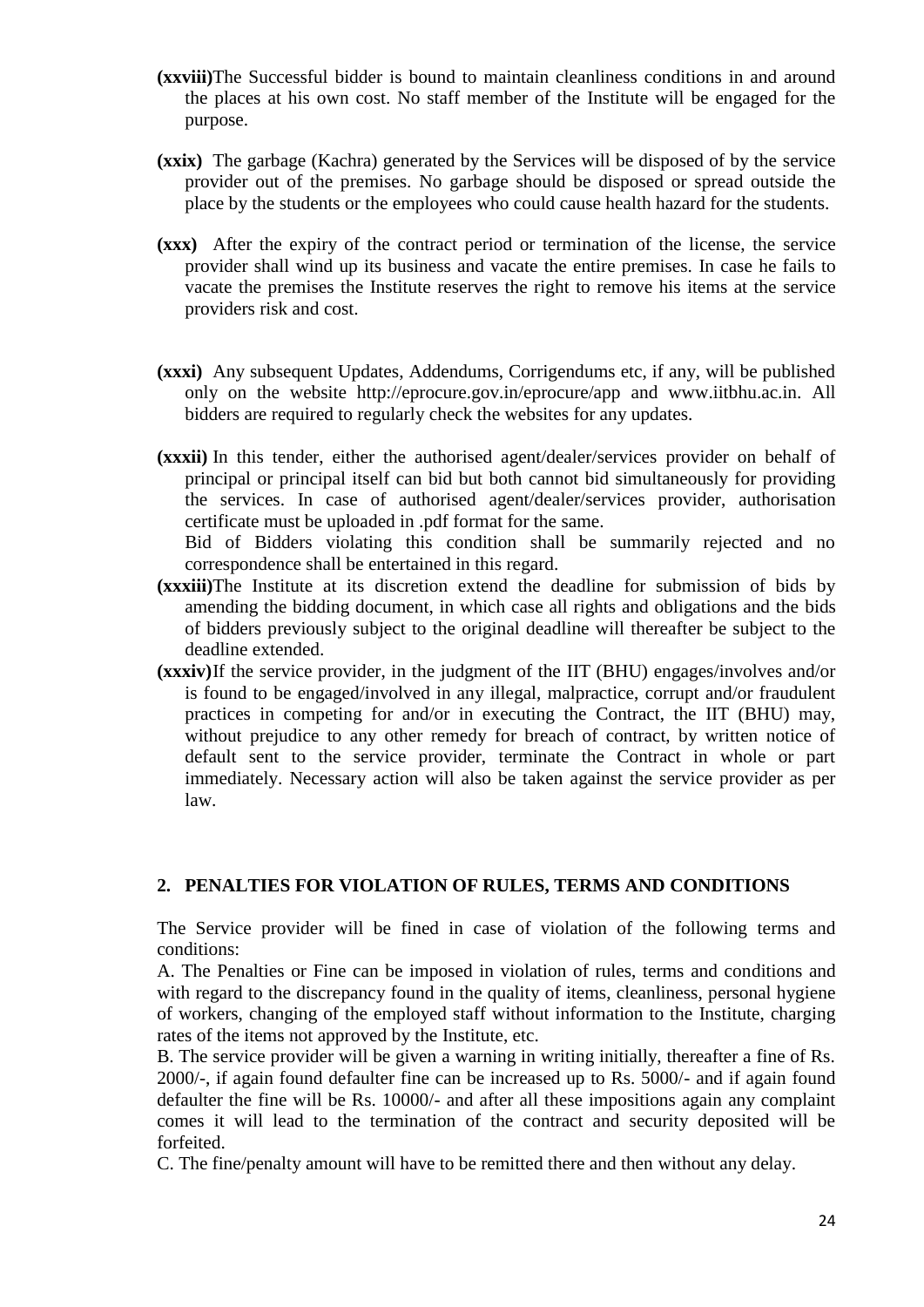D. Non-payment of Licence fee and electricity charges within time shall be deemed to be a serious breach of the contract and may lead to termination of the contract at the discretion of the Institute. The Institute shall further have the right to disconnect the electricity connection in case the charges / bills thereof, remain unpaid for more than two months.

E. The successful bidder shall not use the premises for residential purposes or for any other purposes (including vending of any item other than those for which permission has been given). The successful bidder shall always use the premises in a prudent and careful manner as if it were his own.

# **3. Legal**

Compliance of policy regulation viz., payment of central government minimum wages act, employers liability act, contract labour (regulation & abolition) act, the workmen compensation act, industrial dispute act, maternity benefit act, employee state insurance act, provident fund act, miscellaneous provision act and labour license of state and central government, as on the date in existence or revised/changes in the future, will be whole sole responsibility of the service provider. In this regard the service provider at all-time should indemnify IIT (BHU) against all claims and will maintain necessary books, logs, register, verification, returns, receipts, computerized database etc., mandatory as per the law and as per the government rules and make its available for inspection/verification to the concerned government officer/labour enforcement officer/regional provident fund commissioner, as and when required. Failure to comply such instructions will lead to imposition of fine by State/Government machinery and summary termination of contract and/or such other action as the Government may deem fit. A copy of all such compliances, statements, payments made to the statutory authorities etc., including registration number shall be provided to the IIT (BHU) authority for verification and record.

For all intents and purposes, the bidder shall be the "Employer" within the meaning of different Labour Legislations in respect of manpower so employed and deployed. The manpower deployed by the service provider for the contract job shall not be entitled for claim, pay, perks and other facilities which may be admissible to casual, ad-hoc regular / confirmed employees of IIT (BHU) during the currency or after expiry of the contract. In case of termination of the contract also, the persons deployed by the service provider shall not be entitled to or and will have any claim for absorption or relaxation for absorption in the regular / otherwise capacity in IIT (BHU). The Service provider should communicate the above to all the manpower deployed in IIT (BHU) by the service provider.

The selected agency shall also be liable for depositing all taxes, levies, Cass etc. on account of service rendered by it to IIT (BHU) to concerned tax collection authorities from time to time as per extant rules and regulations.

The selected agency shall maintain all statutory registers under the applicable Law. The agency shall produce the same on demand to the concerned authority of IIT (BHU) or any other authority under Law. In case, the service provider fails to comply with any statutory / taxation liability under appropriate law, and as a result thereof IIT (BHU) is put to any loss / obligation, monetary or otherwise, IIT (BHU) will be entitled to get itself reimbursed out of the outstanding bills or the Performance Security Deposit of the agency, to the extent of the loss or obligation in monetary terms.

The selected agency will indemnify IIT (BHU) from all legal, FINANCIAL, statutory, taxation, and associated other liabilities.

To resolve any dispute/legal issue matter will be referred to Director, IIT (BHU) or a person nominated by him. If any dispute/legal issues are not settled through arbitration, then legal jurisdiction would be Varanasi only.

Except as otherwise provided elsewhere in the contract, if any dispute, difference, question or disagreement or matter whatsoever, shall, before or after completion or abandonment of work or during extended period, hereafter arises between the parties, as to the meaning,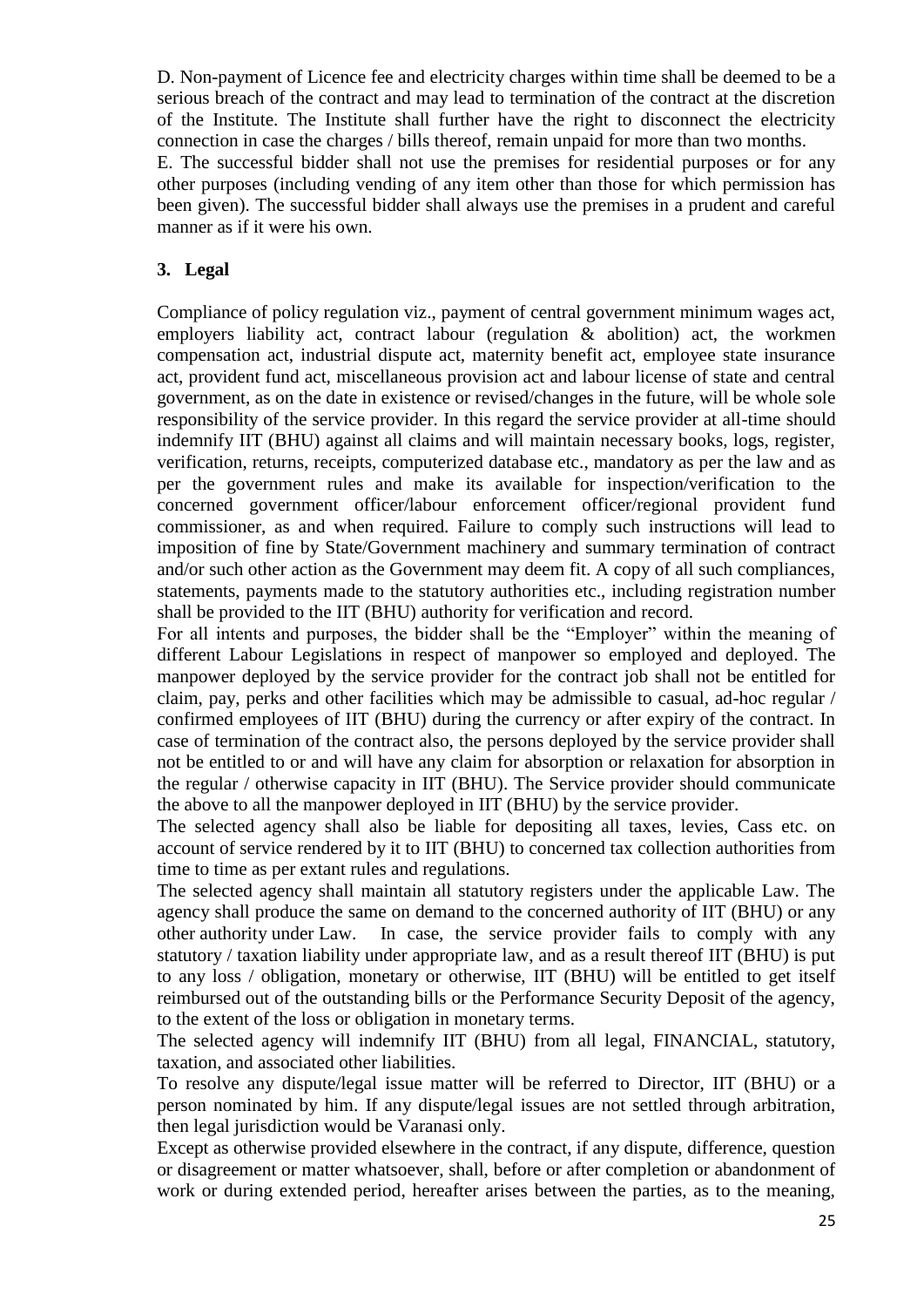operation or effect of the contract or out of or relating to the contract or breach therefore, shall be referred to a Sole Arbitrator to be appointed by the Director of the Institute at the time of the dispute. Subject as aforesaid the provision of the Arbitration and Conciliation Act 1996 and any statutory modification or re-enactment thereof rules made there under and for the time being in force shall apply to the arbitration proceedings under this clause.

### **4. Damages and Losses**

Upon end of contract / termination thereof, the Service provider is liable to return items handed over to it to IIT (BHU) in good working condition barring normal wear and tear. For shortage/misplacement/theft, replacement cost of the items will be recovered from the final bill or security deposit of the Service provider as the case may be.

# **5. Force Majoure**

In the event of either party being rendered unable by Force Majeure to perform any obligation required to be performed by them under this agreement, the relative obligation of the affected party by such force majeure shall be suspended for the period during which such cause lasts. Upon the occurrence of such cause and upon its termination the party alleging that it has been rendered unable as aforesaid thereby shall notify the other party in writing within 7(seven) days of the alleged beginning and ending therefore giving full particulars and satisfactory proof.

Time for performance or relative obligation suspended by the Force Majeure shall be extended by the period for which cause lasts or condoned by the Institute without any penalty. If the work is suspended by force majeure conditions lasting for more than 1 (one) month, the Institute shall have the option to authorize the contract in whole or part therefore at its own discretion. Any situation of force majeure shall not be payable by the Institute under any circumstances. For the period of force majeure, no amount shall be payable to the Service Provider.

# **6. Termination of Contract**

If the services of the service provider are not found satisfactory they will be issued a written notice for improvement by the IIT (BHU) authority. If satisfactory improvement is not found (within 2 weeks) after this notice, penalty for poor service as specified in the agreement, a final two months' notice will be issued to the service provider by the IIT (BHU) authority to terminate the contract without prejudice to any rights or privileges accusing to either party prior to such termination. During the period of notice both parties shall continue to discharge their duties and obligation.

IIT (BHU) reserves the right to terminate the contract by giving a two months" notice to the agency besides immediate termination of contract.

The Institute in any situation will not be under any obligation to pay compensation or make the payment for which services are not rendered.

In case of breach of any terms and condition of the contract, the Performance Security Deposit of the Service provider will be liable to be forfeited, beside immediate termination of contract or other lawful action that may be taken against the Service provider.

If the service provider, in the judgment of the IIT (BHU) has engaged in any illegal, malpractice, corrupt and/or fraudulent practices in competing for or in executing the Contract, the IIT (BHU) may, without prejudice to any other remedy for breach of contract, by written notice of default sent to the service provider, terminate the Contract in whole or part. Necessary action will also be taken against the service provider as per law.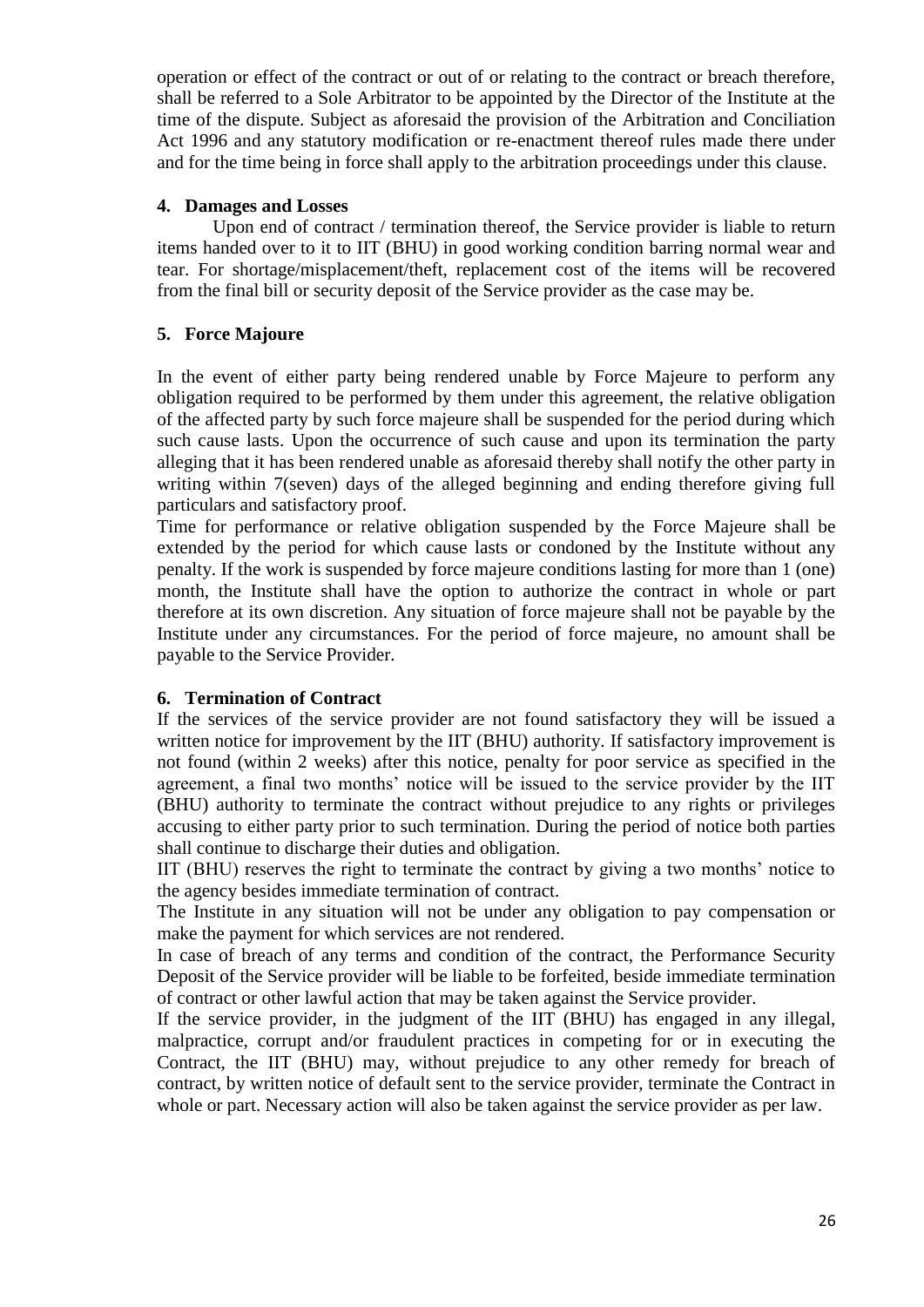#### **Service Level Agreement**

This agreement is made at Varanasi on …………………… between the Indian Institute of Technology (Banaras Hindu University), Varanasi hereinafter to be called the First Party through its Director or his representative and M/shereinafter to be called the Second Party (which expression shall unless excluded by or repugnant to the context, include its successors, heir, executors, administrative representative and assignee).

Whereas the First Party is on the lookout for a suitable party for providing photocopying, printing, binding, scanning, laminating and selling of stationery, services for its various hostels at approved rates. (As annexed)

Whereas the Second Party on the other part has quoted highest rate of license fee for providing photocopying, printing, binding, scanning, laminating and selling of stationery, services at various hostels at approved rates herein contained and agreeable to the First Party, to carry out the work to the satisfaction of the First Party on the terms and conditions approved by the First Party inclusive of all taxes, levies, duties and cess etc. duly accepted and where as the necessary security deposits have been furnished in accordance with the provisions of the Bid document and whereas no interest will be claimed on the security deposits.. Both the parties hereby agree on the terms and conditions set out hereinafter before the witnesses as set forth herein.

### **1. PERIOD OF CONTRACT:**

The contract will be for a period of 1 (one) year initially. The First Party may renew/extend the contract to such further period(s), as it may deem proper and in any case not exceeding 2 (two) years from the date of completion of initial contract of one year, having regard to the quality and manner of the Second Party's performance. However, it shall be with consent/written request by the Second Party in this regard.

In the event of the contract not being performed or carried out to the satisfaction of the First Party, the First Party will be at liberty to terminate this agreement without any notice and/or compensation in lieu thereof.

#### **2. Documents forming the contract:**

Terms and Conditions of this agreement, tender document, its corrigendum, addendum, modifications, if any, bid submitted by the Second Party, declaration by the Second Party, the rate as quoted by the Second Party, and the letter containing letter of award issued by the First Party to the Second Party shall be integral part of this contract.

### **3. Terms and Conditions:**

Second Party shall be liable to pay to the First Party license fee as offered in the bid of Rs. as well as GST at the rate applicable from time to time on the Licence fee payable by it for use of premises of First Party for providing photocopying, printing, binding, scanning, laminating and selling of stationery, services for its various hostels at approved rates (As annexed). GST shall be payable over and above the Licence Fee and the office concerned shall for accounting purposes issue a Tax invoice/receipt with GSTIN to the Second Party in confirmation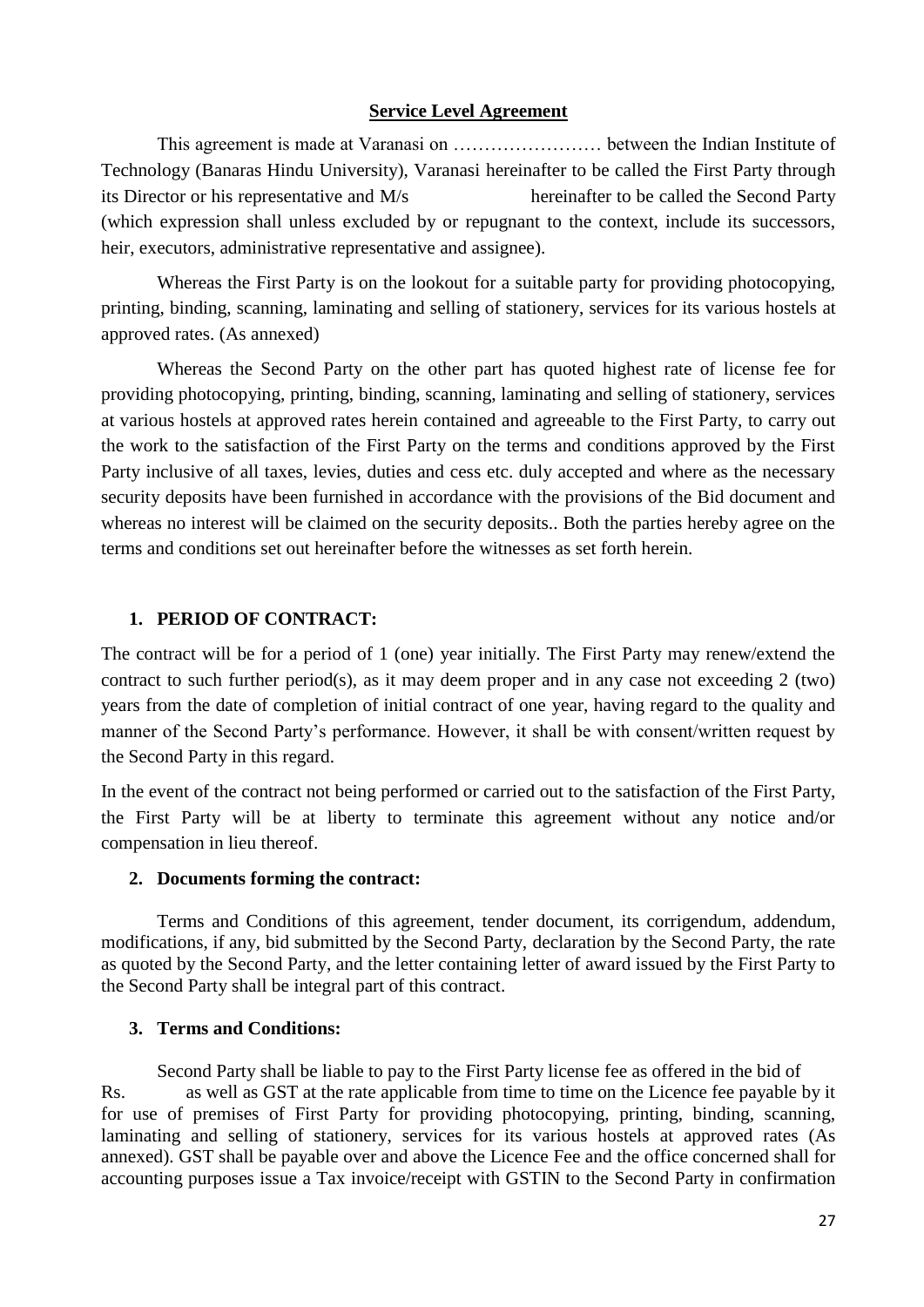thereof. The Second Party will have to pay electricity charges as per metre reading on actual basis. The electricity charges shall however, be subject to revision/change from time to time which shall be payable by the Second Party as aforesaid at the then prevailing rates.

The Second Party shall maintain the list of all persons engaged by it and direct to work with a proper identity card with the latest photograph and this identity card shall be issued by the Second Party, as per requirement of the First Party at the premises decided by the First Party.

The Second Party shall issue identity card, dress materials, equipments and other necessary articles needed for the entrusted work to all their persons as per the Contract Labour Regulation Act-1970 as amended from time to time and any other law of the land.

Only such of the persons of the Second Party as are previously authorized will be allowed entry at the premises of the First Party on production of identity card.

The Second Party shall withdraw forthwith the person/persons either suo-motu or as desired by the First Party, if he/they, is/are found no longer desirable to work on the premises of the First Party.

Further, adequate and necessary numbers of employees / workmen are to be deployed by the Second Party for fulfilment of their contractual obligations under this agreement. It shall be the sole responsibility of the Second Party to ensure that employees/workmen, deployed by him, fulfil the obligations undertaken by the Second Party under this agreement and the Second Party shall provide such employees/workmen at his own cost, with such equipment as may be considered necessary.

The persons deployed for work should not be involved in any police case. Police verification certificate for the persons deployed for work has to be submitted by the Second Party. A verification report in respect of all the personnel of Second Party from the concerned police station of concerned residential areas must be submitted and also list of employees with bio-data and valid Id proof issued by the Government of each employee posted to the First Party along with photo and thumb impression must be handed over to the designated officer of IIT (BHU). Any change must be informed immediately.

The Second Party shall maintain all records and registers concerning attendance and wages of persons engaged by him as required by the various labour legislations in force from time to time and also ensure that they complies with their requirements in this regard.

The Second Party shall carry out supervision/overseeing of persons deployed in the First Party premises. The First Party shall not have any direct control over them. The First Party will have the right and discretion to ensure that works are carried out as per the contract and complete satisfaction of the First Party.

The Second Party will ensure that these workers remain confined only to the assigned jobs and they should not involve or interfere in any other activities of the First Party.

The Second Party will ensure that persons deployed by the Second Party, who have to perform the work, shall not join any union or interfere with internal working of the establishments of the First Party.

The Second Party will ensure monitoring and verification of daily attendance of the workers deployed by the Second Party at the premises of the First Party. The duty hours of the persons deployed shall be as desired by the First Party.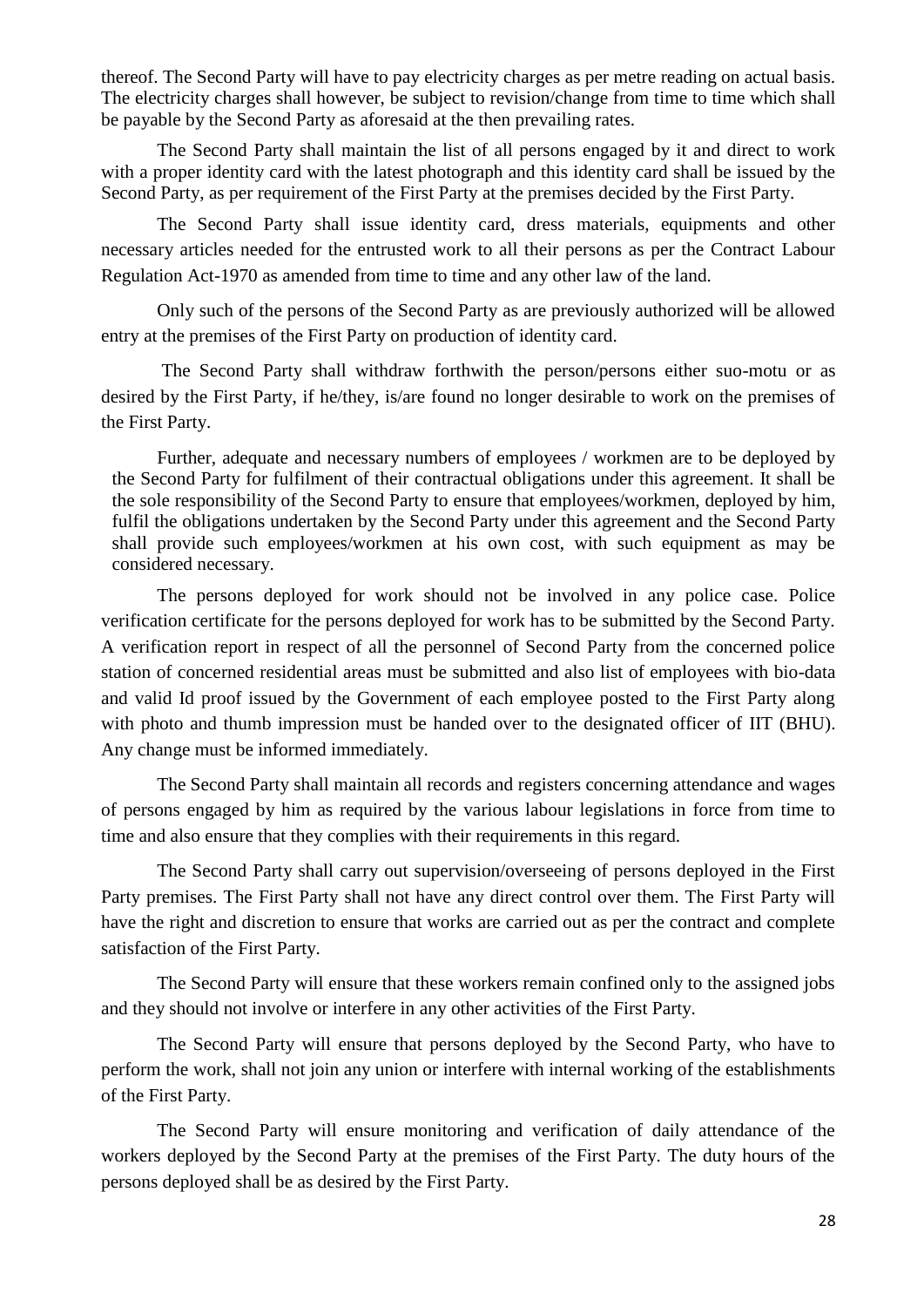The workers will be allowed for working rest of one day on continuous duty of 6 working days as per the provisions of the Contract Labour (Regulation & Abolition) Act-1970 as amended from time to time.

The personnel deployed by the Second party at the premises of the First Party shall not have claim to become employees of the First Party and there will be no Employee and Employer relationship between the personnel engaged by the Second Party for deployment and the First Party.

### **4. PAYMENT OF WAGES**

The payment of wages to the workers engaged by the Second Party for the assigned work shall be the sole responsibility of the Second Party in consideration of the work performed as per the agreement.

The payment of wages/allowances/ remuneration and other benefits admissible to persons employed by the Second Party for the job shall be the sole responsibility of the Second Party as their employer under law. The minimum wages payable to the workers deployed by the firm will be as per wages revised from time to time by the Ministry of Labour, Government of India.

The Second Party shall be responsible for the compliance with regard to minimum wages, ESI, PF, Workmen Compensation Act etc. and for payment for any liability (ies) under such acts, and any other law of the land. The Second Party shall indemnify the First Party against any liability towards non -compliance of any of the statutory obligations required to be fulfilled while operating such service in the premises of the First Party.

Workers engaged will be paid wages as per "Minimum Wages Act 1948" applicable to the Central Government establishments. The Second Party shall be responsible for payment of revised rates from time to time on revision of minimum wages by the Govt. of India. Any liability arising on account of delay in the same will lie on the Second Party.

### **5. COMPLIANCE OF LAWS OF LAND:**

The Second Party shall be solely responsible for compliance of the various Labour and industrial laws, such as, wages, allowances, compensations, EPF, Bonus, Gratuity, ESI etc. relating to the personnel deployed by it at premises of the First Party or for any accident caused to them and the FIRST PARTY shall not be liable to bear any expense in this regard. The SECOND PARTY shall make payment of wages to workers engaged by it. The SECOND PARTY shall also be responsible for the insurance of its personnel. The SECOND PARTY shall specifically ensure compliance of various Laws / Acts in force, including but not limited to with the following and their re-enactments / amendments / modifications:-

- (a) The Payment of Wages Act 1936
- (b) The Employees Provident Fund Act, 1952
- (c) The Contract Labour (Regulation) Act, 1970
- (d) The Payment of Bonus Act, 1965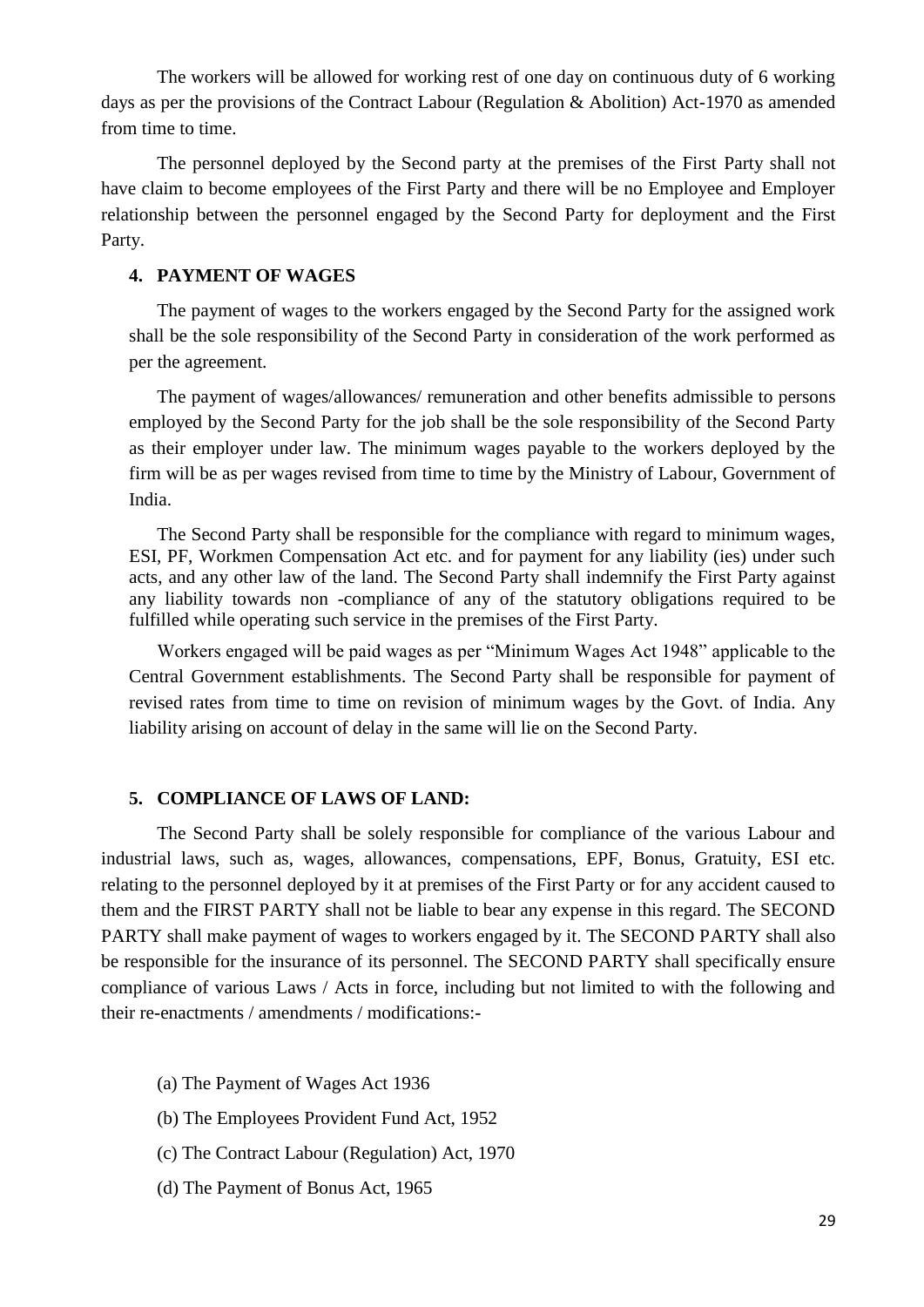- (e) The Payment of Gratuity Act, 1972
- (f) The Employees State Insurance Act, 1948
- (g) The Employment of Children Act, 1938
- (h) The Motor Vehicle Act, 1988
- (i) Minimum Wages Act, 1948
- (j) The Industrial Disputes Act 1947
- (k) The Industrial Employment (Standing Orders) Act 1946
- (l) Pollution Control and Environment Protection Laws in force from time to time.

The Second Party shall obtain a license from the Labour Department of the Govt. of India of the region under the Contract Labour (Regulation & Abolition) Act-1970 and shall also have a separate ESI, EPF, Code number and shall be responsible to cover all their employees under ESI and EPF Acts.

The Second Party shall be legally liable and responsible for any contravention of any legal requirement and consequent liability with regard to persons deployed by him in connection with the work assigned to him by the First Party.

In the event of the contract not being performed or carried out to the satisfaction of the First Party, the First Party will be at liberty to terminate this agreement without any notice and/or compensation in lieu thereof.

### **6. PERFORMANCE SECURITY:**

The Second Party will have to deposit a security of Rs. 6,00,000=00 Lakh (Rs. Six Lakh Only) in the form of F.D.R./Bank Guarantee in favour of "Registrar, IIT (BHU)", Varanasi. The performance security shall be released only after 60 days of completion of the all contractual obligations and if there is no dues/penalty recoverable from the Second Party. The amount shall be interest free in the form of security deposit for due and complete performance of the terms & conditions of this license. The said performance bank guarantee shall be valid for the period of license under the agreement. This security money will be refunded after 60 days of expiry of contract or its termination. The First Party shall be entitled to adjust any claim/ penalty/ due amount from the said security deposit.

#### **7. Other Terms and Conditions:**

(i) Second Party shall be liable to pay to the First Party license fee as offered in the bid of Rs. as well as GST at the rate applicable from time to time on the Licence fee payable by it. GST shall be payable over and above the Licence Fee and the office concerned shall for accounting purposes issue a Tax invoice/receipt with GSTIN to the Second Party in confirmation thereof. The Second Party will have to pay electricity charges as per metre reading on actual basis. The electricity charges shall however, be subject to revision/change from time to time which shall be payable by the Second Party as aforesaid at the then prevailing rates.

(ii) This contract does not bind the First Party to prevent use of similar services from any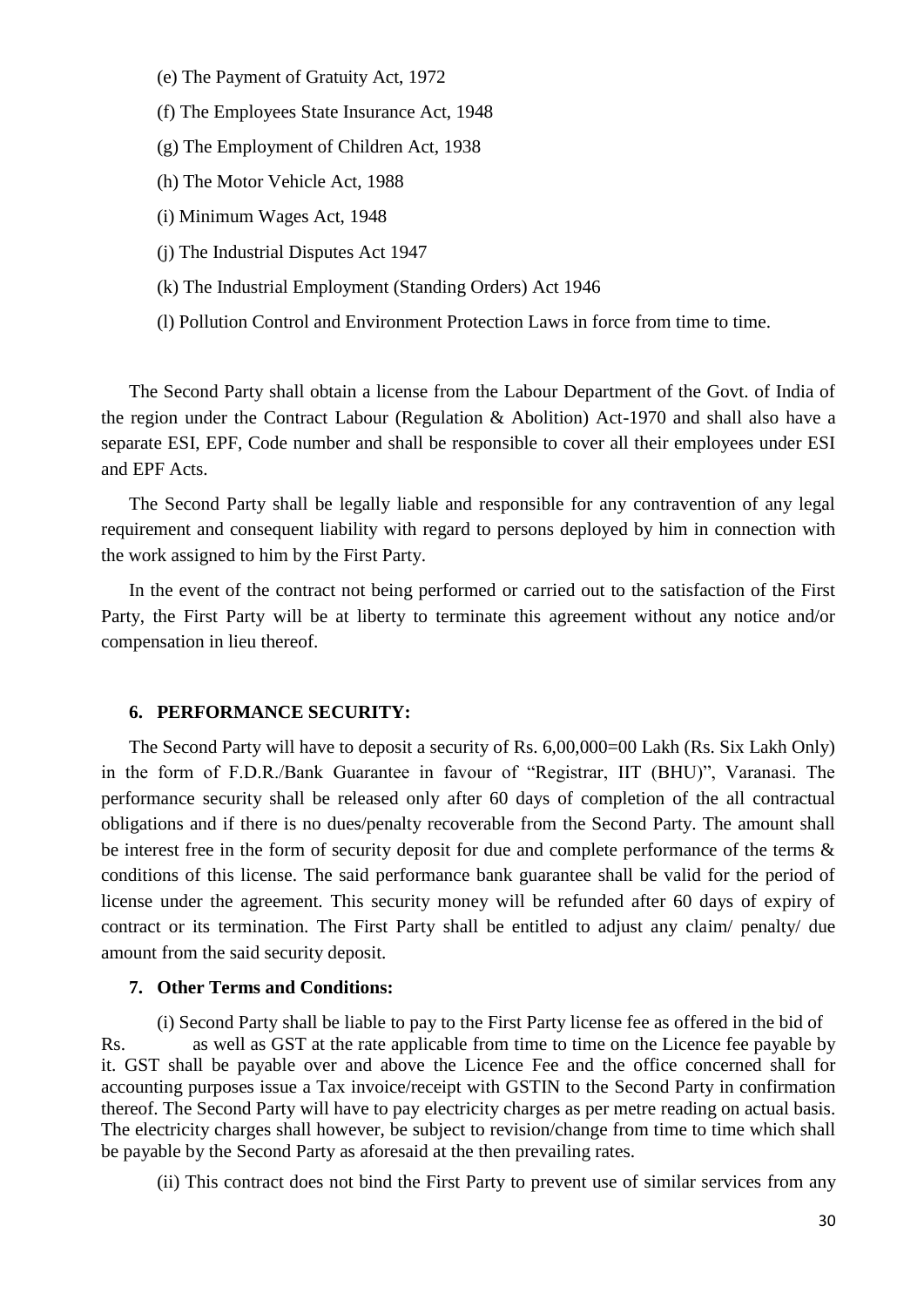other service provider. Un-interrupted quality services in terms of clarity and sharpness of the photocopies and printing done by the Second Party as well as courteous and prompt response is essence of this agreement.

(iii) Second Party has to bear all cost, by whatever nomenclature it is called, related to maintenance and operation of photocopy as well as other machines to be installed in various hostel for providing service and sale of other stationery related items as per approved list.

(iv) Second Party shall take and provide all safety measures and will be responsible for all mishaps/mischief etc. and shall indemnify the First Party against any risk arising out of the same. The Second Party or its employees will not, at any time cause or permit to cause any nuisance at the premises licensed or do anything which shall cause disturbance to the First Party. The Second Party shall cater for a suitable power backup facility to ensure continuous uninterrupted service.

(v) Any complaint about the quality/reception of services lodged with Authorized person of the First Party will be rectified immediately within 04 hours of lodging of complaint. The quality and performance of service rendered has to be satisfactory and regular.

(vi) Second Party must have to follow all guidelines and/or norms of Uttar Pradesh Government, Central Government and statutory body (ies) as amended from time to time for providing photocopying, printing, binding, scanning, laminating and selling of stationery, services during the period of contract.

(vii) The Second Party is required to obtain all local licenses for providing photocopying, printing, binding, scanning, laminating and selling of stationery, services as per the requirement of statutory law in force as amended from time to time.

(viii) The Second Party shall indemnify the First Party against any liability towards noncompliance of any of the statutory obligations required to be fulfilled while operating such service in the premises of the First Party.

(ix) The Second Party shall disburse wages to staff deployed for providing photocopying, printing, binding, scanning, laminating and selling of stationery, services as per the prevalent wage rate besides fulfilling all other obligations such as PF, ESI, EPF, Income Tax etc. It is the responsibility of the Second Party to ensure security of movable and immovable property of the First Party handed over against theft and/or damage.

(x) The First Party shall not take any responsibility for credit sales to students or any loss caused to the Second Party due to pilferage or whatsoever.

(xi) The First Party shall reserve the right to change any terms and conditions for providing photocopying, printing, binding, scanning, laminating and selling of stationery, services as and when required.

(xii) In the event of delay in deposit of monthly licence fee, electricity charge in First Party's account, interest will be charged @ 2% per month on unpaid amount.

(xiii) Subletting of the contract is strictly prohibited.

(xiv) The photocopying machines must have latest configuration and must not be older than one year.

(xv) The students will have the right to procure stationery items and use services of photocopies, printing, binding and other similar services from open market also. The First Party does not undertake any guarantee that all of the Students will be using the services of the Second Party. For the students who are not willing to pay in cash, the Second Party shall facilitate with swipe payment machine and shall also provide in the outlet the UPI based payment system. The Second Party shall further display its VPA (virtual payment address) or Q-Code on the display board to enable the students makes the payments via UPI App (BHIM or equivalent).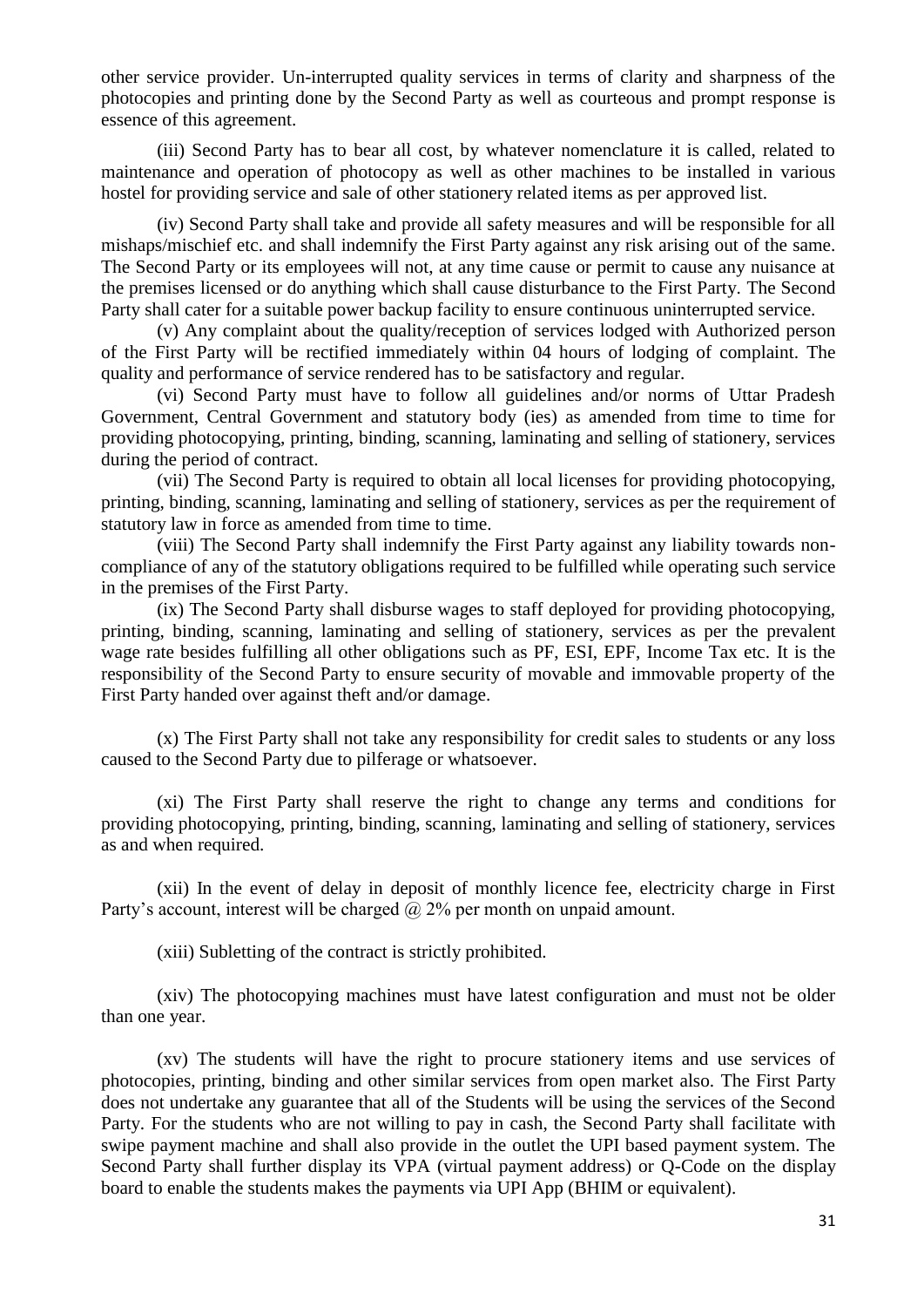(xvi) The Second Party shall be absolutely liable for payment of GST on items sold at the service point. The First Party shall have no liability, whatsoever, in this regard and shall be deemed to be immune and indemnified in all respects. The Second Party shall further be liable to pay to the First Party GST at the rate applicable from time to time on the Licence fee payable by it. GST shall be payable over and above the Licence Fee and the Office concerned shall for accounting purposes issue a Tax invoice/receipt with GSTIN to the Second Party in confirmation thereof.

(xvii) The Second Party shall also be liable to pay all other taxes, levies and other legal payables that may be applied by the Government, local authorities and other competent forums from time to time.

(xviii) The Second Party shall not make any addition or alteration to the building or tamper with the fittings or electrical installations therein, nor make any unauthorized constructions or extension to the electricity or water supply lines, without the specific written permission of the Licensor in this behalf. The Second Party is bound to maintain cleanliness conditions in and around the hostels at his own cost. No staff member of the First Party will be engaged for the purpose. The garbage (Kachra) generated by the Services will be disposed of by the Second Party out of the premises. No garbage should be disposed or spread outside the hostels by the employees of the Second Party which could cause health hazard for the students.

(xix) After the expiry of the contract period or termination of the license, the Second Party shall wind up its business and vacate the entire premises. In case he fails to vacate the premises the First Party reserves the right to remove his items at the Second Party"s risk and cost.

(xx) In case any damage is caused to the property or products of the First Party by the persons engaged by the Second Party under this contract or if any instance of theft takes place owing to the involvement of the persons or otherwise, the Second Party shall reimburse the cost of such damage to the First Party accordingly.

(xxi) The Second Party shall obtain proper license as required under the law and will be responsible for any violation of rules and regulations governing the same. Soon after, the job is completed, the Second Party shall take all the persons deployed by him from the premises of the First Party.

(xxii) The Second Party shall be bound to provide full support and help in extinguishing any fire that breaks out anywhere in deployment area. In case, if it is due to mishandling or any other reasons by any person deployed by Second Party, the full damage will be recovered from the Second Party. First Party being an Educational Institution, the Second Party will not allow or permit his employees to participate in any trade union activities or agitation in the premises of the owner.

(xxiii) All personnel/employees/workmen employed by Second Party shall be in the age group of 18 – 50 with good health and sound mind. The personnel/employees/workmen of Second Party shall be liable to security screening by the Security Staff deployed by First Party.

(xxiv) Second Party shall appoint fully qualified and competent workers as per the requirement and eligibility mentioned in the tender document, to ensure that the services rendered by them are the best.

(xxv) The employees employed by Second Party shall always be under the direct and exclusive control and supervision of Second Party and Second Party may transfer its employees / workmen and in accordance with their needs in consultation with the First Party. Adequate and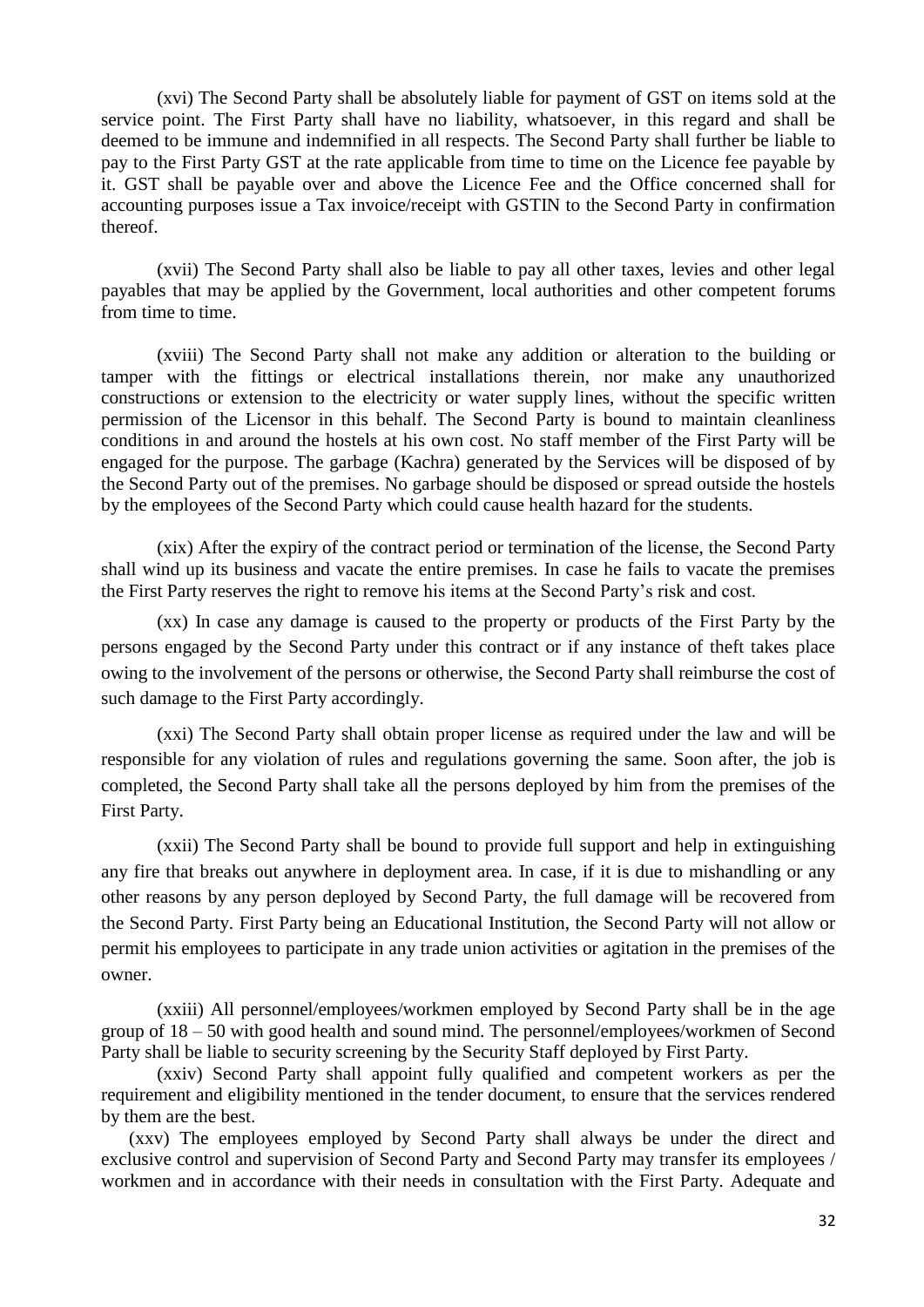necessary numbers of employees / workmen are deployed by Second Party for fulfilment of their contractual obligations under this agreement. It shall be the sole responsibility of the Second Party to ensure that employees/workmen, deployed by it, fulfil the obligations undertaken by the Second Party under this agreement and the Second Party shall provide such employees/workmen at its own cost, with such equipment as may be considered necessary.

(xxvi) The Second Party shall furnish the following documents in respect of its employee who will be deployed to various hostels as mentioned in Section IV before the commencement of work:

a. List of Manpower short listed by Second Party for deployment at various hostels containing following details i.e. date of birth, marital status, address etc.

b. Bio-data of the persons with passport size photograph

c. Character certificate

d. Certificate of verification of antecedents of persons by local police authority.

Their deployment will be only after the clearance from the security unit of First Party.

(xxvii) Any theft or damage caused due to negligence of Second Party shall be borne by Second Party. Appropriate amount of penalty after due consideration and hearing will be imposed by First Party through an officer nominated by it, and the same will be deducted from the monthly bill of Second Party.

(xxviii) The services will be provided on all days of the year from 08:00 Hrs. to 21:00 Hrs. with sufficient number of manpower required to run the operation. Leaves of the contract employees of Second Party should be strictly as per the statutory norms. Any unauthorized leave availed would be subject to penalty to Second Party. No Accommodation for workmen shall be provided by the First Party. Second Party shall have to make his own arrangement for the lodging and boarding for their workmen.

Second Party or his representative will not allow any unauthorized person including company officials to stay in the hostels of First Party. If at any time or during surprise check it is found that any unauthorized person is staying in the hostels, Second Party will be directly responsible and a financial penalty of Rs.10,000/- per day will be imposed on Second Party and the same will be recorded in the register.

First Party will not be responsible for any injury, accident, disability, or loss of life to employees of Second Party or to any of its personal that may take place while on daily or conservancy duties. Any compensation or expenditure towards treatment of such injury, accident or loss of life shall be the sole responsibility of Second Party. Second Party has to make its own arrangements towards health insurance, accidental and disability coverage and domiciliary treatments of all personal engaged by it under their pay roll and submit a proof to this effect.

Compliance of policy regulation viz., payment of central government minimum wages act, employers liability act, contract labour (regulation & abolition) act, the workmen compensation act, industrial dispute act, maternity benefit act, employee state insurance act, provident fund act, miscellaneous provision act and labour license of state and central government, as on the date in existence or revised/changes in the future, will be whole sole responsibility of Second Party. In this regard Second Party at all-time should indemnify First Party against all claims and will maintain necessary books, logs, register, verification, returns, receipts, computerized database etc., mandatory as per the law and as per the government rules and make its available for inspection/verification to the concerned government officer/labour enforcement officer/regional provident fund commissioner, as and when required. Failure to comply such instructions will lead to imposition of fine by State/Government machinery and summary termination of contract and/or such other action as the Government may deem fit. A copy of all such compliances, statements, payments made to the statutory authorities etc., including registration number shall be provided to the First Party authority for verification and record.

The Second Party shall be solely responsible for the redressal of grievances of the persons employed. First Party shall in no way be responsible for settlement of such issue.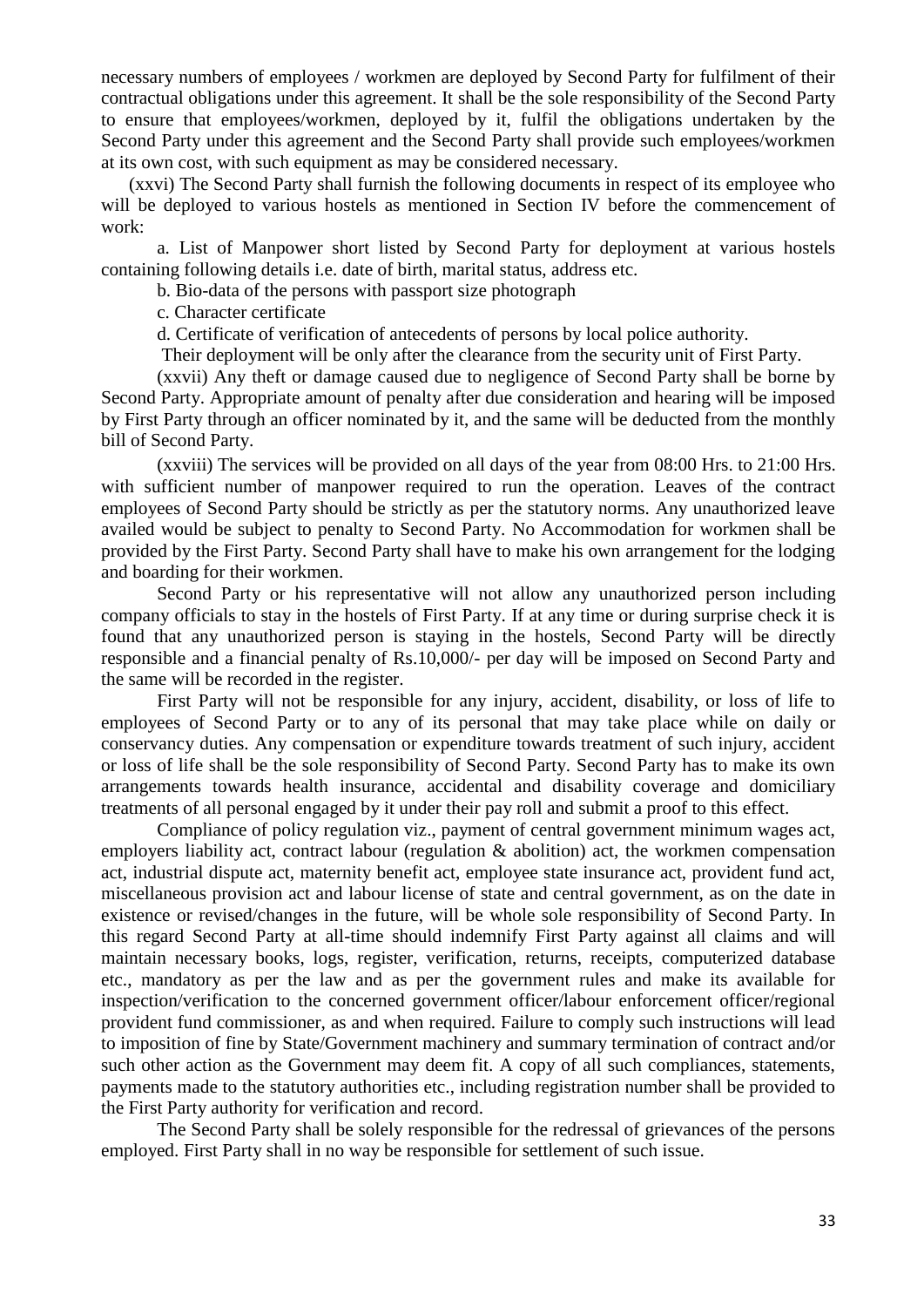First Party shall not be responsible for any damages, losses, FINANCIAL or other injury claims to any person deployed by Second Party in the course of their performing the functions/duties, or for payment towards any compensation.

The manpower deployed by Second Party for the contract job shall not be entitled for claim, pay, perks and other facilities which may be admissible to casual, ad-hoc regular / confirmed employees of First Party during the currency or after expiry of the contract. In case of termination of the contract also, the persons deployed by Second Party shall not be entitled to or and will have any claim for absorption or relaxation for absorption in the regular / otherwise capacity in First Party. Second Party should communicate the above to all the manpower deployed in the premise of First Party by Second Party.

In case, the Second Party fails to comply with any statutory / taxation liability under appropriate law, and as a result thereof First Party is put to any loss / obligation, monetary or otherwise, First Party will be entitled to get itself reimbursed out of the Performance Security Deposit of the Second Party, to the extent of the loss or obligation in monetary terms.

Except as otherwise provided elsewhere in the contract, if any dispute, difference, question or disagreement or matter whatsoever, shall, before or after completion or abandonment of work or during extended period, hereafter arises between the parties, as to the meaning, operation or effect of the contract or out of or relating to the contract or breach therefore, shall be referred to a Sole Arbitrator to be appointed by the Director of First Party at the time of the dispute.

It is a term of the contract that the party invoking arbitration shall specify all disputes to be referred to arbitrator at the time of invocation of arbitration under the clause. It is a terms of the contract that cost of an arbitration shall be borne by the parties them self. The venue of arbitration, if any, shall be at Varanasi. Subject as aforesaid the provision of the Arbitration and Conciliation Act 1996 and any statutory modification or re-enactment thereof rules made there under and for the time being in force shall apply to the arbitration proceedings under this clause.

All correspondence pertaining to this contract shall be addressed to the authorized representative of the First Party.

All the litigations will be subject to the jurisdiction of courts at Varanasi.

The NIT (notice inviting tender), Bid documents (Technical and Financial), Schedule of requirement, Scope of work for providing photocopying, printing, binding, scanning, laminating and selling of stationery, services, General Conditions of Contract, approved rates and such other additional particulars, instructions, as may be found requisite to be given during execution of the service shall be deemed to be included in the expression "The Agreement". All the documents including online bid submitted during the process of tendering by the Second Party which has been duly accepted by the First Party and the Tender Document issued by the First Party for the purpose shall be presumed to form the part of the Agreement.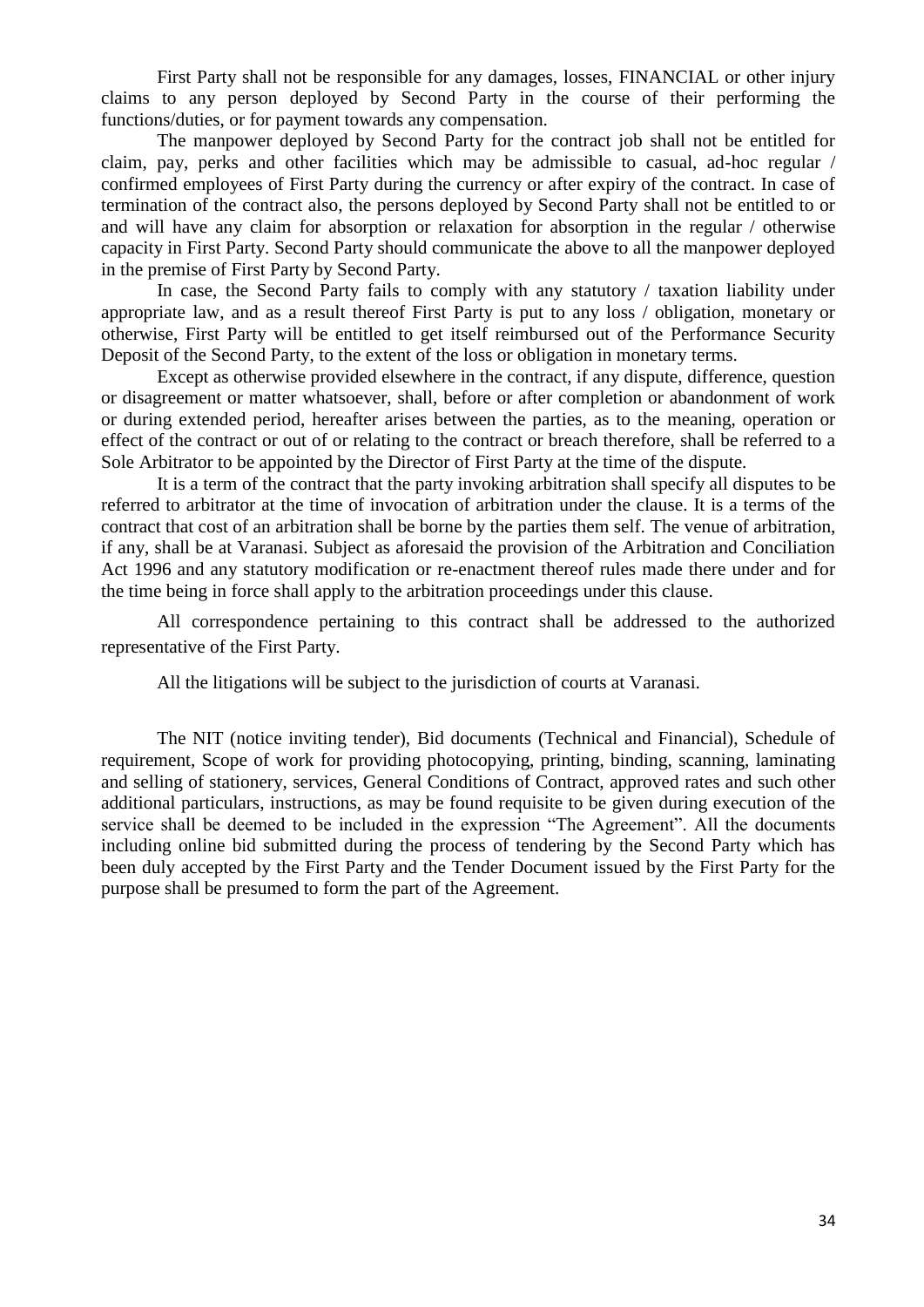# **for and on behalf of Indian Institute of Technology (Banaras Hindu University) Varanasi**

| <b>Second Party</b> |
|---------------------|
| (Service Provider)  |

# **First Party**

(a) Signature ……………………..

(b) Name …………………………

- (c) Address ………………………
- (a) Signature …………………….. (b) Name …………………………

(c) Address ………………………

# **1. Witness**

(a) Signature ……………………..

- (b) Name …………………………
- (c) Address ………………………

**1. Witness**

(a) Signature ……………………..

(b) Name …………………………

(c) Address ………………………

# **2. Witness 2. Witness**

(a) Signature …………………….. (a) Signature ……………………..

- (b) Name ………………………… (b) Name …………………………
- (c) Address ……………………… (c) Address ………………………

| (a) Signature $\dots\dots\dots\dots\dots\dots\dots\dots\dots\dots$ |
|--------------------------------------------------------------------|
|                                                                    |
| $(\alpha)$ Addross                                                 |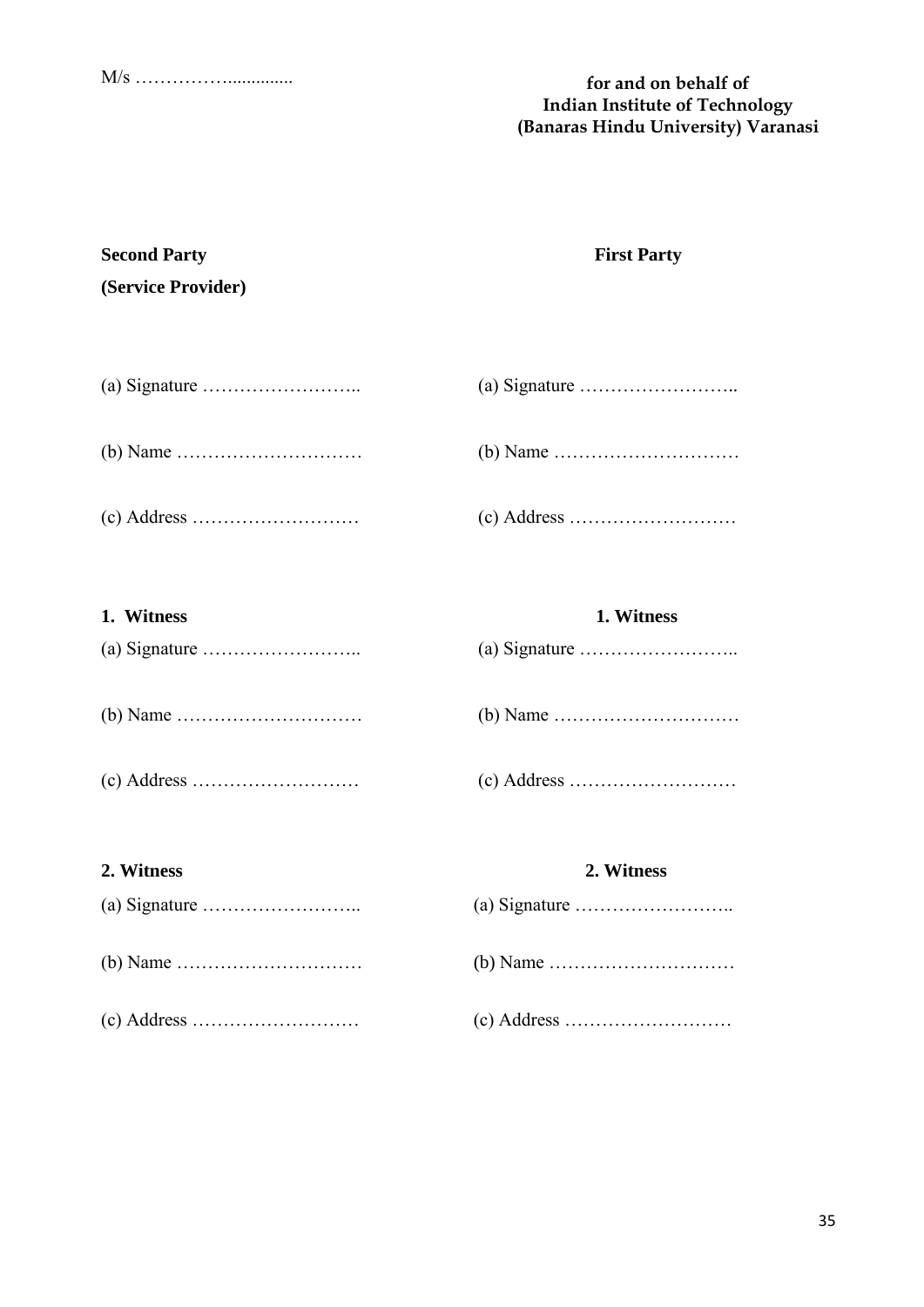**Documents to be uploaded under Technical as well as Financial Bids are summarised below:**

| Cover 1 |                          |                                                                                                  |                                 |
|---------|--------------------------|--------------------------------------------------------------------------------------------------|---------------------------------|
|         |                          |                                                                                                  |                                 |
| S.No.   | <b>Document</b>          | <b>Content</b>                                                                                   | <b>File Types</b>               |
| 1.      |                          | Completely filled in and duly signed<br>Technical Bid Proforma as provided in<br>tender document | .pdf                            |
| 2.      | <b>Technical Bid</b>     | Organization<br>Declaration<br>Sheet,<br>Compliance sheets for Essential Criteria                | .pdf                            |
| 3.      | <b>Tender Acceptance</b> |                                                                                                  | .pdf                            |
| 4.      |                          | All other supporting documents<br>as<br>required in Technical Bid as per tender<br>document      | .pdf                            |
| 5.      |                          | EMD and Tender fee submission proof                                                              | .pdf                            |
| 6.      |                          | Other Documents, as required by tender                                                           | .pdf                            |
| 7.      | <b>Financial Bid</b>     | Completely filled in BOQ                                                                         | Both in .xls and<br>Signed .pdf |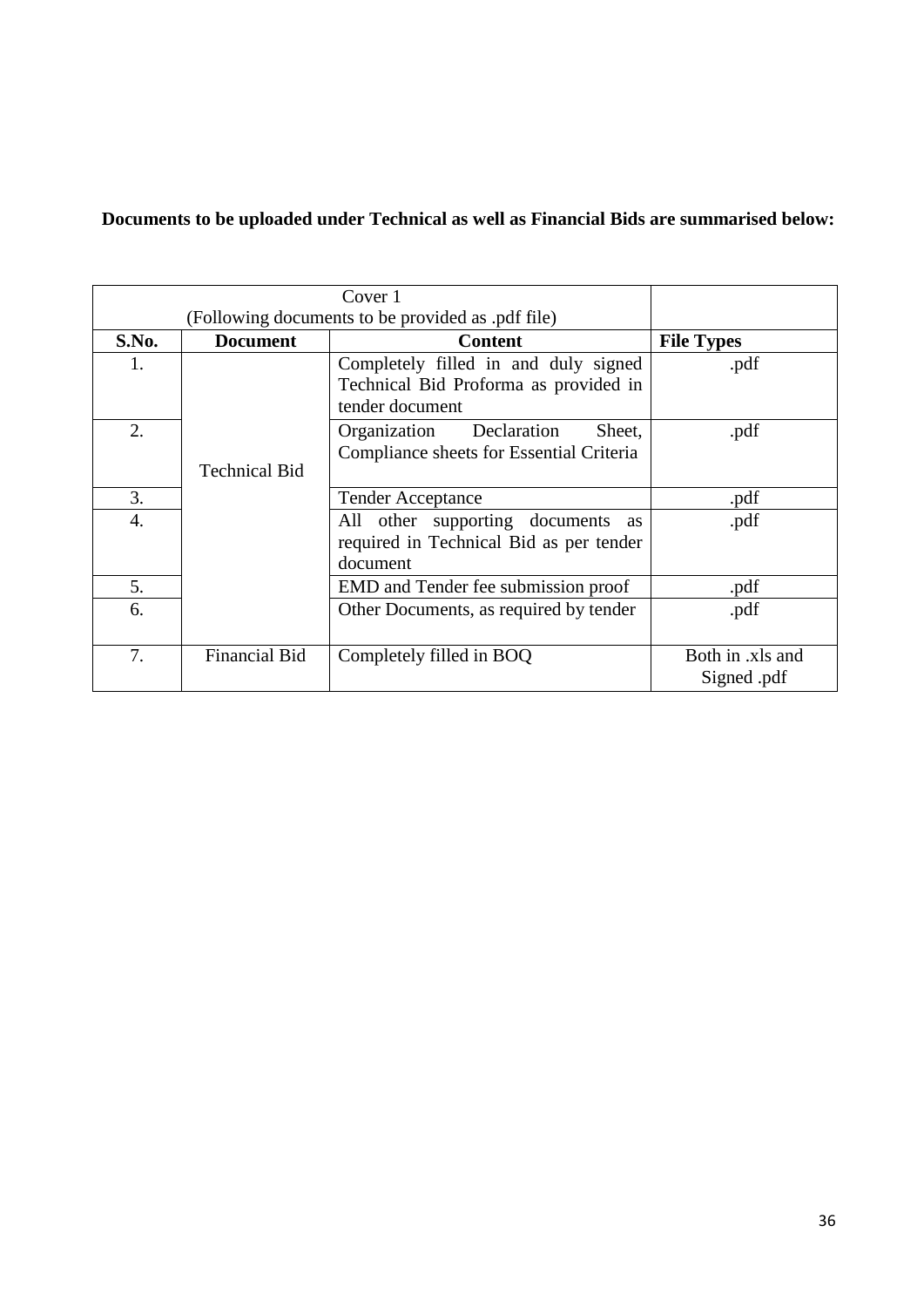Approved Price list of services:

| <b>Services</b>                          | Price (one side) per occasion (A4)                         |                | Price (both side) per occasion (A4) |                |
|------------------------------------------|------------------------------------------------------------|----------------|-------------------------------------|----------------|
|                                          | Below 20 pages                                             | Above 20 pages | Below 20 pages                      | Above 20 pages |
| Printing<br>(Colour)                     | <b>Rs. 5</b>                                               | <b>Rs. 4</b>   | Rs. 10                              | <b>Rs. 8</b>   |
| Printing<br>(B&W)                        | Rs. 0.5                                                    | Rs. 0.5        | <b>Rs.</b> 1                        | <b>Rs. 1</b>   |
| Photocopy<br>(B&W)                       | Rs. 0.5                                                    | Rs. 0.5        | <b>Rs.</b> 1                        | <b>Rs. 1</b>   |
| Scanning                                 | Rs. 3 per side                                             |                |                                     |                |
| Lamination                               | Soft Rs. 8, Hard Rs. 15                                    |                |                                     |                |
| Spiral Binding                           | Rs. 15 (up to 200 pages)<br>Rs. 20 (201 pages onwards)     |                |                                     |                |
| Soft/Paperback<br><b>Binding</b>         | Rs. $10$ (up to $300$ pages)<br>Rs. 15 (301 pages onwards) |                |                                     |                |
| Hard Binding                             | Rs. 40                                                     |                |                                     |                |
| Thesis<br>(Printing and<br>Hard Binding) | Rs. 8 per side (Colour)<br>Rs. 4 per side (B&W)            |                |                                     |                |

**Note:** The Institute reserves the right to revise and/or modify approved rate list at any time and the decision of the Institute shall be final and binding to successful bidder.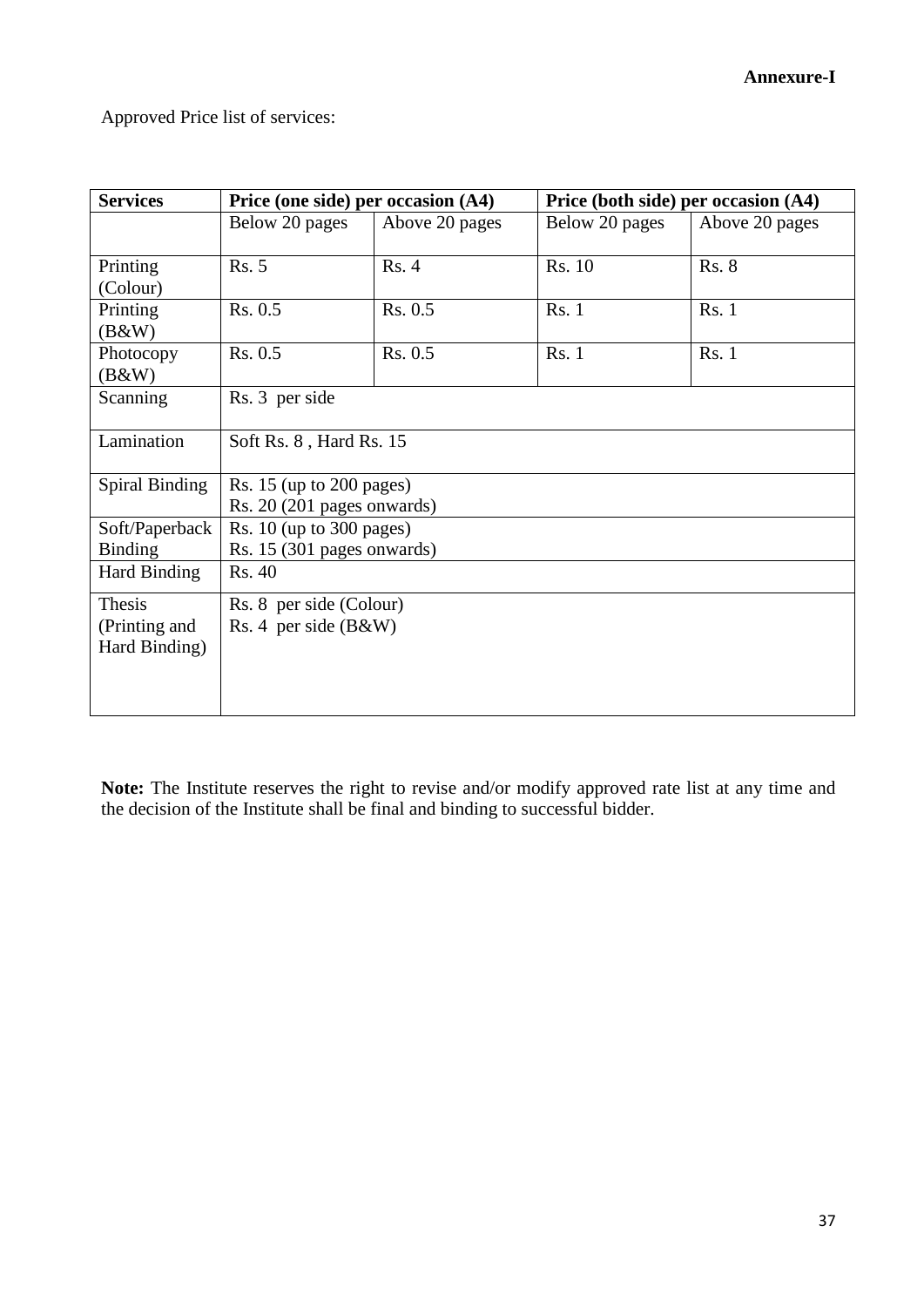Approved Stationery Items list:

- All type of pens
- Pencil
- Eraser
- Pen Eraser
- Sharpener
- Practical book / Lab file
- ED Drawing Sheets
- Chart Papers
- All type of files and folders
- Notebooks
- Registers
- Spiral Notebooks
- Mechanical Pencils
- Marker Pens
- Sketch Pens and other colours
- File Covers
- Envelopes
- Gems Clips
- Pin Paper
- Punching Machine
- Glue Sticks, Glue Bottles
- Stapler, Stapler pins
- Adhesive Tapes
- Calculators
- Pen Drives
- A4 papers
- ED Drafters
- ED sheet Case
- Geometry Box
- Graph Papers
- CDs

**Note:** The Institute reserves the right to revise and/or modify approved stationery items list at any time and the decision of the Institute shall be final and binding to successful bidder.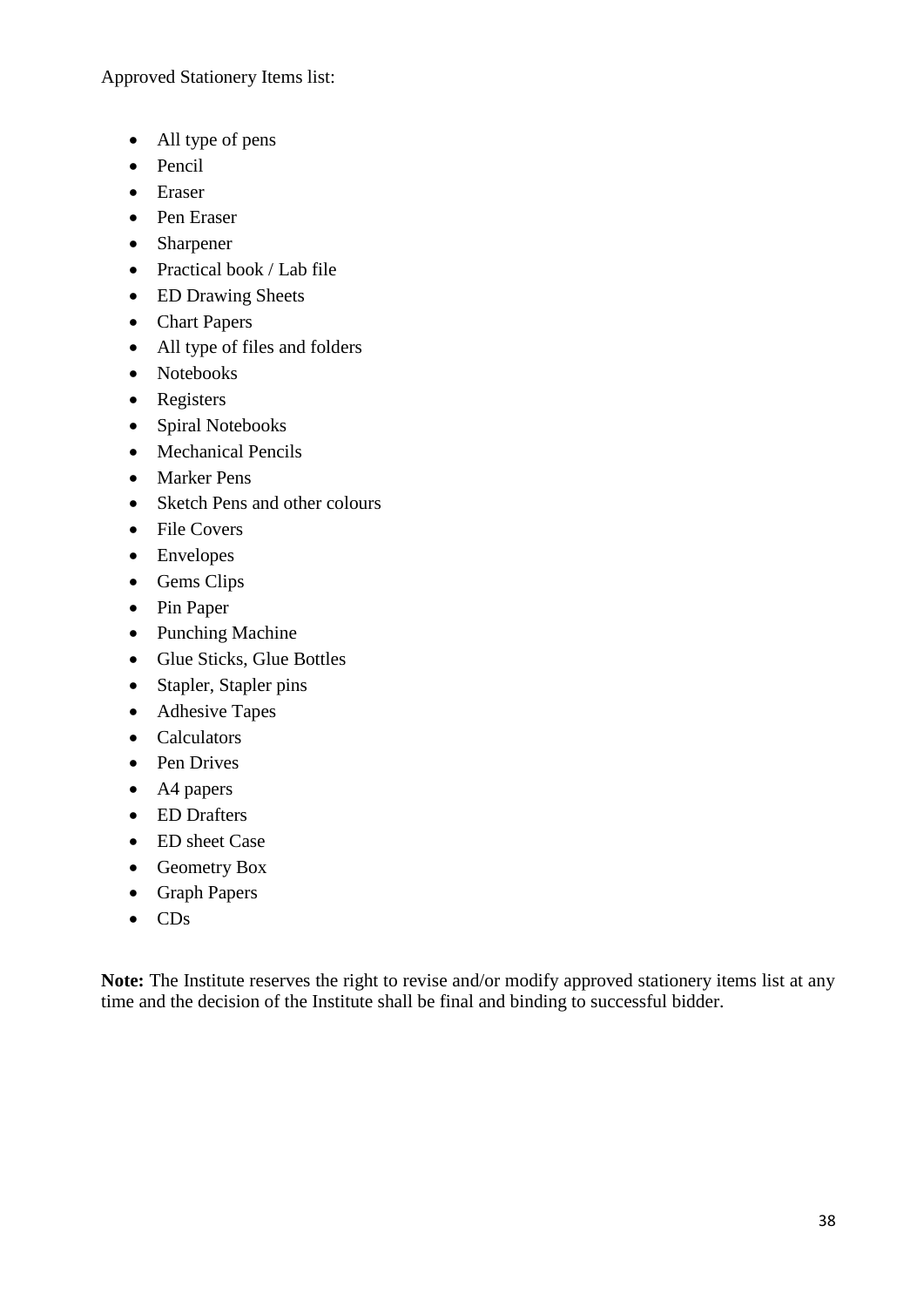# **FORMAT OF BANK GUARANTEE FORM**

- **1.** This guarantee should be furnished by a Nationalized Bank / Scheduled Bank, authorized by RBI to issue a Bank Guarantee.
- **2.** This bank guarantee should be furnished on stamp paper of Rs. 100/-
- **3.** The stamp paper should have been purchased in the Name of the Bank executing the Guarantee.

-------------------------------------------------------------------------------------------------------

### **DATE: BANK GUARANTEE NO:**

Ref.:

**To Indian Institute of Technology (Banaras Hindu University) Varanasi-221005**

Dear Sirs,

In accordance with your "Invitation to Bid" under your Tender No:

|                                                                                               | herein after called the Contractor,                                                                                                                                                                                            |
|-----------------------------------------------------------------------------------------------|--------------------------------------------------------------------------------------------------------------------------------------------------------------------------------------------------------------------------------|
|                                                                                               | with the following Directors on their Board of Directors / partners of the firm.                                                                                                                                               |
|                                                                                               |                                                                                                                                                                                                                                |
|                                                                                               | $\frac{1}{3}$ .                                                                                                                                                                                                                |
| Agrees for the contract:                                                                      |                                                                                                                                                                                                                                |
| As an irrevocable Bank Guarantee for an amount of                                             |                                                                                                                                                                                                                                |
|                                                                                               |                                                                                                                                                                                                                                |
|                                                                                               |                                                                                                                                                                                                                                |
|                                                                                               | submitted by the Contractor/Supplier which amount is liable to be forfeited by IIT (BHU),                                                                                                                                      |
|                                                                                               | Varanasi in the event of 1) the withdrawal or revision of the offer by the Bidder as a condition                                                                                                                               |
|                                                                                               | within the validity period. (2) non-acceptance of the Letter of Intent /Award of                                                                                                                                               |
|                                                                                               | Contract by the bidder when issued within the validity period. (3) failure to furnish the valid                                                                                                                                |
|                                                                                               | contract performance guarantee by the bidder within one month from the receipt of the award of                                                                                                                                 |
| Contract and (4) on the happening of any contingencies mentioned in the bid documents such as |                                                                                                                                                                                                                                |
|                                                                                               |                                                                                                                                                                                                                                |
|                                                                                               |                                                                                                                                                                                                                                |
|                                                                                               |                                                                                                                                                                                                                                |
|                                                                                               |                                                                                                                                                                                                                                |
|                                                                                               |                                                                                                                                                                                                                                |
|                                                                                               | Guarantee and undertake to pay immediately on first demand by IIT (BHU) the amount                                                                                                                                             |
|                                                                                               | of $\overline{\hspace{1cm}}$ (in figure                                                                                                                                                                                        |
|                                                                                               | and words) without any reservation, protest, demur and recourse. Any such demand made by IIT                                                                                                                                   |
|                                                                                               | (BHU) shall be conclusive and binding on the Bank irrespective of any dispute or difference.                                                                                                                                   |
|                                                                                               |                                                                                                                                                                                                                                |
|                                                                                               | (This date should be 6 months after execution of the order). If any further extension of this                                                                                                                                  |
|                                                                                               | guarantee is required the same shall be extended to such required period (not exceeding one year)                                                                                                                              |
| on receiving instruction from                                                                 |                                                                                                                                                                                                                                |
| M/s.                                                                                          | n whose behalf this contract the contract of the contract of the contract of the contract of the contract of the contract of the contract of the contract of the contract of the contract of the contract of the contract of t |
| guarantee is issued.                                                                          |                                                                                                                                                                                                                                |